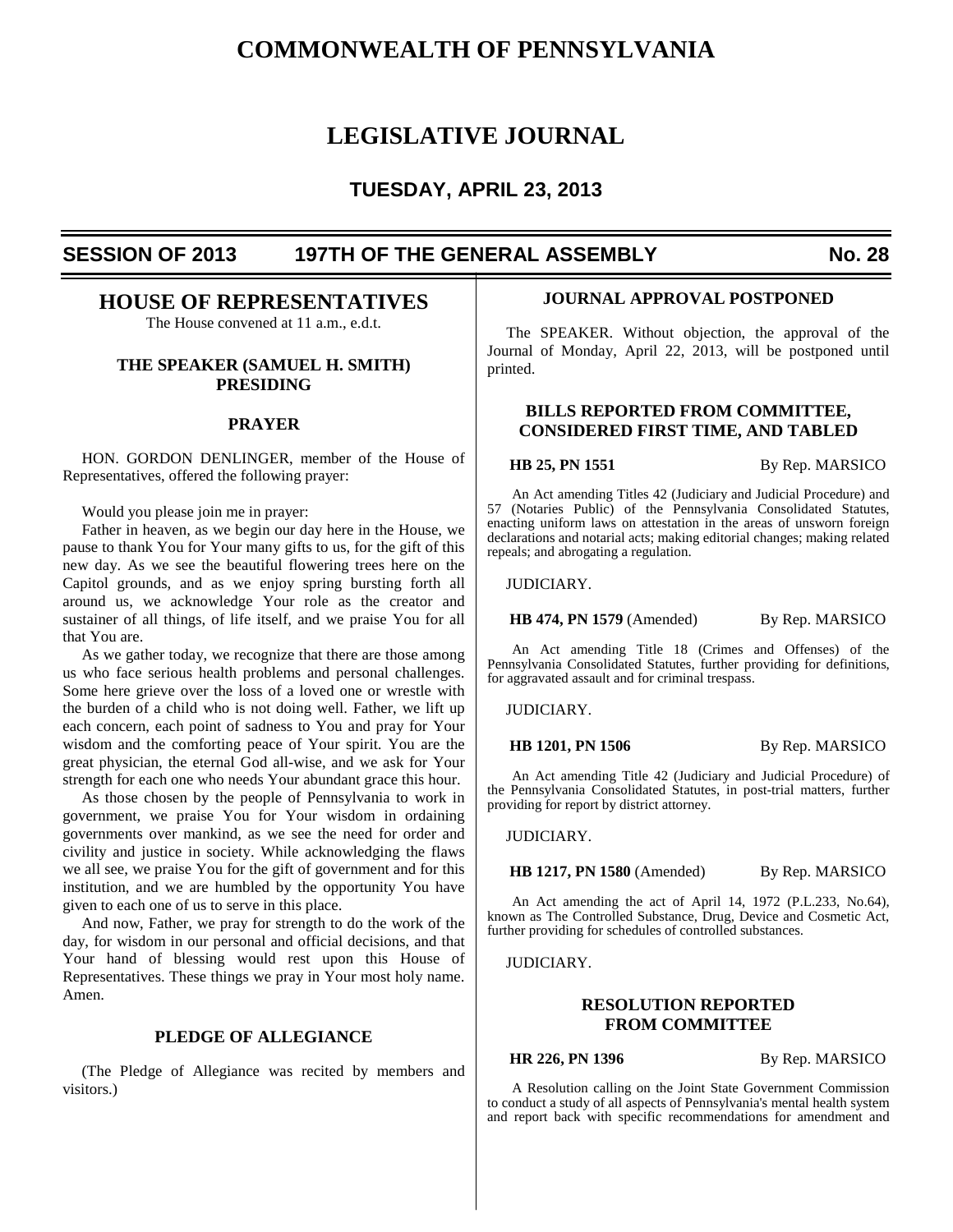improvement, particularly as to how criminal defendants with mental illness are addressed by established procedures, policies and programs.

JUDICIARY.

## **HOUSE BILLS INTRODUCED AND REFERRED**

 **No. 1242** By Representatives BURNS, KOTIK, V. BROWN, MAHONEY, SNYDER, YOUNGBLOOD, BARRAR, HARHAI and GINGRICH

An Act amending the act of March 10, 1949 (P.L.30, No.14), known as the Public School Code of 1949, in pupils and attendance, further providing for transportation of school students.

Referred to Committee on EDUCATION, April 23, 2013.

 **No. 1243** By Representatives STEPHENS, ADOLPH, BOBACK, R. BROWN, V. BROWN, CALTAGIRONE, CARROLL, DEAN, FABRIZIO, FARRY, GABLER, GINGRICH, GRELL, GROVE, HARPER, W. KELLER, KORTZ, MILLER, MOLCHANY, MURT, MUSTIO, O'BRIEN, O'NEILL, PARKER, PASHINSKI, SANTARSIERO, SCHLOSSBERG, STURLA, TOEPEL, TOOHIL, TRUITT, VEREB and WATSON

An Act amending Title 18 (Crimes and Offenses) of the Pennsylvania Consolidated Statutes, in firearms and other dangerous articles, further providing for persons not to possess, use, manufacture, control, sell or transfer firearms and for Pennsylvania State Police.

Referred to Committee on JUDICIARY, April 23, 2013.

 **No. 1244** By Representatives GOODMAN, BARRAR, B. BOYLE, V. BROWN, BROWNLEE, CALTAGIRONE, COHEN, DEASY, DeLUCA, DONATUCCI, FARINA, FLECK, FRANKEL, GIBBONS, GILLEN, GINGRICH, HAGGERTY, C. HARRIS, HESS, KORTZ, KOTIK, KULA, LONGIETTI, MAHONEY, MATZIE, McGEEHAN, MICOZZIE, MILLARD, O'BRIEN, PARKER, READSHAW, ROZZI, SAINATO, TALLMAN, WATSON and YOUNGBLOOD

An Act providing compensation to persons in active service in connection with the Iraq War or their beneficiaries; authorizing the incurring of indebtedness and the issue and sale of bonds by the Commonwealth for the payment of compensation contingent upon electorate approval; creating a special fund in the State Treasury to be known as the Iraq War Veterans' Compensation Bond Fund; imposing powers and duties on the Department of Military and Veterans Affairs; and making appropriations.

Referred to Committee on VETERANS AFFAIRS AND EMERGENCY PREPAREDNESS, April 23, 2013.

 **No. 1245** By Representatives THOMAS, MACKENZIE, BROWNLEE, CLAY, COHEN, CRUZ, DELISSIO, DONATUCCI, J. HARRIS, W. KELLER, KIRKLAND, MIRANDA, PARKER, SCHLOSSBERG and YOUNGBLOOD

An Act amending the act of December 18, 2001 (P.L.949, No.114), known as the Workforce Development Act, in administration, further providing for membership and for functions.

Referred to Committee on LABOR AND INDUSTRY, April 23, 2013.

 **No. 1246** By Representatives STERN, CAUSER, PASHINSKI, M. K. KELLER, BAKER, KORTZ, FABRIZIO, HARHART, MOUL, O'NEILL, READSHAW, D. COSTA, SCHLOSSBERG, KAUFFMAN, KNOWLES, DAVIS, C. HARRIS, WATSON, FLECK, ROCK, MACKENZIE, MILLARD, NEILSON, MILLER, SWANGER, MURT, MILNE, FARRY, SAINATO, GABLER, GIBBONS, BROOKS, ELLIS, METCALFE, ROAE, PICKETT, REESE, EVERETT, SAYLOR, RAPP, BOBACK, STEVENSON, HARHAI, LONGIETTI, HESS, RAVENSTAHL, REED, SONNEY, DAY, TALLMAN, GINGRICH, GODSHALL, PYLE, WATERS, McGEEHAN, MAJOR, DEASY, SNYDER, MARSHALL, TOOHIL, P. DALEY and GILLEN

An Act amending Title 75 (Vehicles) of the Pennsylvania Consolidated Statutes, further providing for definitions.

Referred to Committee on TRANSPORTATION, April 23, 2013.

 **No. 1247** By Representative STERN

An Act authorizing the release of Project 70 restrictions on certain Project 70 land situate in Piney Creek Springs, Woodbury Township, Blair County, owned by the Commonwealth in return for the imposition of Project 70 restrictions on certain land situate in Woodbury Township, Blair County, being conveyed to the Pennsylvania Fish and Boat Commission.

Referred to Committee on STATE GOVERNMENT, April 23, 2013.

 **No. 1248** By Representatives GIBBONS, SAINATO, CALTAGIRONE, D. COSTA, LONGIETTI, MATZIE, BISHOP and COHEN

An Act amending the act of March 10, 1949 (P.L.30, No.14), known as the Public School Code of 1949, providing for certain furloughed professional employees and temporary professional employees.

Referred to Committee on EDUCATION, April 23, 2013.

 **No. 1249** By Representatives R. BROWN, BOBACK, CALTAGIRONE, COHEN, DAY, DEASY, DONATUCCI, FRANKEL, HARKINS, HEFFLEY, MAHER, MILLARD, MUNDY, MURT, QUINN, SCAVELLO and WATSON

An Act regulating tattoo, body-piercing and permanent-cosmetic artists; limiting tongue splitting; providing for powers and duties of the Department of Health; establishing the Body Art Regulation Fund; and imposing penalties.

Referred to Committee on HEALTH, April 23, 2013.

 **No. 1250** By Representatives DONATUCCI, BROWNLEE, MULLERY, SNYDER, KINSEY, NEILSON, B. BOYLE, McGEEHAN, ROZZI, O'BRIEN, BISHOP, CALTAGIRONE, PAINTER, KOTIK, MUNDY, V. BROWN, YOUNGBLOOD, COHEN, FRANKEL, SCHLOSSBERG, GINGRICH, THOMAS, CLAY and ROEBUCK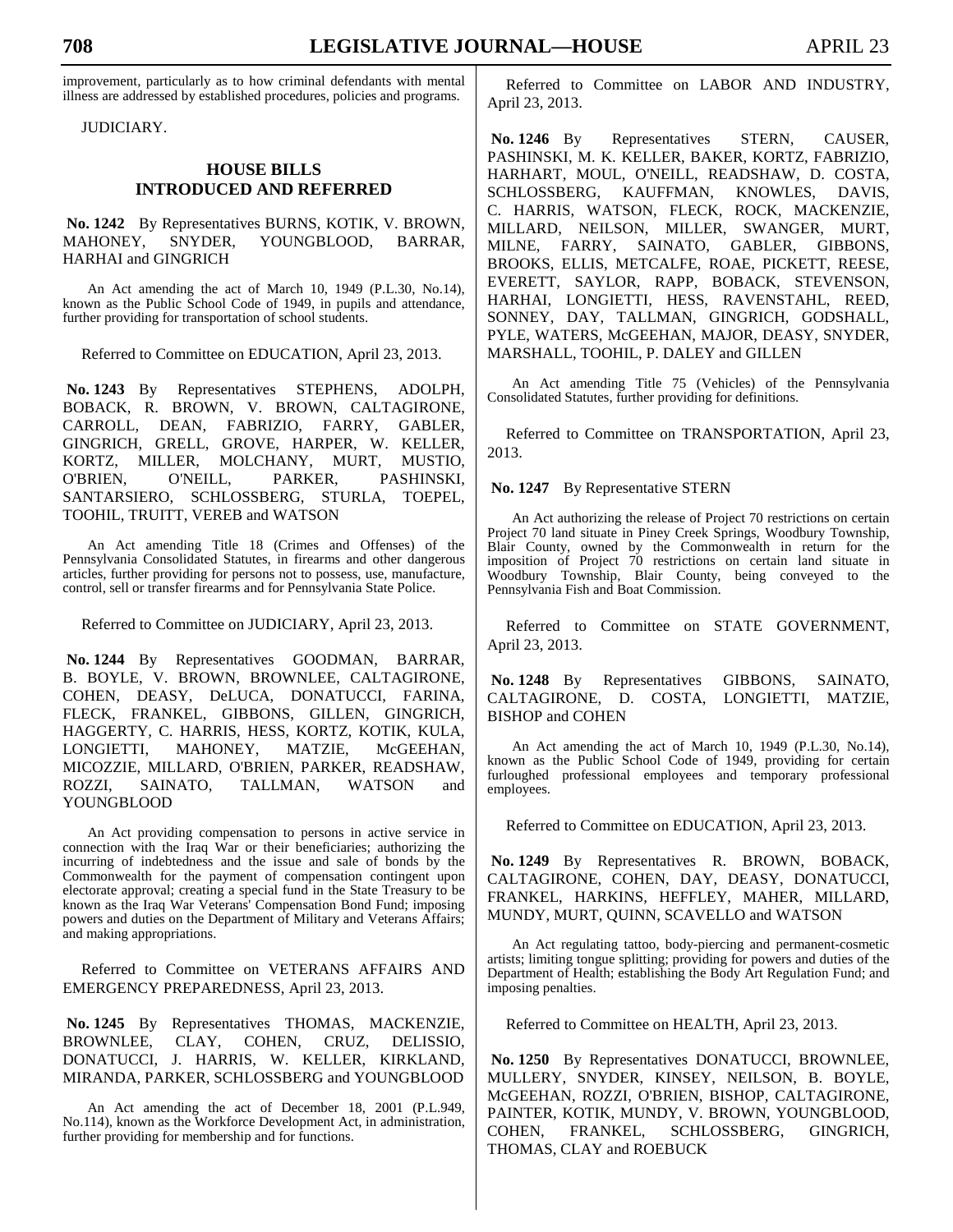An Act amending the act of December 17, 1959 (P.L.1913, No.694), known as the Equal Pay Law, further providing for collection of unpaid wages and for penalties.

Referred to Committee on LABOR AND INDUSTRY, April 23, 2013.

**No. 1251** By Representatives DONATUCCI, CALTAGIRONE, J. HARRIS, YOUNGBLOOD, CLAY, BARRAR, KORTZ, SABATINA, COHEN, GINGRICH, PAINTER, KULA and KIRKLAND

An Act amending the act of May 17, 1921 (P.L.682, No.284), known as The Insurance Company Law of 1921, providing for health insurance coverage for immunizations administered at a pharmacy by a pharmacist.

Referred to Committee on INSURANCE, April 23, 2013.

 **No. 1252** By Representatives READSHAW, KORTZ, QUINN, COHEN and MOUL

An Act amending Title 53 (Municipalities Generally) of the Pennsylvania Consolidated Statutes, in municipal authorities, further providing for purposes and powers.

Referred to Committee on LOCAL GOVERNMENT, April 23, 2013.

The SPEAKER. The House will come to order.

## **LEAVES OF ABSENCE**

 The SPEAKER. The Speaker turns to leaves of absence. The majority whip indicates there are no requests for leaves of absence.

 The minority whip recognizes requests for leaves of absence for the gentleman, Mr. MAHONEY, from Fayette County for the day; the gentleman, Mr. CRUZ, from Philadelphia County for the day; and the gentleman, Mr. HANNA, from Clinton County for the day. Without objection, the leaves will be granted.

#### **MASTER ROLL CALL**

 The SPEAKER. The Speaker is about to take the master roll call. Members will proceed to vote.

The following roll call was recorded:

#### PRESENT–197

| Adolph          | English    | Kirkland  | Petri      |
|-----------------|------------|-----------|------------|
| Aument          | Evankovich | Knowles   | Pickett    |
| Baker           | Evans      | Kortz     | Pyle       |
| Barbin          | Everett    | Kotik     | Ouinn      |
| Barrar          | Fabrizio   | Krieger   | Rapp       |
| Benninghoff     | Farina     | Kula      | Ravenstahl |
| Bishop          | Farry      | Lawrence  | Readshaw   |
| <b>Bizzarro</b> | Fee        | Longietti | Reed       |
| <b>Bloom</b>    | Fleck      | Lucas     | Reese      |
| <b>Boback</b>   | Flynn      | Mackenzie | Regan      |
| Boyle, B.       | Frankel    | Maher     | Roae       |
| Boyle, K.       | Freeman    | Major     | Rock       |

| <b>Bradford</b> | Gabler       | Maloney    | Roebuck     |
|-----------------|--------------|------------|-------------|
| <b>Briggs</b>   | Gainey       | Markosek   | Ross        |
| <b>Brooks</b>   | Galloway     | Marshall   | Rozzi       |
| Brown, R.       | Gergely      | Marsico    | Sabatina    |
| Brown, V.       | Gibbons      | Masser     | Saccone     |
| <b>Brownlee</b> | Gillen       | Matzie     | Sainato     |
| <b>Burns</b>    | Gillespie    | McCarter   | Samuelson   |
| Caltagirone     | Gingrich     | McGeehan   | Sankey      |
| Carroll         | Godshall     | McGinnis   | Santarsiero |
| Causer          | Goodman      | McNeill    | Saylor      |
| Christiana      | Greiner      | Mentzer    | Scavello    |
| Clay            | Grell        | Metcalfe   | Schlossberg |
| Clymer          | Grove        | Metzgar    | Simmons     |
| Cohen           | Hackett      | Miccarelli | Sims        |
| Conklin         | Haggerty     | Micozzie   | Smith       |
| Corbin          | Hahn         | Millard    | Snyder      |
| Costa, D.       | Haluska      | Miller     | Sonney      |
| Costa, P.       | Harhai       | Milne      | Stephens    |
| Cox             | Harhart      | Mirabito   | Stern       |
| Culver          | Harkins      | Miranda    | Stevenson   |
| Cutler          | Harper       | Molchany   | Sturla      |
| Daley, M.       | Harris, A.   | Moul       | Swanger     |
| Daley, P.       | Harris, J.   | Mullery    | Tallman     |
| Davidson        | Heffley      | Mundy      | Taylor      |
| Davis           | Helm         | Murt       | Thomas      |
| Day             | Hennessey    | Mustio     | Tobash      |
| Dean            | Hess         | Neilson    | Toepel      |
| Deasy           | Hickernell   | Neuman     | Toohil      |
| <b>DeLissio</b> | James        | O'Brien    | Truitt      |
| Delozier        | Kampf        | O'Neill    | Turzai      |
| DeLuca          | Kauffman     | Oberlander | Vereb       |
| Denlinger       | Kavulich     | Painter    | Vitali      |
| Dermody         | Keller, F.   | Parker     | Waters      |
| DiGirolamo      | Keller, M.K. | Pashinski  | Watson      |
| Donatucci       | Keller, W.   | Payne      | Wheatley    |
| Dunbar          | Kim          | Peifer     | White       |
| Ellis           | Kinsey       | Petrarca   | Youngblood  |
| Emrick          |              |            |             |

#### ADDITIONS–0

NOT VOTING–0

EXCUSED–4

Cruz Hanna Killion Mahoney

LEAVES ADDED–1

McNeill

#### LEAVES CANCELED–1

Hanna

 The SPEAKER. One hundred and ninety-seven members having voted on the master roll call, a quorum is present.

### **GUESTS INTRODUCED**

 The SPEAKER. If I could have the members' attention, I would appreciate holding the conversations down while I introduce some of the guests that are with us. I would appreciate your courtesy.

 Located to the left of the rostrum, as guests of Representative Milne, we would like to welcome Terry Heyman and Bill Stribrny and Stephanie Markstein. Will our guests please rise. Welcome to the hall of the House.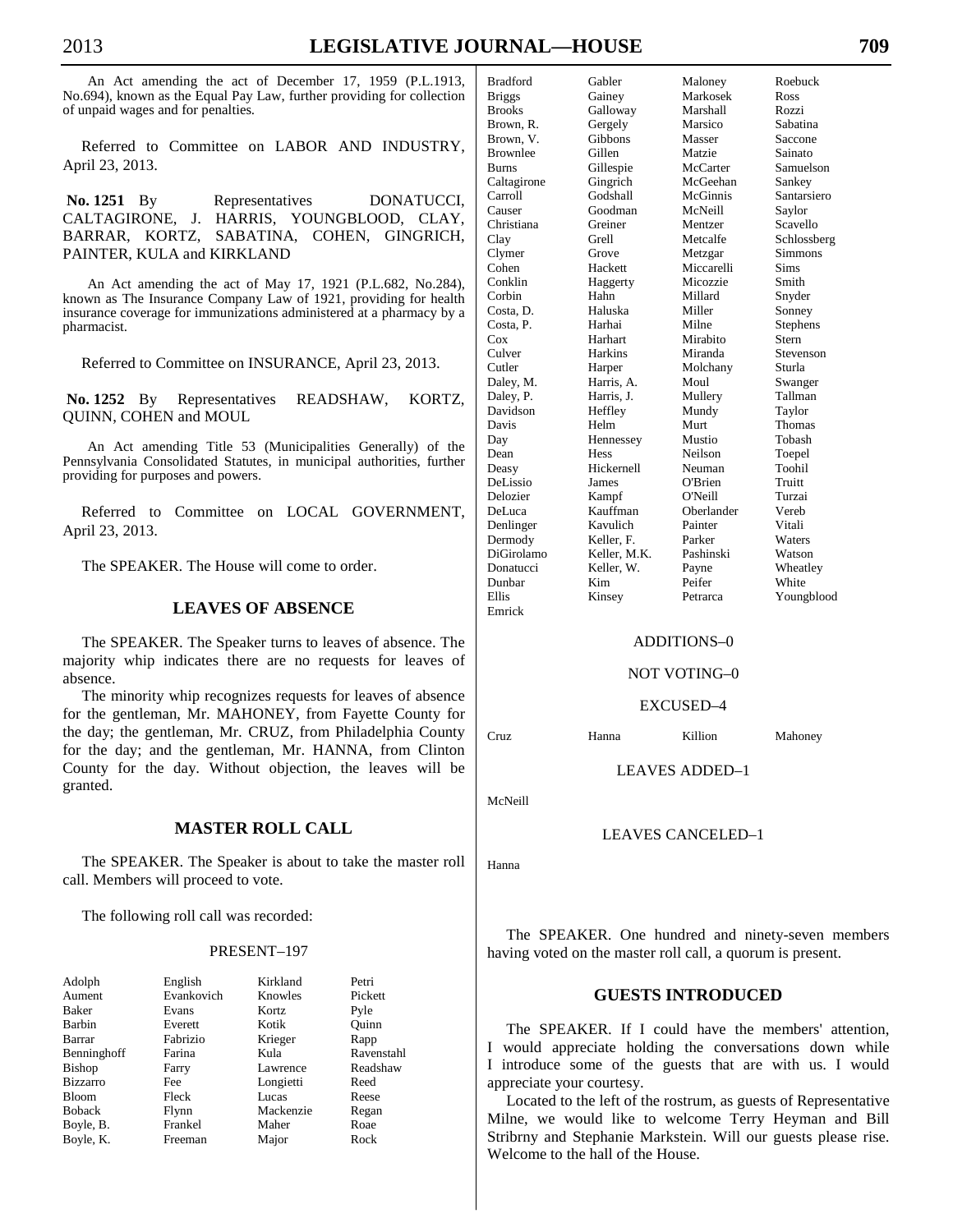Also to the left of the rostrum, as guests of Representative Lawrence, we would like to welcome Dave and Crystal Messaros. Crystal is the granddaughter of the late James Herr, owner of Herr's Foods, and is the daughter of the current president of the company, Edwin Herr. Will our guests please rise. Welcome to the hall of the House.

 Also to the left of the rostrum, we have three township supervisors from Monroe County, who are here as guests of Representatives Scavello, Peifer, Rosemary Brown, and Carroll. The guests are Reda Briglia and Louise Troutman, who represent Paradise Township, and Heidi Pickard, who represents Tobyhanna Township. Will our guests please rise. Welcome to the hall of the House.

 In the rear of the House, we would like to welcome a group of undergraduate students from the 14 State-owned universities who are part of the spring Harrisburg internship semester. They have been working in various State agencies along with legislators in their offices since January. Will our guests please rise. Welcome to the hall of the House. Hope you are learning something in the internship.

 Also in the rear of the House, as a guest of Representative Caltagirone, we would like to welcome Bryan Sanguinito and Anne Pletcher of the Reading Education Association. Will our guests please rise. Welcome to the hall of the House.

 And in the well of the House, we would like to welcome guest page Yannick Ehlke. He is the guest of Representative Swanger. Welcome to the hall of the House.

 Additionally, we have, as a guest of Representative Saylor, guest page Andrew Pritchard. Andrew is a junior at Red Lion Area High School, where he is an honor student. He is also very active in the school's music department. In his community, Andrew is a volunteer with the Laurel Windsor Fire Company and obtained the rank of Eagle Scout in 2011. Welcome to the hall of the House.

#### **UNCONTESTED CALENDAR**

## **RESOLUTIONS PURSUANT TO RULE 35**

Mr. MURT called up **HR 200, PN 1322,** entitled:

A Resolution designating May 1, 2013, as "The Battle of the Crooked Billet Day" in Pennsylvania.

\* \* \*

Mr. MURT called up **HR 201, PN 1323,** entitled:

A Resolution designating the month of May 2013 as "Military Service-Related Post-Traumatic Stress Disorder Awareness Month" in Pennsylvania.

 On the question, Will the House adopt the resolutions?

The following roll call was recorded:

#### YEAS–197

| Adolph | English    | Kirkland | Petri   |
|--------|------------|----------|---------|
| Aument | Evankovich | Knowles  | Pickett |
| Baker  | Evans      | Kortz    | Pyle    |
| Barbin | Everett    | Kotik    | Ouinn   |

| Barrar          | Fabrizio     | Krieger    | Rapp        |
|-----------------|--------------|------------|-------------|
| Benninghoff     | Farina       | Kula       | Ravenstahl  |
| Bishop          | Farry        | Lawrence   | Readshaw    |
| <b>Bizzarro</b> | Fee          | Longietti  | Reed        |
| <b>Bloom</b>    | Fleck        | Lucas      | Reese       |
| <b>Boback</b>   | Flynn        | Mackenzie  | Regan       |
| Boyle, B.       | Frankel      | Maher      | Roae        |
| Boyle, K.       | Freeman      | Major      | Rock        |
| <b>Bradford</b> | Gabler       | Maloney    | Roebuck     |
| <b>Briggs</b>   | Gainey       | Markosek   | Ross        |
| <b>Brooks</b>   | Galloway     | Marshall   | Rozzi       |
| Brown, R.       | Gergely      | Marsico    | Sabatina    |
| Brown, V.       | Gibbons      | Masser     | Saccone     |
| Brownlee        | Gillen       | Matzie     | Sainato     |
| <b>Burns</b>    | Gillespie    | McCarter   | Samuelson   |
| Caltagirone     | Gingrich     | McGeehan   | Sankey      |
| Carroll         | Godshall     | McGinnis   | Santarsiero |
| Causer          | Goodman      | McNeill    | Saylor      |
| Christiana      | Greiner      | Mentzer    | Scavello    |
| Clay            | Grell        | Metcalfe   | Schlossberg |
| Clymer          | Grove        | Metzgar    | Simmons     |
| Cohen           | Hackett      | Miccarelli | Sims        |
| Conklin         | Haggerty     | Micozzie   | Smith       |
| Corbin          | Hahn         | Millard    | Snyder      |
| Costa, D.       | Haluska      | Miller     | Sonney      |
| Costa, P.       | Harhai       | Milne      | Stephens    |
| $\cos$          | Harhart      | Mirabito   | Stern       |
| Culver          | Harkins      | Miranda    | Stevenson   |
| Cutler          | Harper       | Molchany   | Sturla      |
| Daley, M.       | Harris, A.   | Moul       | Swanger     |
| Daley, P.       | Harris, J.   | Mullery    | Tallman     |
| Davidson        | Heffley      | Mundy      | Taylor      |
| Davis           | Helm         | Murt       | Thomas      |
| Day             | Hennessey    | Mustio     | Tobash      |
| Dean            | Hess         | Neilson    | Toepel      |
| Deasy           | Hickernell   | Neuman     | Toohil      |
| DeLissio        | James        | O'Brien    | Truitt      |
| Delozier        | Kampf        | O'Neill    | Turzai      |
| DeLuca          | Kauffman     | Oberlander | Vereb       |
| Denlinger       | Kavulich     | Painter    | Vitali      |
| Dermody         | Keller, F.   | Parker     | Waters      |
| DiGirolamo      | Keller, M.K. | Pashinski  | Watson      |
| Donatucci       | Keller, W.   | Payne      | Wheatley    |
| Dunbar          | Kim          | Peifer     | White       |
| Ellis           | Kinsey       | Petrarca   | Youngblood  |
| Emrick          |              |            |             |

#### NAYS–0

#### NOT VOTING–0

#### EXCUSED–4

Cruz Hanna Killion Mahoney

 The majority having voted in the affirmative, the question was determined in the affirmative and the resolutions were adopted.

#### **STATEMENT BY MR. MURT**

 The SPEAKER. The Speaker recognizes the gentleman from Montgomery County, Mr. Murt, under unanimous consent relative to one of the resolutions just adopted.

Mr. MURT. Thank you, Mr. Speaker.

 Mr. Speaker, everyone is aware of the historical role Philadelphia played in the conception and birth of American independence. What is often unappreciated is the pivotal role the people living in the countryside around the city played in preserving our young nation.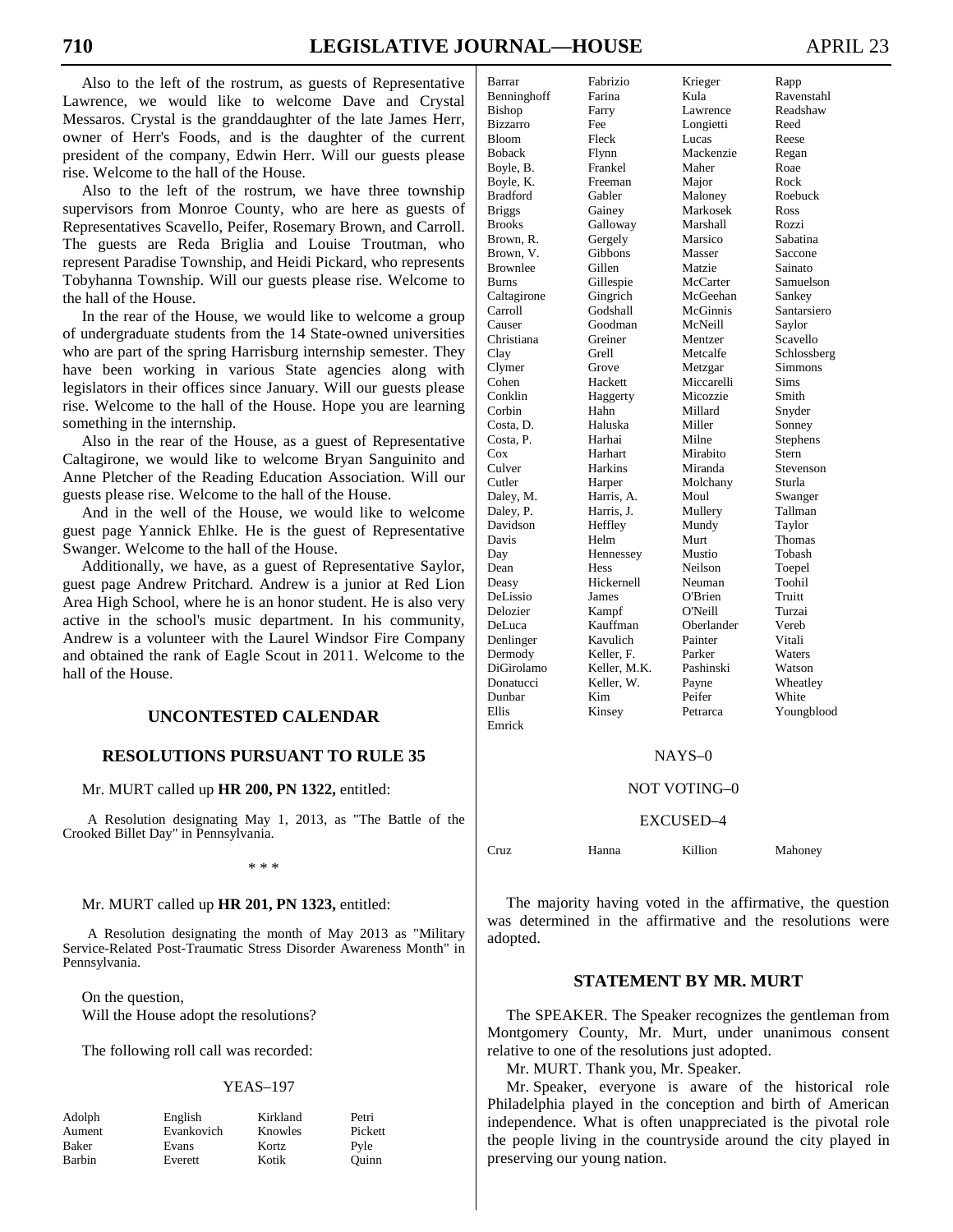On the night of April 30, 1778, the British, in control of Philadelphia, marched out of the city with 850 men on horse and on foot. Their destination was the Billet, what is known today as Hatboro, Pennsylvania. Their mission was to stop the American Militia from disrupting the British supply lines into Philadelphia. Their other objective was to capture the leader of the militia, Gen. John Lacey, and decimate the 300 militiamen encamped with Lacey at the Billet.

 Mr. Speaker, the British marched through the Fox Chase area of Philadelphia up Huntingdon Pike, where they split up. The Queen's Rangers, a loyalist regiment, continued up Second Street Pike, and the 500 British regulars went left toward York Road. The plan was to have the British regulars wait in ambush along the old Horsham Meeting Road near the Old Mill Inn in Hatboro. The Queen's Rangers were to drive the militia into the waiting British troops. The militia was expected to retreat along the Horsham Meeting Road, which leads to Valley Forge and would have exposed the Continental Army.

 General Lacey, the youngest appointed general under Washington's command, was a native of Bucks County and knew the area better than any of the British soldiers. During the battle that commenced May 1, 1778, 26 militiamen were killed, 9 wounded, and 58 captured. But most importantly, General Lacey saved hundreds of lives by moving his united militia north into Bucks County, away from General Washington's men.

 While the British reported no casualties, they never achieved their objectives. The militia continued disrupting supplies, and Gen. John Lacey was never captured. While the British would claim this as a military victory, it was clearly a British failure thanks to the quick thinking and leadership of Gen. John Lacey. He is truly one of the unappreciated heroes of the American Revolution.

 Thank you, Mr. Speaker, for the opportunity to speak on HR 200.

#### **STATEMENT BY MR. MURT**

 The SPEAKER. For what purpose does the gentleman, Mr. Murt, rise?

 Mr. MURT. Mr. Speaker, on unanimous consent regarding HR 201.

 The SPEAKER. The gentleman is in order and may proceed. Mr. MURT. Thank you, Mr. Speaker.

 Mr. Speaker, I rise to thank the House for their support of HR 201.

 As the U.S. military continues drawing down the number of military personnel in harm's way, our task at home will grow more challenging. According to the Department of Veterans Affairs, as many as one in five veterans from the conflicts in Afghanistan and Iraq will suffer from a wound not visible to the naked eye. Posttraumatic stress disorder can occur to anyone placed in a distressing situation, and few people experience as many of those situations as our military personnel. These men and women, whether they have witnessed combat or not, know they are one directive away from a mission that will expose them to horrible and life-threatening experiences. Many have been shot at or have watched a buddy get hit or killed. All of these events can lead to posttraumatic stress disorder.

 Symptoms of posttraumatic stress disorder are as varied as they are crippling. People with posttraumatic stress disorder repeatedly relive the ordeal through thoughts and memories of the trauma. These may include flashbacks, hallucinations, and nightmares. They also may feel great distress when things remind them of the trauma, such as the anniversary date of the event. Those suffering may avoid people, places, thoughts, or situations that may remind him or her of the trauma. This can lead to feelings of detachment and isolation from family and friends as well as a loss of interest in activities that the person once enjoyed. They could also experience excessive emotions, problems relating to others, showing affection, difficulty falling or staying asleep, irritability, outbursts of anger, difficulty concentrating, and being jumpy or easily startled. The person may also suffer physical symptoms, such as increased blood pressure and heart rate, rapid breathing, muscle tension, and nausea.

 As legislators, it is our responsibility to make sure we take care of those who have sacrificed so much for us, our warriors, and that includes drawing attention to their problems as we search for ways to help them transition back into civilian life.

 Thank you, Mr. Speaker, and thank you to the members of the House for their support of HR 201.

#### **LEAVE OF ABSENCE CANCELED**

 The SPEAKER. The Speaker returns to leaves of absence and recognizes the presence of the gentleman from Clinton County, Mr. Hanna, on the floor of the House. Without objection, his name will be added back to the master roll call.

### **UNCONTESTED SUPPLEMENTAL CALENDAR A**

#### **RESOLUTION PURSUANT TO RULE 35**

#### Mr. HEFFLEY called up **HR 267, PN 1578,** entitled:

A Resolution designating the month of May 2013 as "National Water Safety Month" in Pennsylvania.

 On the question, Will the House adopt the resolution?

The following roll call was recorded:

#### YEAS–198

| Adolph        | English    | Kirkland  | Petri      |
|---------------|------------|-----------|------------|
| Aument        | Evankovich | Knowles   | Pickett    |
| Baker         | Evans      | Kortz     | Pyle       |
| Barbin        | Everett    | Kotik     | Ouinn      |
| Barrar        | Fabrizio   | Krieger   | Rapp       |
| Benninghoff   | Farina     | Kula      | Ravenstahl |
| Bishop        | Farry      | Lawrence  | Readshaw   |
| Bizzarro      | Fee        | Longietti | Reed       |
| Bloom         | Fleck      | Lucas     | Reese      |
| Boback        | Flynn      | Mackenzie | Regan      |
| Boyle, B.     | Frankel    | Maher     | Roae       |
| Boyle, K.     | Freeman    | Major     | Rock       |
| Bradford      | Gabler     | Maloney   | Roebuck    |
| Briggs        | Gainey     | Markosek  | Ross       |
| <b>Brooks</b> | Galloway   | Marshall  | Rozzi      |
| Brown, R.     | Gergely    | Marsico   | Sabatina   |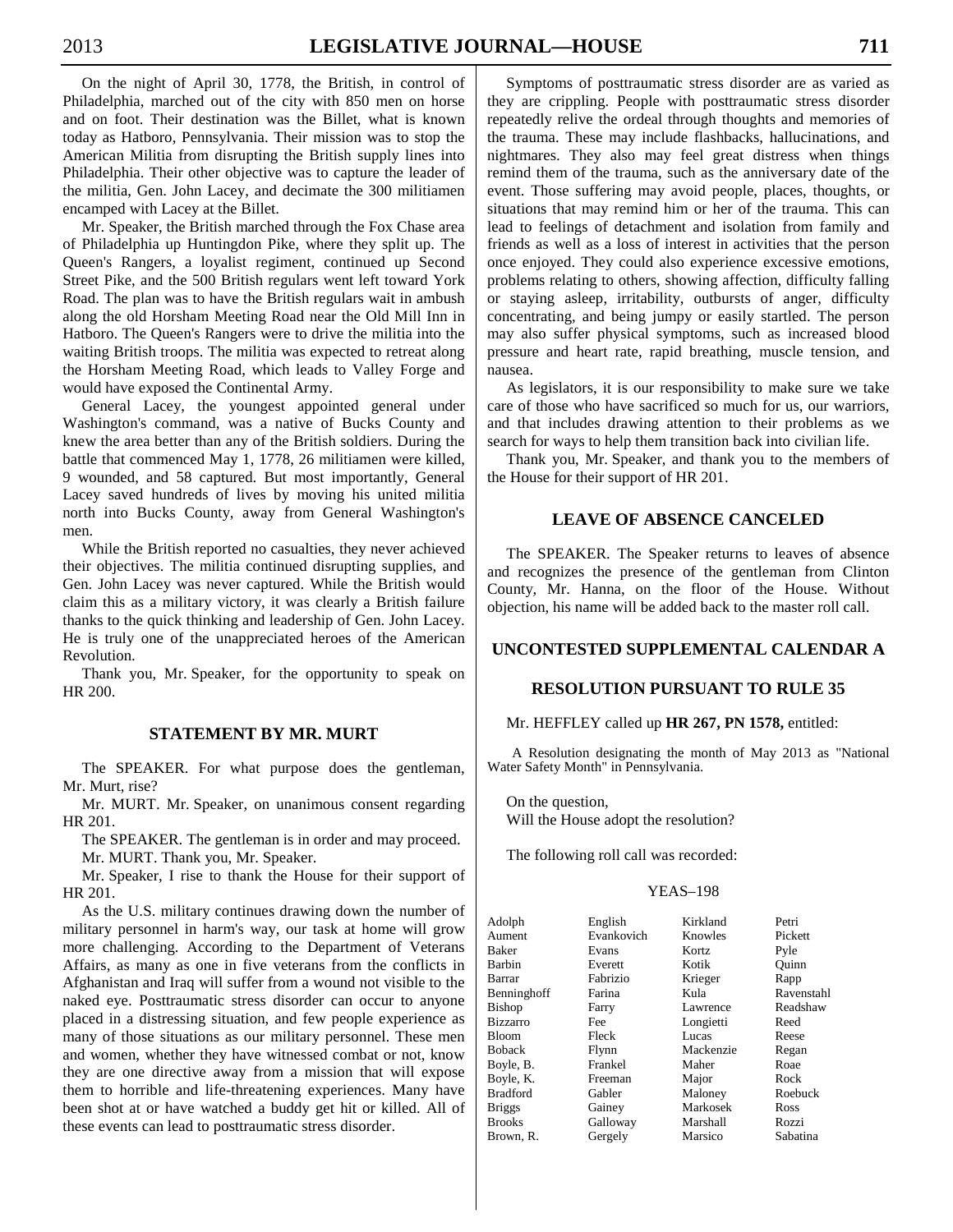# **712 LEGISLATIVE JOURNAL—HOUSE** APRIL 23

Emrick

Brown, V. Gibbons Masser Saccone Brownlee Gillen Matzie Sainato<br>
Burns Gillespie McCarter Samuels Burns Gillespie McCarter Samuelson<br>Caltagirone Gingrich McGeehan Sankey Caltagirone Gingrich McGeehan Sankey Carroll Godshall McGinnis Santarsiero Causer Goodman McNeill Saylor Christiana Greiner Mentzer Scavello Clay Grell Metcalfe Schlossberg Clymer Grove Metzgar Simmons Cohen Hackett Miccarelli Sims Conklin Haggerty Micozzie Smith Corbin Hahn Millard Snyder Costa, D. Haluska Miller Sonney Costa, P. Hanna Milne Stephens Cox Harhai Mirabito Stern Culver Harhart Miranda Stevenson Cutler Harkins Molchany Sturla<br>
Daley, M. Harper Moul Swanger Daley, M. Harper Moul Daley, P. Harris, A. Mullery Tallman Davidson Harris, J. Mundy Taylor Davis Heffley Murt Thomas<br>
Day Helm Mustio Tobash Dean Hennessey Neilson Toepel Deasy Hess Neuman Toohil DeLissio Hickernell O'Brien Truitt Delozier James O'Neill Turzai DeLuca Kampf Oberlander Vereb Denlinger Kauffman Painter Vitali Dermody Kavulich Parker Waters<br>DiGirolamo Keller, F. Pashinski Watsor DiGirolamo Keller, F. Pashinski Watson Donatucci Keller, M.K. Payne Wheatley Dunbar Keller, W. Peifer White Kim Petrarca Youngblood<br>Kinsey

#### NAYS–0

## NOT VOTING–0

#### EXCUSED–3

Cruz Killion Mahoney

**Tobash** 

 The majority having voted in the affirmative, the question was determined in the affirmative and the resolution was adopted.

The SPEAKER. The House will come to order.

## **APPROPRIATIONS COMMITTEE MEETING**

 The SPEAKER. The Speaker recognizes the gentleman, Mr. Adolph, for the purpose of a committee announcement.

Mr. ADOLPH. Thank you very much, Mr. Speaker.

 Mr. Speaker, there will be an immediate meeting of the Appropriations Committee in the majority caucus room. Thank you.

 The SPEAKER. There will be an immediate meeting of the Appropriations Committee in the majority caucus room.

#### **REPUBLICAN CAUCUS**

 The SPEAKER. The Speaker recognizes the lady from Susquehanna County, Ms. Major, for a caucus announcement. Ms. MAJOR. Thank you, Mr. Speaker.

 I would like to announce Republicans will caucus today at 12 noon. I would ask our Republican members to please report to our caucus room at 12 noon. We would be prepared to come

back on the floor at 1 p.m. Thank you, Mr. Speaker.

## **DEMOCRATIC CAUCUS**

 The SPEAKER. The Speaker recognizes the gentleman from Allegheny County, Mr. Frankel, for a caucus announcement. Mr. FRANKEL. Thank you, Mr. Speaker.

 Democrats will also caucus at 12 noon. Democrats will caucus at 12 noon. Thank you.

### **ANNOUNCEMENT BY MR. PYLE**

 The SPEAKER. The Speaker recognizes the gentleman from Armstrong County, Mr. Pyle, for an announcement.

Mr. PYLE. Thank you, Mr. Speaker.

 Mr. Speaker, on behalf of the Sportsmen's Caucus of the Pennsylvania House, I would like to make sure all members are aware that today is the annual field shoot. It is being held at Mechanicsburg Sportsmen's Club and all are invited.

Thank you, Mr. Speaker.

#### **RECESS**

 The SPEAKER. This House stands in recess till 1 p.m., unless sooner recalled by the Speaker.

#### **AFTER RECESS**

 The time of recess having expired, the House was called to order.

#### **BILLS REREPORTED FROM COMMITTEE**

**HB 307, PN 545** By Rep. ADOLPH

An Act amending the act of January 8, 1960 (1959 P.L.2119, No.787), known as the Air Pollution Control Act, providing for the Clean Vehicles Program.

APPROPRIATIONS.

**HB 468, PN 1577** By Rep. ADOLPH

An Act amending the act of June 27, 2006 (1st Sp.Sess., P.L.1873, No.1), known as the Taxpayer Relief Act, in senior citizens property tax and rent rebate assistance, further providing for definitions and for filing of claim.

APPROPRIATIONS.

**HB 798, PN 1493** By Rep. ADOLPH

An Act amending Title 30 (Fish) of the Pennsylvania Consolidated Statutes, further providing for organization of commission.

APPROPRIATIONS.

#### **HB 807, PN 918** By Rep. ADOLPH

An Act amending Title 35 (Health and Safety) of the Pennsylvania Consolidated Statutes, further providing for funds.

APPROPRIATIONS.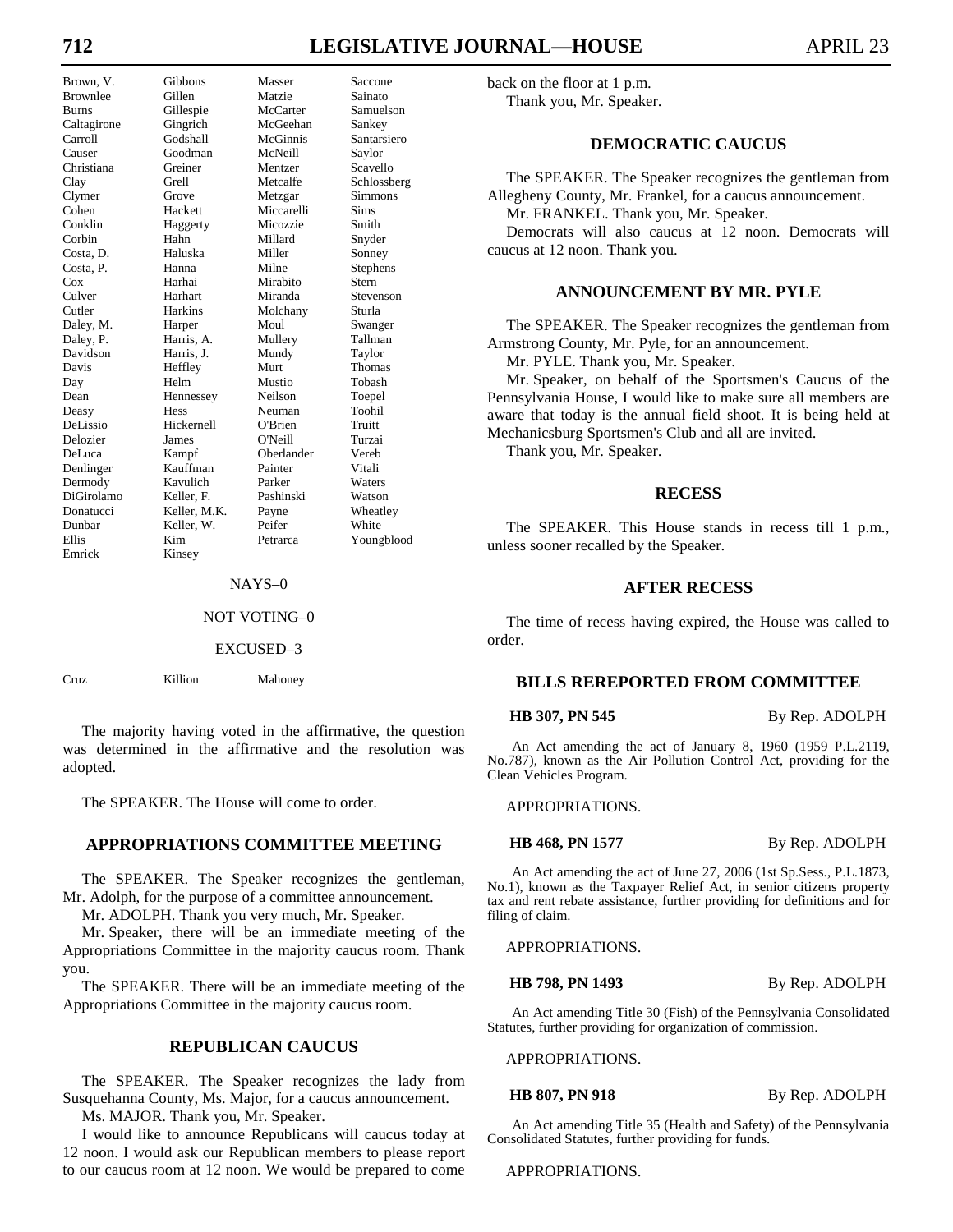An Act amending Title 34 (Game) of the Pennsylvania Consolidated Statutes, further providing for organization of commission.

APPROPRIATIONS.

**HB 891, PN 1032** By Rep. ADOLPH

An Act amending Title 34 (Game) of the Pennsylvania Consolidated Statutes, further providing for permitted acts.

APPROPRIATIONS.

#### **GUESTS INTRODUCED**

 The SPEAKER. I would like to recognize some additional guests that are with us this afternoon, guests of Representative Vanessa Brown. They are located up in the gallery, and they are from New Choices/New Options organization. Give us a wave. Welcome to the hall of the House.

#### **STATEMENT BY MS. BROWN**

 The SPEAKER. For what purpose does the lady from Philadelphia, Ms. Brown, rise?

Ms. V. BROWN. Personal privilege, Mr. Speaker.

The SPEAKER. How about unanimous consent?

Ms. V. BROWN. I will take that.

 The SPEAKER. All right. The lady is in order and may proceed.

Ms. V. BROWN. All right.

 Mr. Speaker, I would like to take this moment to welcome my friends from New Choices/New Options, and I wanted to explain to the members that they are women who are transitioning in their lives and they get to go to colleges and programs to take nontraditional career options.

 Without that type of support from this Commonwealth, a person like me would never have been here because I am, too, a graduate of New Choices/New Options. I was enrolled in community college, went through their program. And of course, being a politician is not a traditional career for women, and here I am today. They are here to advocate in the budget. We used to think that this was really important and give them \$5 million to have 60 programs across this Commonwealth, and today they are down to \$400,000 with only 13 programs in the Commonwealth.

 So I want to congratulate these ladies today for standing up and being here to fight to continue their program.

Thank you, Mr. Speaker.

The SPEAKER. The Speaker thanks the lady.

The House will come to order.

### **CALENDAR**

## **BILLS ON SECOND CONSIDERATION**

 The House proceeded to second consideration of **HB 1128, PN 1377,** entitled:

An Act amending Title 12 (Commerce and Trade) of the Pennsylvania Consolidated Statutes, codifying the provisions of the Motor Vehicle Sales Finance Act and the Goods and Services Installment Sales Act; making conforming amendments to Titles 7 and 42; and making related repeals.

 On the question, Will the House agree to the bill on second consideration? Bill was agreed to.

\* \* \*

 The House proceeded to second consideration of **SB 623,**  PN 951, entitled:

An Act amending Title 34 (Game) of the Pennsylvania Consolidated Statutes, in hunting and furtaking licenses, further providing for license requirements and for unlawful acts concerning licenses.

 On the question, Will the House agree to the bill on second consideration? Bill was agreed to.

\* \* \*

 The House proceeded to second consideration of **SB 808,**  PN 837, entitled:

An Act amending the act of August 9, 1955 (P.L.323, No.130), known as The County Code, further providing for applicability and for the abolishment of the office of jury commissioner.

 On the question, Will the House agree to the bill on second consideration? Bill was agreed to.

\* \* \*

 The House proceeded to second consideration of **HB 987, PN 1151,** entitled:

An Act designating the bridge that carries State Route 973 over Loyalsock Creek in Upper Fairfield Township and Eldred Township, Lycoming County, as the George E. Logue, Sr. Memorial Bridge.

 On the question, Will the House agree to the bill on second consideration? Bill was agreed to.

\* \* \*

 The House proceeded to second consideration of **HB 992, PN 1156,** entitled:

An Act amending Title 15 (Corporations and Unincorporated Associations) of the Pennsylvania Consolidated Statutes, further providing for definitions; providing for electronic signatures in global and national commerce; in administration, further providing for applicability, functions, documents and processing; in fees, further providing for documents, schedules and disposition of funds; renaming the Corporation Bureau; making related repeals; and imposing duties on the Department of State and the Legislative Reference Bureau.

 On the question, Will the House agree to the bill on second consideration?

## **HB 828, PN 1494** By Rep. ADOLPH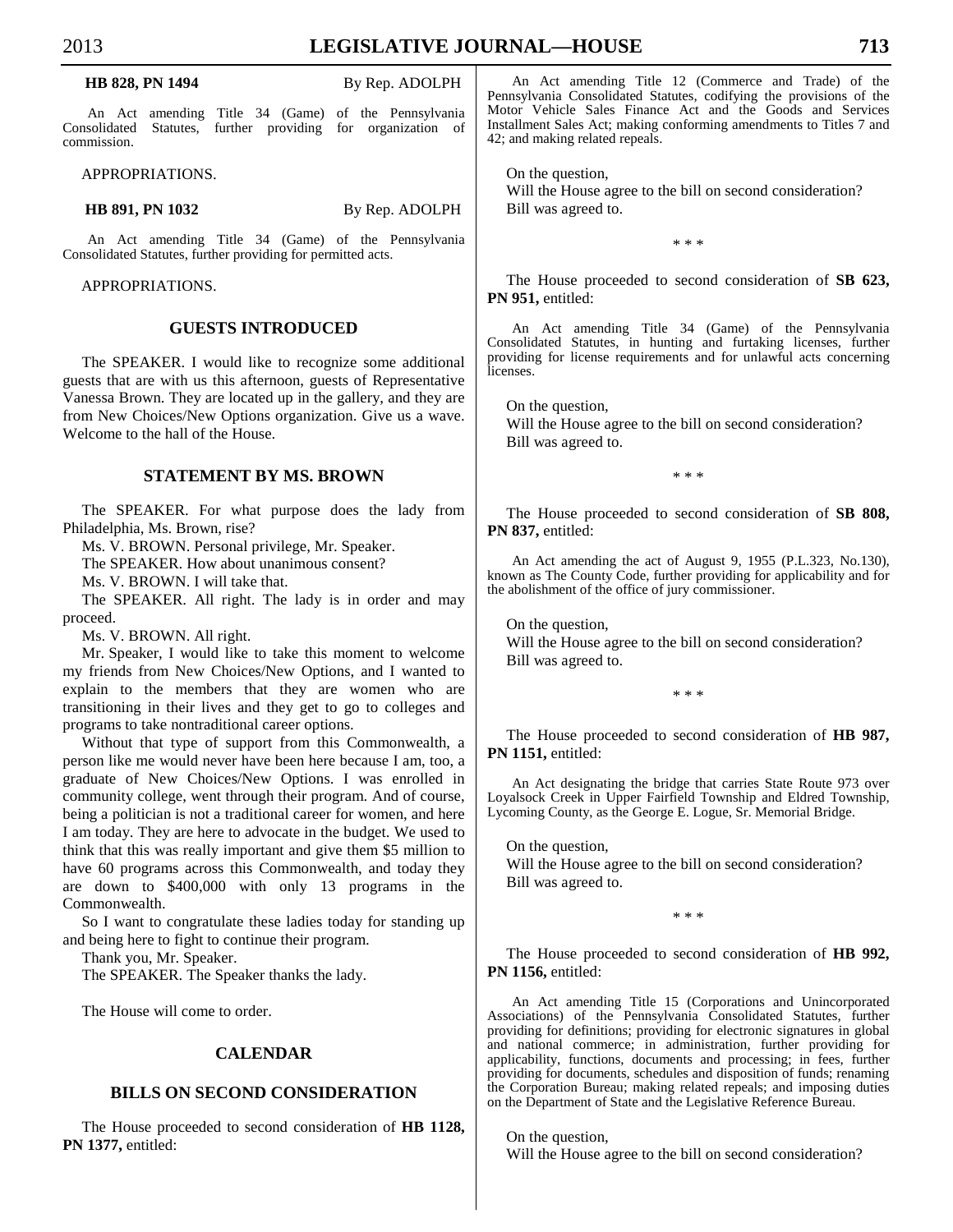#### Mr. **KAMPF** offered the following amendment No. **A01169:**

Amend Bill, page 3, line 5, by inserting after "(7)" and (d)

Amend Bill, page 3, line 15, by striking out "Corporation

Bureau" and inserting bureau

Amend Bill, page 6, by inserting between lines 22 and 23

(d) [Method of filing.–The department may prescribe by regulation procedures for filing documents by electronic mail, facsimile transmission, telex or other similar means of communication] (Reserved).

Amend Bill, page 6, line 25, by inserting a bracket before "Immediate"

Amend Bill, page 6, line 25, by inserting after "certified" ] Duplicate

Amend Bill, page 6, line 26, by striking out all of said line and inserting

(1) If a duplicate copy, which may be either a signed or conformed copy, of any articles or other document authorized or required by this title to be filed in the department is delivered to the department with the original signed document, the department shall [compare the duplicate copy with the original signed document and, if it finds that they are identical, shall certify the duplicate copy by making upon it the same endorsement that is required to appear upon the original, together with a further endorsement that the duplicate copy is a true copy of the original signed document,] stamp the duplicate copy with the date received by the department and return the duplicate copy to the person who delivered it to the department.

"(2)"

Amend Bill, page 6, line 27, by inserting a bracket before "If" Amend Bill, page 7, line 19, by inserting after "fees).]" (Reserved).

Amend Bill, page 6, line 27, by striking out the bracket before

Amend Bill, page 7, line 20, by inserting a bracket before "comparing"

Amend Bill, page 7, line 20, by inserting after "comparing" ] date-stamping

Amend Bill, page 7, line 20, by inserting a bracket before "with" Amend Bill, page 7, line 20, by inserting after "with"

] of

Amend Bill, page 10, line 29, by striking out "(i)"

Amend Bill, page 10, line 30, by striking out all of said line

Amend Bill, page 11, line 13, by striking out "(i)"

Amend Bill, page 11, line 14, by striking out all of said line

Amend Bill, page 11, lines 20 and 21, by striking out all of line 20 and "(iii)" in line 21 and inserting

(ii)

Amend Bill, page 11, line 27, by striking out "(i)" Amend Bill, page 11, line 30, by striking out all of said line Amend Bill, page 16, line 4, by striking out "153(a)" and inserting

153(a)(15)

 On the question, Will the House agree to the amendment?

 The SPEAKER. On that question, the Speaker recognizes the gentleman from Chester County, Mr. Kampf.

Mr. KAMPF. Thank you, Mr. Speaker.

 This amendment, Mr. Speaker, is really internal, technical changes to make the bill consistent internally, and then there is a fee reduction in the bill. It would make the fee reduction effective immediately.

 On the question recurring, Will the House agree to the amendment?

The following roll call was recorded:

#### YEAS–198

| Adolph          | English      | Kirkland   | Petri       |
|-----------------|--------------|------------|-------------|
| Aument          | Evankovich   | Knowles    | Pickett     |
| Baker           | Evans        | Kortz      | Pyle        |
| Barbin          | Everett      | Kotik      | Quinn       |
| Barrar          | Fabrizio     | Krieger    | Rapp        |
| Benninghoff     | Farina       | Kula       | Ravenstahl  |
| Bishop          | Farry        | Lawrence   | Readshaw    |
| <b>Bizzarro</b> | Fee          | Longietti  | Reed        |
| <b>Bloom</b>    | Fleck        | Lucas      | Reese       |
| <b>Boback</b>   | Flynn        | Mackenzie  | Regan       |
| Boyle, B.       | Frankel      | Maher      | Roae        |
| Boyle, K.       | Freeman      | Major      | Rock        |
| <b>Bradford</b> | Gabler       | Maloney    | Roebuck     |
| <b>Briggs</b>   | Gainey       | Markosek   | Ross        |
| Brooks          | Galloway     | Marshall   | Rozzi       |
| Brown, R.       | Gergely      | Marsico    | Sabatina    |
| Brown, V.       | Gibbons      | Masser     | Saccone     |
| <b>Brownlee</b> | Gillen       | Matzie     | Sainato     |
| <b>Burns</b>    | Gillespie    | McCarter   | Samuelson   |
| Caltagirone     | Gingrich     | McGeehan   | Sankey      |
| Carroll         | Godshall     | McGinnis   | Santarsiero |
| Causer          | Goodman      | McNeill    | Saylor      |
| Christiana      | Greiner      | Mentzer    | Scavello    |
| Clay            | Grell        | Metcalfe   | Schlossberg |
| Clymer          | Grove        | Metzgar    | Simmons     |
| Cohen           | Hackett      | Miccarelli | Sims        |
| Conklin         | Haggerty     | Micozzie   | Smith       |
| Corbin          | Hahn         | Millard    | Snyder      |
| Costa, D.       | Haluska      | Miller     | Sonney      |
| Costa, P.       | Hanna        | Milne      | Stephens    |
| $\cos$          | Harhai       | Mirabito   | Stern       |
| Culver          | Harhart      | Miranda    | Stevenson   |
| Cutler          | Harkins      | Molchany   | Sturla      |
| Daley, M.       | Harper       | Moul       | Swanger     |
| Daley, P.       | Harris, A.   | Mullery    | Tallman     |
| Davidson        | Harris, J.   | Mundy      | Taylor      |
| Davis           | Heffley      | Murt       | Thomas      |
| Day             | Helm         | Mustio     | Tobash      |
| Dean            | Hennessey    | Neilson    | Toepel      |
| Deasy           | Hess         | Neuman     | Toohil      |
| DeLissio        | Hickernell   | O'Brien    | Truitt      |
| Delozier        | James        | O'Neill    | Turzai      |
| DeLuca          | Kampf        | Oberlander | Vereb       |
| Denlinger       | Kauffman     | Painter    | Vitali      |
| Dermody         | Kavulich     | Parker     | Waters      |
| DiGirolamo      | Keller, F.   | Pashinski  | Watson      |
| Donatucci       | Keller, M.K. | Payne      | Wheatley    |
| Dunbar          | Keller, W.   | Peifer     | White       |
| Ellis           | Kim          | Petrarca   | Youngblood  |
| Emrick          | Kinsey       |            |             |
|                 |              |            |             |

#### NAYS–0

#### NOT VOTING–0

#### EXCUSED–3

Cruz Killion Mahoney

 The majority having voted in the affirmative, the question was determined in the affirmative and the amendment was agreed to.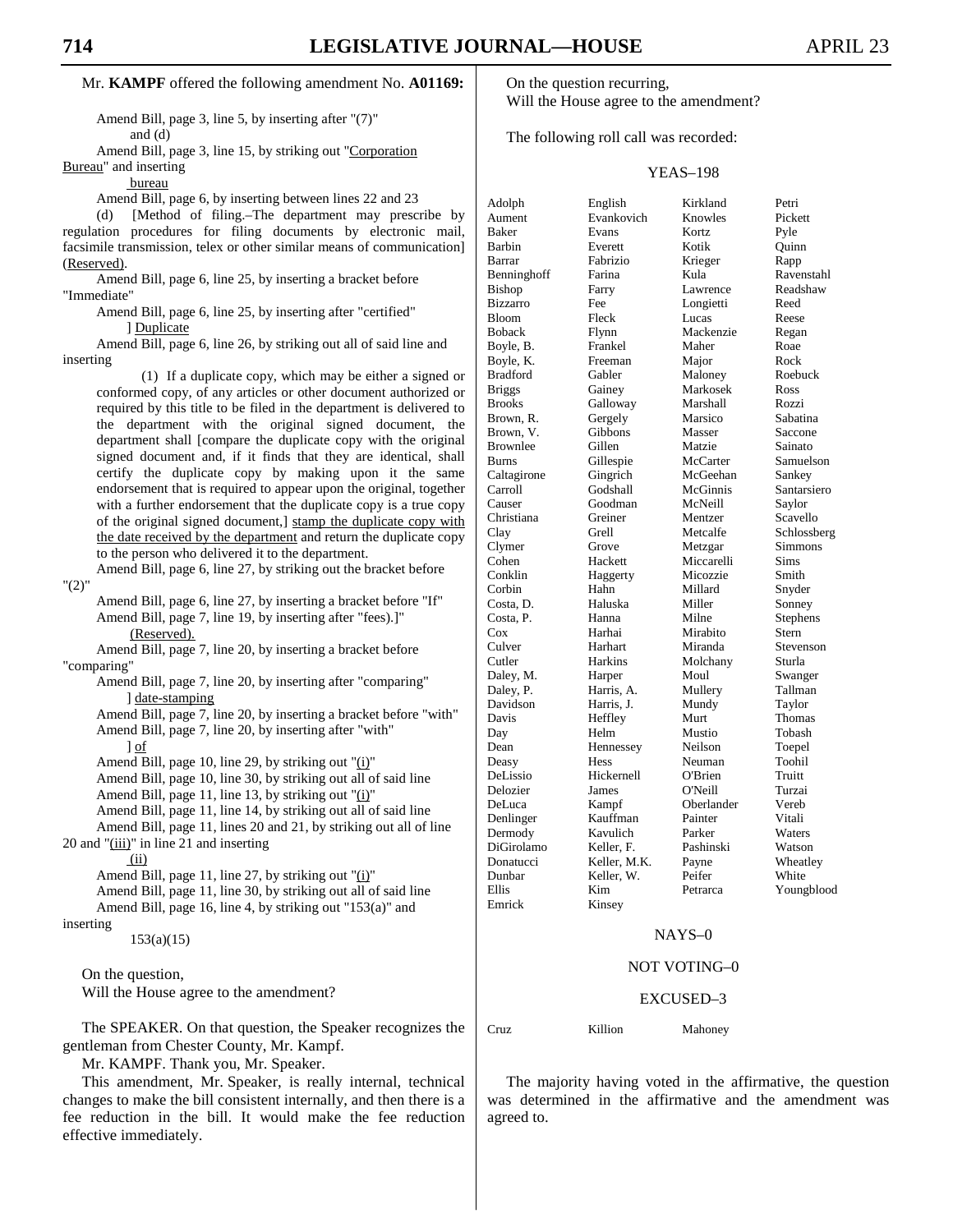# 2013 **LEGISLATIVE JOURNAL—HOUSE 715**

On the question,

 Will the House agree to the bill on second consideration as amended?

Bill as amended was agreed to.

(Bill as amended will be reprinted.)

\* \* \*

 The House proceeded to second consideration of **HB 1124, PN 1373,** entitled:

An Act amending Title 7 (Banks and Banking) of the Pennsylvania Consolidated Statutes, further providing for definitions, for license requirements, for exceptions to license requirements, for general requirements, for mortgage loan business prohibitions, for requirements as to open-end loans, for application for license, for prelicensing and continuing education, for licensee requirements, for licensee limitations, for surrender of license, for authority of department, for suspension, revocation or refusal, for penalties, for applicability and for procedure for determination on noncompliance with Federal law.

On the question,

Will the House agree to the bill on second consideration?

 Mr. **SCAVELLO** offered the following amendment No. **A01159:**

Amend Bill, page 17, lines 27 and 28, by striking out "engages in the mortgage loan business less than four times" and inserting originates or negotiates less than four mortgage loans Amend Bill, page 17, line 29, by striking out "otherwise"

 On the question, Will the House agree to the amendment?

 The SPEAKER. On that question, the Speaker recognizes the gentleman from Monroe County, Mr. Scavello.

 Mr. SCAVELLO. I have not gone to the other side of the aisle.

This is a technical amendment, Mr. Speaker.

 On the question recurring, Will the House agree to the amendment?

The following roll call was recorded:

#### YEAS–198

| Adolph          | English    | Kirkland  | Petri      |
|-----------------|------------|-----------|------------|
| Aument          | Evankovich | Knowles   | Pickett    |
| Baker           | Evans      | Kortz     | Pyle       |
| Barbin          | Everett    | Kotik     | Ouinn      |
| Barrar          | Fabrizio   | Krieger   | Rapp       |
| Benninghoff     | Farina     | Kula      | Ravenstahl |
| <b>Bishop</b>   | Farry      | Lawrence  | Readshaw   |
| <b>Bizzarro</b> | Fee        | Longietti | Reed       |
| Bloom           | Fleck      | Lucas     | Reese      |
| <b>Boback</b>   | Flynn      | Mackenzie | Regan      |
| Boyle, B.       | Frankel    | Maher     | Roae       |
| Boyle, K.       | Freeman    | Major     | Rock       |
| <b>Bradford</b> | Gabler     | Maloney   | Roebuck    |
| <b>Briggs</b>   | Gainey     | Markosek  | Ross       |
| <b>Brooks</b>   | Galloway   | Marshall  | Rozzi      |
| Brown, R.       | Gergely    | Marsico   | Sabatina   |
| Brown, V.       | Gibbons    | Masser    | Saccone    |

| Brownlee     | Gillen       | Matzie     | Sainato         |
|--------------|--------------|------------|-----------------|
| <b>Burns</b> | Gillespie    | McCarter   | Samuelson       |
| Caltagirone  | Gingrich     | McGeehan   | Sankey          |
| Carroll      | Godshall     | McGinnis   | Santarsiero     |
| Causer       | Goodman      | McNeill    | Saylor          |
| Christiana   | Greiner      | Mentzer    | Scavello        |
| Clay         | Grell        | Metcalfe   | Schlossberg     |
| Clymer       | Grove        | Metzgar    | Simmons         |
| Cohen        | Hackett      | Miccarelli | Sims            |
| Conklin      | Haggerty     | Micozzie   | Smith           |
| Corbin       | Hahn         | Millard    | Snyder          |
| Costa, D.    | Haluska      | Miller     | Sonney          |
| Costa, P.    | Hanna        | Milne      | <b>Stephens</b> |
| Cox          | Harhai       | Mirabito   | Stern           |
| Culver       | Harhart      | Miranda    | Stevenson       |
| Cutler       | Harkins      | Molchany   | Sturla          |
| Daley, M.    | Harper       | Moul       | Swanger         |
| Daley, P.    | Harris, A.   | Mullery    | Tallman         |
| Davidson     | Harris, J.   | Mundy      | Taylor          |
| Davis        | Heffley      | Murt       | Thomas          |
| Day          | Helm         | Mustio     | Tobash          |
| Dean         | Hennessey    | Neilson    | Toepel          |
| Deasy        | <b>Hess</b>  | Neuman     | Toohil          |
| DeLissio     | Hickernell   | O'Brien    | Truitt          |
| Delozier     | James        | O'Neill    | Turzai          |
| DeLuca       | Kampf        | Oberlander | Vereb           |
| Denlinger    | Kauffman     | Painter    | Vitali          |
| Dermody      | Kavulich     | Parker     | Waters          |
| DiGirolamo   | Keller, F.   | Pashinski  | Watson          |
| Donatucci    | Keller, M.K. | Payne      | Wheatley        |
| Dunbar       | Keller, W.   | Peifer     | White           |
| Ellis        | Kim          | Petrarca   | Youngblood      |
| Emrick       | Kinsey       |            |                 |

#### NAYS–0

#### NOT VOTING–0

#### EXCUSED–3

Cruz Killion Mahoney

 The majority having voted in the affirmative, the question was determined in the affirmative and the amendment was agreed to.

On the question,

 Will the House agree to the bill on second consideration as amended?

Bill as amended was agreed to.

(Bill as amended will be reprinted.)

## **BILL ON THIRD CONSIDERATION**

 The House proceeded to third consideration of **HB 818, PN 928,** entitled:

An Act amending Title 40 (Insurance) of the Pennsylvania Consolidated Statutes, providing for compliance with Federal health care legislation.

 On the question, Will the House agree to the bill on third consideration? Bill was agreed to.

(Bill analysis was read.)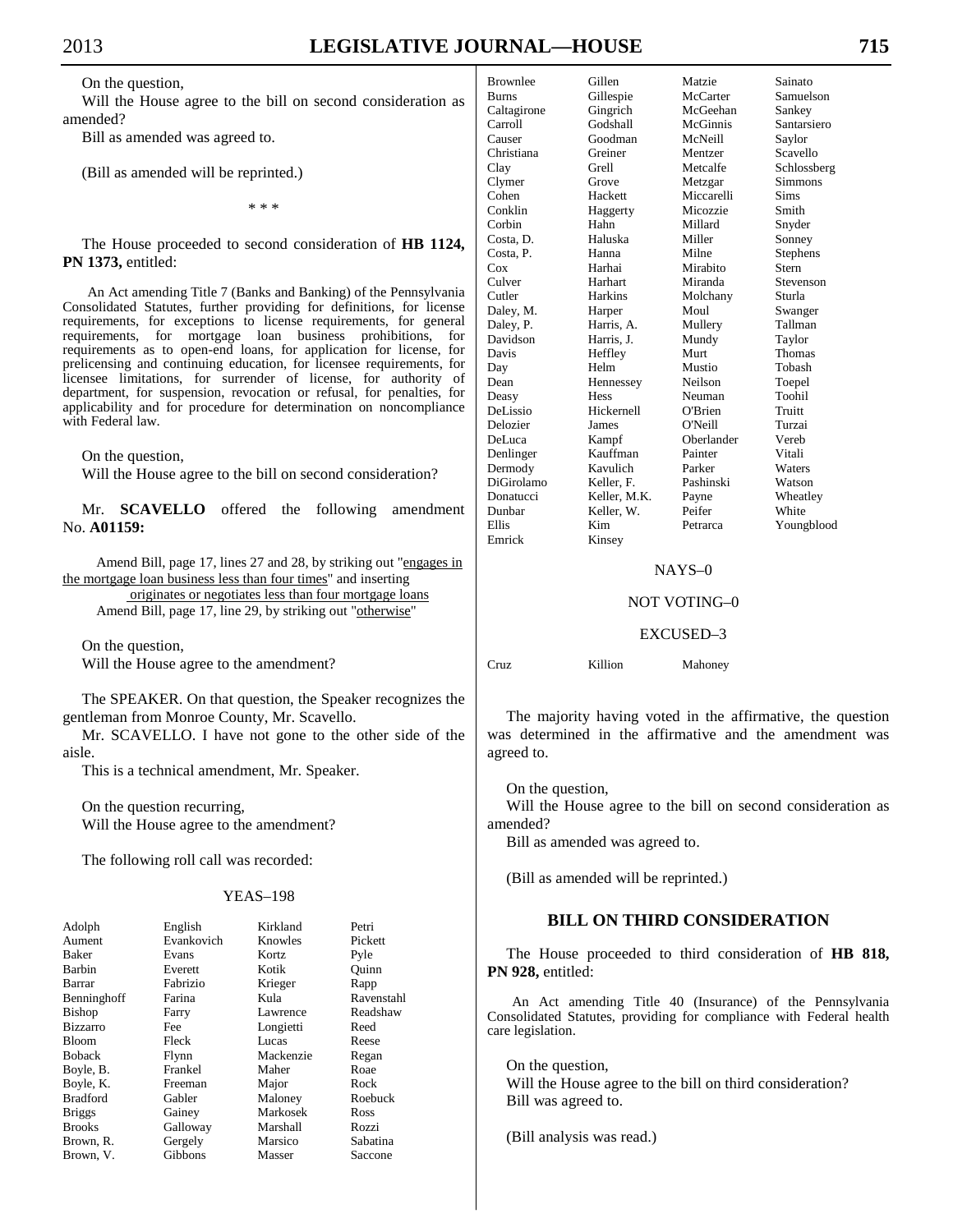The SPEAKER. This bill has been considered on three different days and agreed to and is now on final passage.

The question is, shall the bill pass finally?

 On that question, the Speaker recognizes the gentleman from Allegheny County, Mr. Frankel.

Mr. FRANKEL. Thank you, Mr. Speaker.

 Supporters of HB 818 argue that it simply keeps Pennsylvania in compliance with our own laws by preventing any Commonwealth funds from supporting access to abortion. The first question we should be asking is, does it even do that? Because it is clear to me that Commonwealth funds will not go to fund abortion access within the exchange regardless of whether or not this legislation passes. First, when the Affordable Care Act passed, one of the most contentious issues was whether or not abortion should be available as part of insurance packages for which citizens can get reimbursed. Congress elected not, not to allow abortion to be included in any insurance package that would result in a tax credit. Instead, under the exchange, people will have to write a separate check to the insurance company for coverage for abortion services. The insurance company will then deposit that check in a separate account, and only that money set aside can be used for abortion services. The Federal government will not give the taxpayer a reimbursement for those funds. So to be clear, no taxpayer subsidy goes to fund abortion coverage, none.

 There is another specious argument floating around that women will be able to go outside of the exchange to purchase freestanding abortion coverage. What a painfully absurd idea. Many women's policy experts have expressed concern that it is already too hard to offer freestanding abortion coverage, and therefore, insurers might not just bother to offer it at all. Furthermore, as someone who has a background in insurance, I can tell you that nowhere in the business of legitimate insurance underwriting is coverage offered for one narrow medical procedure or condition. It does not happen, and I refuse to give that argument any credence.

 What else do proponents of this bill say? They argue that somehow, some way, a minuscule amount of money allocated by the Commonwealth to run and manage the exchange will go to support abortion coverage, even though insurers will be paying for the exchange themselves. I do not buy into this as a legitimate argument to support the underlying bill either, but in order to attempt to compromise, I did offer an amendment last week that asked us to find that amount of money, if any, that if we are subsidizing abortion coverage, and if there is such a number, which I doubt there really is, figure out a way for the insurance to pay for it. Opponents rejected that opportunity by voting down my amendment.

 One of the frustrations that I have when debating this bill is the almost forgotten point that Pennsylvania is not putting any money or any resources into the exchange at all. Instead, we are punting to the Federal government and allowing the Feds to manage the entire process. The Federal government will be the one implementing our exchange. The Federal government will be the one overseeing our exchange. The Federal government will be helping people get enrolled in health insurance and obtain their tax credits, not the Commonwealth of Pennsylvania. We have not even seen fit to pass the necessary legislation to make sure that our State Insurance Commissioner has the power to enforce the new laws that help consumers. We have not passed legislation that makes sure that women cannot be charged more than men for health insurance simply because they are women. We have not passed legislation ensuring that preventive services, like mammograms and cervical cancer screenings, are fully covered by insurers.

 Instead, the legislation we are trying to pass here is legislation that denies women the right to spend their own money, their very own dollars that they have earned, the way they deem fit. When given the opportunity to vote on other issues of importance to women as part of this debate, the opposite side voted, voted against the chance to protect women from forced ultrasounds. The opposite side voted, voted against the chance to trust women about whether they had been raped, whether or not their life is in danger from a pregnancy. The opposite side voted for parliamentary tricks to avoid amendments that would have actually strengthened the voice and protections of women in Pennsylvania.

 Here is another cruel irony. We are having this vote during the same month that we recognize Equal Pay Day. Given the wage disparity in this Commonwealth, women will have to work all the way through last year up until April of this year in order to make the same amount of money that men made last year.

#### **POINT OF ORDER**

Mr. TURZAI. Point of order, Mr. Speaker.

The SPEAKER. The gentleman will state his point of order.

 Mr. TURZAI. Equal pay does not seem to be addressed in HB 818, and we are off the issue at hand.

The SPEAKER. The Speaker thanks the gentleman.

 The gentleman is correct. You have to stay on the subject before us.

Mr. FRANKEL. I think the habit of interrupting is—

The SPEAKER. The gentleman will suspend.

Mr. FRANKEL. All right.

 The SPEAKER. I just ask you to stay on the subject of the bill before us.

Mr. FRANKEL. On the subject, Mr. Speaker.

 Well, now we are telling women how they can and cannot spend their money that they have worked so long to earn. Let us be honest, it does not matter what name you give it, HB 818, or the abortion opt-out bill, or a taxpayer protection measure, I am happy to call this what it is, yet one more misguided, ill-conceived battle in the ongoing war against women.

 I urge my colleagues in the strongest possible way to vote "no" on 818.

The SPEAKER. The question is, shall the bill pass finally?

 On that question, the Speaker recognizes the lady from Luzerne County, Ms. Mundy.

Ms. MUNDY. Thank you, Mr. Speaker.

 I rise in steadfast opposition to HB 818. This legislation puts women's lives at risk. You are imposing big government on personal, private family decisionmaking. You are putting women's lives at risk. But do not just take my word for that. Here is what the American Congress of Obstetricians and Gynecologists has to say about this bill. In a letter dated April 17, 2013, and signed by Sherry L. Blumenthal, M.D., from the American Congress of Obstetricians and Gynecologists, this is what she has to say on behalf of her organization.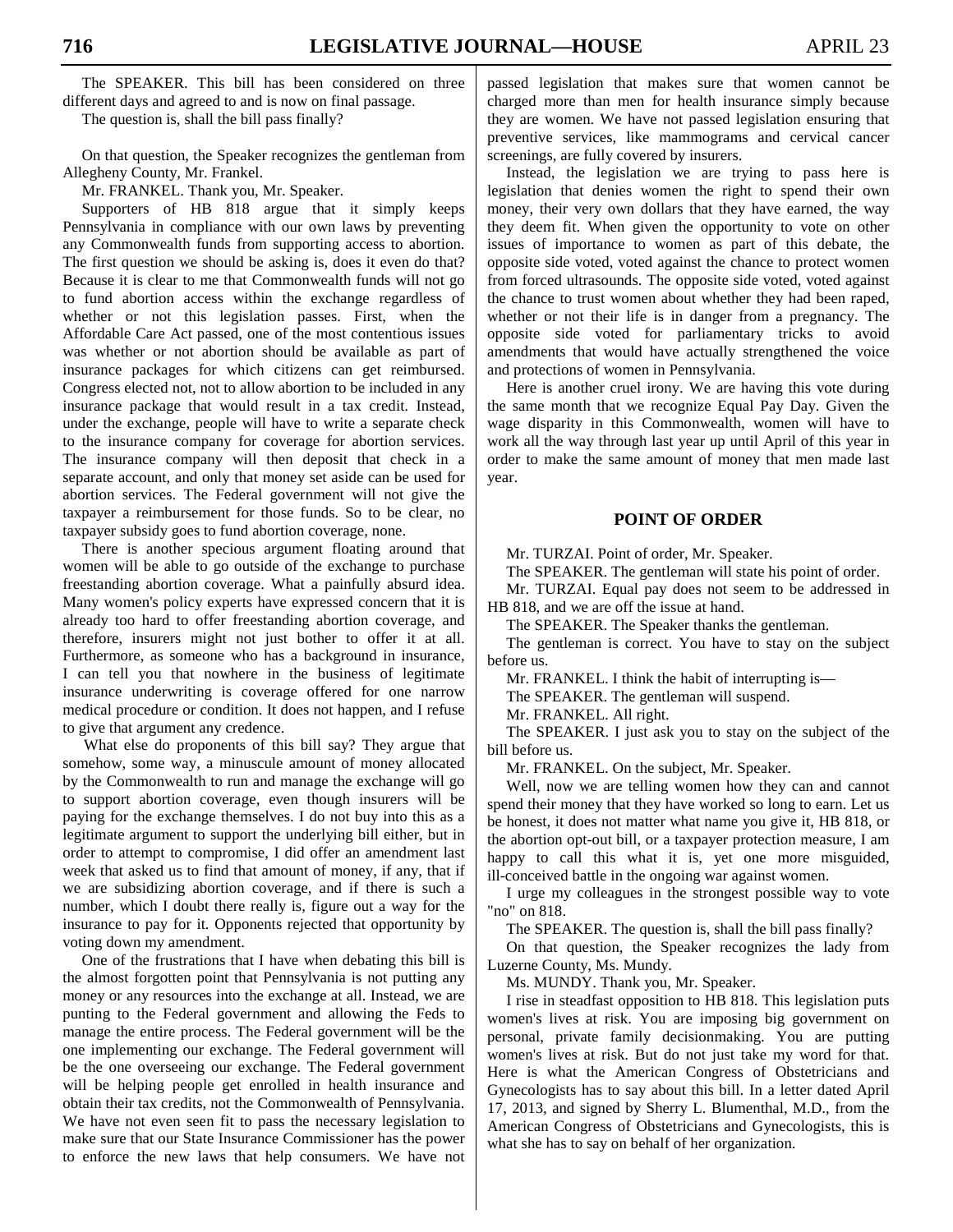"As Chair of the Pennsylvania Section of the American Congress of Obstetricians and Gynecologists (PA ACOG), I and the members of our Advisory Council must express serious concerns about House Bill 818, currently under consideration in the House of Representatives. As primary physicians for the women of the Commonwealth, OBGYN's have a unique prospective on the unintended consequences of restricting abortion services for our patients. OBGYN's are certainly sensitive to the emotional, religious and political issues associated with abortion, as many of our own members possess differing positions. However, in the interest of the health and welfare of our patients and your constituents, we ask that our legislators hear our concerns.

 "House Bill 818 would essentially prohibit insurance coverage of abortion services even if the life of the mother is threatened by pregnancy and or if a lethal fatal anomaly is detected prenatally. Although not often, there are many circumstances in which we recommend against continuing a pregnancy because of extreme health risk to the woman. Comorbidities such as complicated diabetes, severe heart disease, or prior history of stroke are just a few of the many instances when pregnancy may threaten the lives of our patients. In cases of sepsis or maternal hemorrhage when a preterm fetus would not survive outside of the womb, abortion is often the only procedure which could save a patient's life. The fetus would not survive in any case; therefore we would lose two lives instead of one. Women who experience death or extreme disability often leave other small vulnerable children motherless, another unintended consequence of the barriers to appropriate care associated with HB 818.

 "With advances in prenatal detection, we are often able to diagnosis fetal anomalies that are incompatible with life. Diseases such as anencephaly (absence of brain), renal agenesis (absence of kidneys), and several chromosomal abnormalities such as triploidy are just a few examples of certain fetal or neonatal death. When an accurate diagnosis is made early in pregnancy, a legal abortion of a previable fetus should be an option for consideration for all women. Notwithstanding the emotional suffering to the family of carrying such a pregnancy to term and giving birth to a baby who will die, studies have shown that the risk of maternal death with childbirth is 14 times greater than with elective abortion, if done safely and legally.

 "Decisions regarding the care of women in these circumstances should be made exclusively by patients and their physicians. As physicians, we practice with respect for patient autonomy and health regardless of personal beliefs. We respectfully ask you to support the sanctity of the doctor-patient relationship on consideration of House Bill 818."

 Mr. Speaker, on behalf of women and families who will need to use the health insurances exchange for affordable health insurance, I implore you to reject this big government intrusion into the doctor-patient relationship and into the health insurance marketplace. I urge rejection of HB 818.

Thank you, Mr. Speaker.

 The SPEAKER. The question is, shall the bill pass finally? On that question, the Speaker recognizes the gentleman from Philadelphia County, Mr. Sims.

Mr. SIMS. Thank you, Mr. Speaker.

 Mr. Speaker, I rise to implore my colleagues to oppose HB 818. As a civil rights advocate, I see clearly, as do millions of men and women across the Commonwealth, that this bill's purpose is to discriminate against women and most often women with less means than many of my colleagues have today.

 As an attorney, I see clearly that this bill oversteps Federal law, effectively outlawing a private insurer from offering private coverage that would allow for a woman to exercise a constitutional right. Such illegal and repugnant attempts to make an end around the U.S. Supreme Court and the Constitution are beneath this body, Mr. Speaker, as they were beneath our former Governor when he attempted unsuccessfully to thwart the Constitution over two decades ago. It certainly flies in the face of any ideology or party that claims to support a free market.

 As an elected official, Mr. Speaker, I see clearly what is actually happening here. I see that this legislation has nothing to do with creating jobs, creating respect, or creating a better future for the Commonwealth. This legislation is about advancing an ideology of oppression and suppression, even if such a plan means ignoring the oath of office that each of us swore.

 Finally, as a reminder, Mr. Speaker, I do believe that this has been entirely forgotten by too many of my colleagues here today. Each of us put our hand on the Bible and swore to uphold the Constitution. We did not place our hands on a Constitution and swear to uphold the Bible.

 This legislation is bad policy, it is bad law, and it is a poor reflection of how far we have come as a nation and a State in the last 100 years.

 Mr. Speaker, I am not sure how I find myself in this room, of all rooms, as one of the men who respects women the most, but as is so often the case, I see the respect for the person and for personal responsibility is clearly more of a slogan than a reality.

 For these reasons as well as those given by my colleagues, I ask that members vote "no" on HB 818 and reaffirm the Constitution – the freedom in the marketplace and freedom from an oppressive legislature.

Thank you, Mr. Speaker.

The SPEAKER. The question is, shall the bill pass finally?

 On that question, the Speaker recognizes the lady, Ms. Molchany, from Allegheny County.

Ms. MOLCHANY. Thank you, Mr. Speaker.

 Today I rise for the first time since I was elected to this chamber. I had hoped to speak on issues of importance to all Pennsylvanians, have a conversation about various myriad of issues – transportation, education. I was hoping to deliver a speech about moving the State forward. I wanted to talk about legislation that impacts the lives of everyone in this Commonwealth.

 Unfortunately, this legislature is focused on government restrictions of women's health care. Unfortunately, this House is making decisions for women in this State – deeply personal decisions.

 While all of us come from different professional backgrounds, we are all legislators, not medical professionals, not insurance companies, and for the most part, not women. A vote in favor of HB 818 is neither a responsible nor a representative vote.

 Today many members in this chamber intend to vote in favor of this legislation that experts in medicine describe as dangerous and the vast majority of women in Pennsylvania oppose.

 I rise today because HB 818 is a bad bill. It is a dangerous bill, and it carries severe unintended consequences by creating barriers to legal and safe health-care options for women.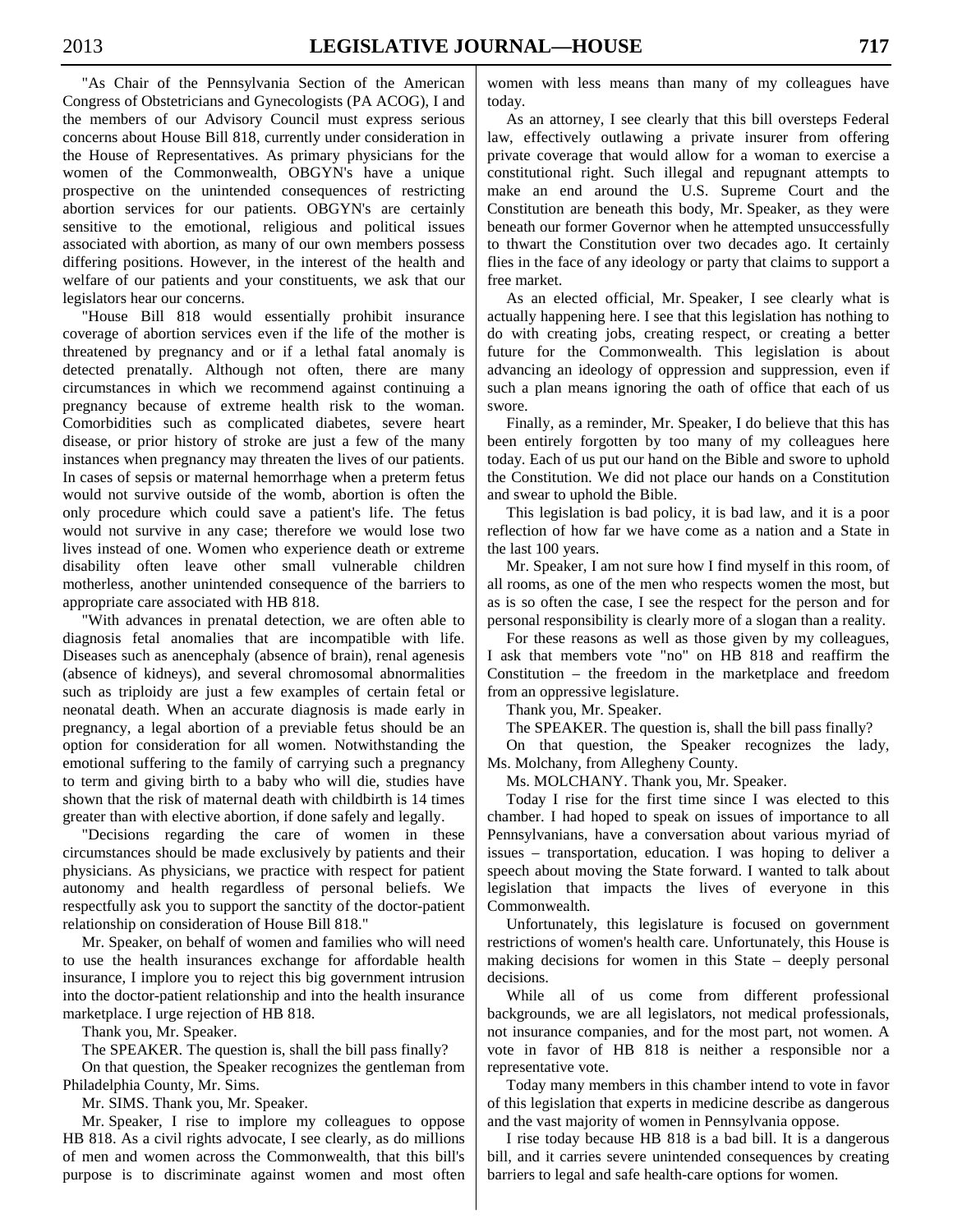So why are we doing this? Our roads are crumbling. We rank 18th nationally in providing our children with the education they need, and under the Governor and this legislature, Pennsylvania ranks 33d in our nation's jobless rate. When I was elected last November, these were the issues that mattered. In my district, and I suspect most of your districts, people demanded we improve this economy and work toward a better future. Our roads, education system, and health of our economy matter to all Pennsylvanians, and HB 818 impacts half of our citizens and seeks to restrict their rights, and that is not what I signed up for.

 I rise today to say we have common ground in working on 21st-century problems – problems we can fix, problems that impact all Pennsylvanians, not just some.

 HB 818 is a bad bill full of unintended consequences. There are enough consequences in here to upset nearly every legislator in this chamber. If you oppose government regulation of private industry, your vote should be "no" on HB 818. If you oppose government telling you what you can and cannot spend your personal income on, you should vote "no" on HB 818. If you believe in a right to privacy, then you should vote "no" on HB 818.

 Make no mistake, HB 818 is an assault on women. This legislation pushes government regulation into women's health care. It restricts products that insurance companies currently offer and dictates how they run their business.

 HB 818 will disproportionately impact lower- and middle-income women. A health-care exchange will provide uninsured and underinsured women with affordable health-care insurance. But this bill restricts services insurance companies are allowed to offer these women. This bill leaves behind women who cannot afford the coverage outside of the exchange.

 HB 818 creates two separate health-care classes of women: those with government restrictions and those with full coverage. This bill manipulates the free market by forcing insurance companies to stop covering abortion services in order to participate in the health-care exchange. Eighty percent of private insurance companies currently cover abortion. This should not be an either/or proposition for women.

 So I rise today not because I wanted to, but because I have to. There is an obsession with women's health-care issues in this House, and there are far too few women elected to stand with us today to make this a fair fight. HB 818 does not focus on any of the crucially important issues facing all citizens of our State. This House should be ashamed of itself for sacrificing Pennsylvania women in the interest of politics, and I resent the fact that defending my rights to access the health care I deem necessary is even on the table for debate in this chamber.

 I stand today to defend the rights of women and couples to responsibly start families and make personal, private decisions without State interference about their health and well-being. I stand against creating dangerous obstacles to basic, safe, and legal health care for anyone.

 And finally, I stand to urge my colleagues, please vote "no" on HB 818.

Thank you, Mr. Speaker.

 The SPEAKER. The question is, shall the bill pass finally? On that question, the Speaker recognizes the gentleman from Erie County, Mr. Fabrizio.

Mr. FABRIZIO. Thank you, Mr. Speaker.

 Mr. Speaker, today I rise in opposition to HB 818. I stand here today not as pro-life, not as pro-choice, but as pro-health,

because essentially, this bill threatens women's rights and their access to health care. What we do here today will affect the health and welfare of countless women.

 HB 818 prohibits individuals from purchasing private insurance coverage of abortion services in the Pennsylvania health insurance exchange. I remind you that the exchange will not be a State-run exchange but one that is federally designed and administered. Ostensibly, proponents of this legislation have introduced it to prevent the use of public funds for abortions.

 Federal law already requires that there must be a separate payment of abortion coverage in an insurance plan offered through an insurance exchange and stipulates that the cost be paid entirely by a woman and her family. The Nelson amendment to the Affordable Care Act makes it completely unnecessary to ban coverage in the exchange. This bill, banning a private transaction with private funds, in essence prohibits our families, our neighbors, and our friends from purchasing with their own funds the type of insurance they desire or need. HB 818 prevents Pennsylvanians who are able and willing to purchase health insurance plans that they either want or need from doing so.

 The real effect of the bill would be to marginalize abortion service from regulation and oversight by the medical and insurance industry. Taking away insurance coverage does not reduce the number of abortions. It only creates additional barriers for women to access the safe, affordable medical care they need.

 Pennsylvania law should support the provision of safe, legal abortion and not push it into the hands of dangerous practitioners who threaten the lives of women and their health. Proponents of this bill state that women and their families can purchase supplemental insurance coverage of abortion outside the health exchange. Insurance experts have indicated that such rider plans do not exist, and even if they were provided, they may be out of financial reach of many of the women who desperately need them.

 Mr. Speaker, currently 80 percent of the health insurance plans that are sold cover abortion. This bill will reduce that percentage to zero and leave women unprotected. HB 818 is a radical expansion of government interference into the ability of private insurance companies to provide coverage of comprehensive reproductive health care for private customers. Let me repeat that. This is a radical expansion of government interference into the ability of private insurance companies to provide coverage of comprehensive reproductive health care for private customers.

 In 1973 the Supreme Court of the United States in its landmark decision of *Roe* v. *Wade* determined that the right to privacy under the due process clause of the 14th Amendment extended to a woman's decision to terminate a pregnancy; a right that allows a woman, not politicians, to make informed decisions when it comes to her own health and welfare. Women do not turn to politicians for advice about mammograms, prenatal care, or cancer treatments. Politicians should not be involved in a woman's personal medical decision. Ending a pregnancy is a deeply personal, private, and often complex decision for a woman, and we sitting here today cannot and should not make that decision for her. Ultimately, decisions about whether to choose adoption, end a pregnancy, or raise a child must be left to a woman, her family, and her faith, with the counsel of her doctor and health provider.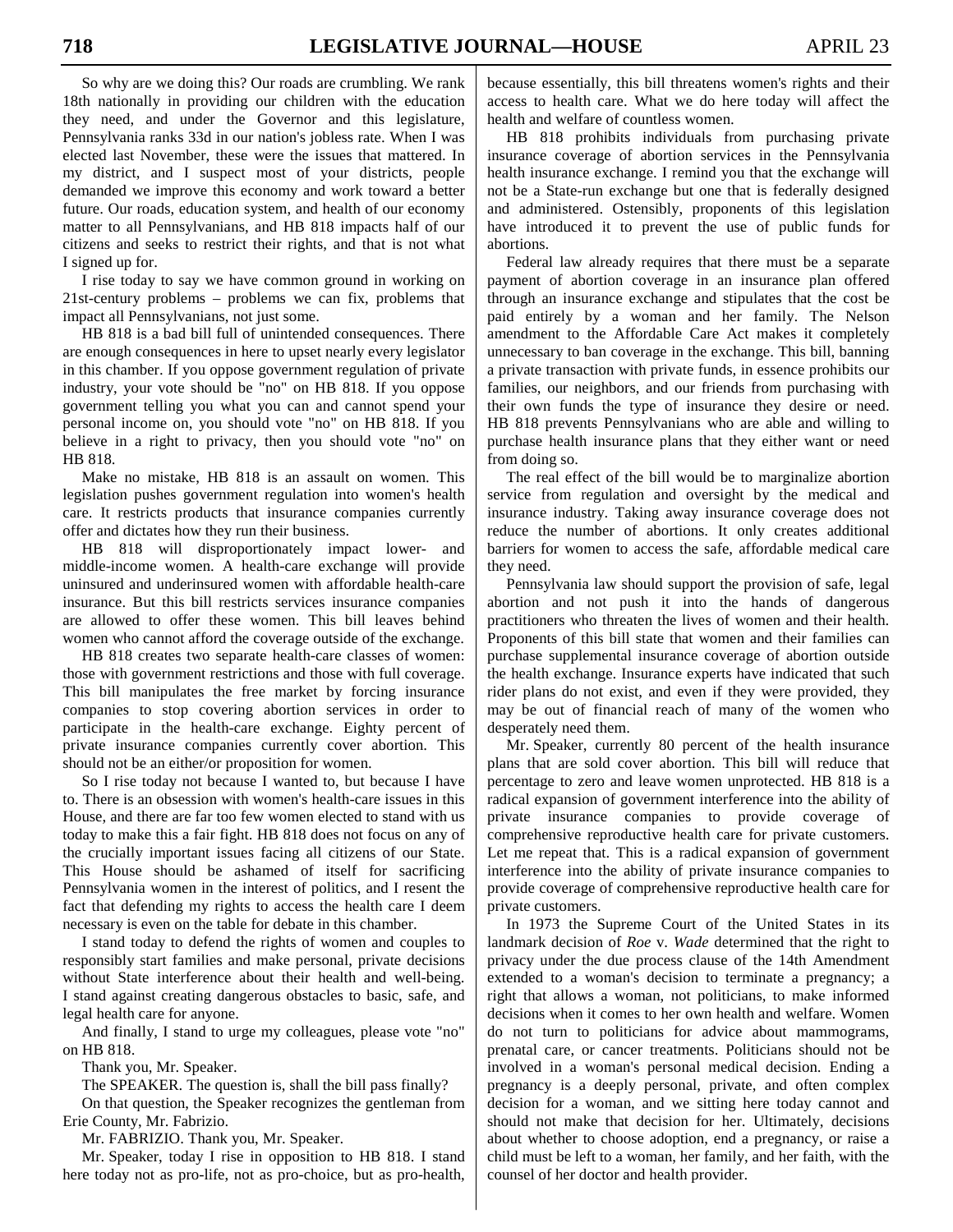As currently written, HB 818 would allow an insurance company to cover an abortion if a woman was a victim of rape, incest, or it was necessary to avoid her death. These exceptions are severely limiting and exclude an entire population of women whose physical health is seriously jeopardized by the pregnancy but does not meet the standard of immediate death.

 Seventy-nine percent of all Pennsylvanians strongly support a health exception. Unfortunately, an amendment to allow insurance plans sold in the exchange to cover the abortion that is necessary to protect a woman's physical health was defeated in committee. In addition, other amendments designed to protect a woman's physical health and welfare were defeated on this floor the other day.

 There is no one in this chamber without concern for the unborn, but that concern must be balanced with the concern for the mother. HB 818 disregards that concern and puts the health and welfare of countless women at risk. Our focus should not be singular in fashion. To deny women the rights they have enjoyed for 40 years is unconscionable. To jeopardize their health and welfare is incredulous. To prevent women and their families from using their own hard-earned money to obtain health insurance plans that could save their lives is beyond descriptive terms.

 The law of this land protects the women of this country's privacy. This is their inherent right. Government and politicians should stay out of their private and personal decisions. For the last couple of years we have heard that now familiar refrain about Obamacare, I do not want government in my health care. Why are we not hearing it now?

Thank you, Mr. Speaker.

The SPEAKER. The question is, shall the bill pass finally?

 On that question, the Speaker recognizes the gentleman from Tioga County, Mr. Baker.

Mr. BAKER. Thank you very much, Mr. Speaker.

 I rise to support the gentlelady from Clarion County's legislation, HB 818.

 I believe there is some confusion about the effect of this bill, and notwithstanding the pronouncements of the prior speakers, I do respectfully disagree with their remarks.

 This bill, HB 818, does not change current law as to a woman's choice to have an abortion under three exceptions of the Abortion Control Act. It maintains that law as it currently applies. Under the Abortion Control Act, Title 18 limits the use of public funds for an abortion except when the life of the mother is at stake, when pregnancy was caused by a rape, and when pregnancy was caused by incest.

 Prior to the Affordable Care Act, Pennsylvania limited the use of public funds in CHIP (Children's Health Insurance Program), Pennsylvania Fair Share, Medicaid, and those programs are funded, to some degree, by public funds. Medicaid, public-private share, is 100 percent. In the case of Fair Share, substantially less. The policy, however, is uniform across the board: No public funds support elective abortions, elective abortions on demand.

 The bill simply extends the same policy to the Affordable Care Act health insurance exchange. Every plan offered through the exchange benefits in some way from public funding. That is the purpose of the Affordable Care Act. Therefore, in order to be consistent across all publicly subsidized insurance platforms, the bill is necessary. It simply maintains the status quo and treats everyone equally.

 HB 818 would allow the Commonwealth to opt out of abortion coverage in the federally facilitated health insurance exchange. Opting out of covering abortions in an exchange is specifically authorized under the Patient Protection and Affordable Care Act, the Federal health-care reform plan. In fact, President Barack Obama's Executive order, signed a couple of years ago, allows specifically the States to elect or opt out of this insurance exchange abortion funding option.

 PPACA specifically permits States to prohibit insurance providers that participate in an exchange from covering elective abortions. To assure that elective abortion is not included in the health insurance exchange, the Commonwealth must affirmatively opt out by passing a State law, and in fact, many other States have done this already.

 HB 818 will clearly prohibit taxpayer subsidized insurance from covering elective abortions and merely puts the newly created health exchange in line with long-standing policies in this Commonwealth that have been supported by Democrat Governors as well as Republican Governors.

 Only elective abortions are excluded in HB 818. The bill does not eliminate coverage of abortions in the cases of rape, incest, or the life of the mother. HB 818 will not change a Pennsylvania woman's access to abortion.

 Currently no tax dollars are used for elective abortions in Pennsylvania. We want to keep it that way. We want to keep it consistent with all the laws and policies that we have had for decades here in Pennsylvania. Abortion coverage has long been prohibited in Pennsylvania's Medicaid Program, except, again, in cases of rape, incest, or the life of a mother. HB 818 would guarantee that taxpayer supported plans in Pennsylvania's health insurance exchange, when created, are in line with this longstanding policy.

 Once again, this bill, HB 818, we passed, actually, last session with bipartisan support. It has not changed. We passed similar language during the session with a vote of 146 to 45. This is not a different bill. This is the same language of last session.

 In its current form, the bill limits the use of Federal and State funds to pay for abortion services to those exceptions which are included in the Pennsylvania Abortion Control Act. Again, those exceptions are for rape, incest, and to avert the death of the mother. These exceptions, again, are contained within Title 18 of our Abortion Control Act.

 Once again, President Barack Obama's Executive order, which he signed in 2010, in March, limits the use of Federal funds and also mirrors the language in HB 818 in that it prohibits the use of public funds except in the case of rape, incest, or to protect the life of the mother.

 Additionally, in Title 18, section 3215(e) does address insurance policies and requires that every insurer offer policies which expressly excludes coverage of abortion services, but for in cases of rape, incest, or the life of the mother. While some point to this provision as to why HB 818 is not necessary, it is important to note that the only insurance policies we are referring to in HB 818 are in the insurance exchange. The federally facilitated insurance exchange will be created by the Federal government using tax dollars. The insurance plans offered in the exchange will in almost every case be subsidized by tax credits, or paid by tax funds – anyone below 400 percent of the Federal poverty level is eligible for subsidies through that exchange – and the administrative costs will also be shouldered predominantly by the Commonwealth.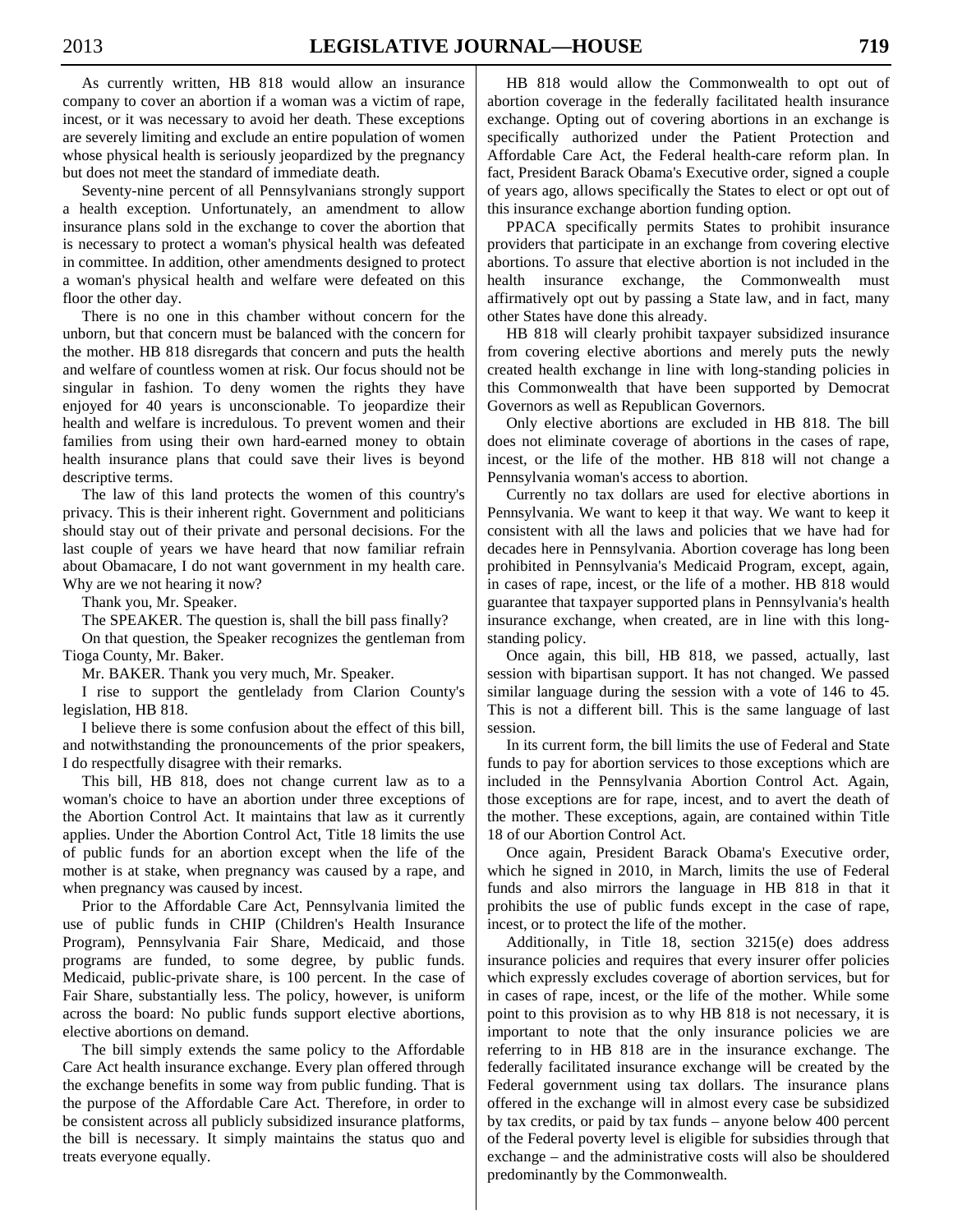I just want to conclude by saying HB 818 is consistent with the Hyde amendment that was passed in Congress in 1976. It is consistent with the Abortion Control Act of Pennsylvania. It is consistent with President Barack Obama's Executive Order No. 13535, signed and dated March 24, 2010. It is consistent with the polling that I have seen. Depending on the poll, between 60 and 70 percent of Americans oppose using taxpayer dollars to fund elective abortions. And finally, this bill is consistent with what we have passed in the last session with a strong bipartisan vote of 146 to 45 on December 12, 2011.

 Mr. Speaker, I proudly stand in support of the gentlelady from Clarion County's legislation and ask for an affirmative vote. Thank you, Mr. Speaker.

The SPEAKER. The question is, shall the bill pass finally?

 On that question, the Speaker recognizes the majority leader, Mr. Turzai.

Mr. TURZAI. Thank you, Mr. Speaker.

 HB 818, sponsored by the good lady from Clarion County, does not limit in any manner a woman's ability to access abortion services. It does not limit a woman's ability to choose to have an abortion. The bill does not create any additional barriers for a woman to receive abortion services. The bill does not contravene Federal law in terms of Obamacare or other Federal jurisprudence related to the public funding for abortions. The bill simply maintains the status quo related to public funding, none, of abortions in Pennsylvania except in the instances of rape, incest, and the life of the mother.

 What does HB 818 do? HB 818 would allow the Commonwealth to opt out of abortion coverage on the health insurance exchange under Obamacare. This is an important point. Opting out of covering abortions in a health insurance exchange is specifically authorized under Obamacare, the Patient Protection and Affordable Care Act, the Federal health-care reform plan. Many States have so opted out. Obamacare specifically permits States to prohibit insurance providers that participate in an exchange with respect to abortion coverage. To assure that elective abortions are not included on the exchange, the Commonwealth must affirmatively opt out by passing a State law.

 HB 818 merely but clearly prohibits the taxpayer subsidized insurance from covering elective abortion and merely puts the newly created health exchange in line with long-standing policies in the Commonwealth. Only elective abortion coverage is excluded. The underlying bill absolutely does not address coverage in the cases of rape, incest, or the life of the mother.

 I believe in the dignity of each and every human being, woman and man. I believe in the dignity of each unborn child. We are balancing whether or not there is government encouragement or discouragement from having an abortion, which is what you do if you do not opt out versus government staying out of the issue by opting out.

 As the previous speaker said, this is consistent with past policy in Pennsylvania and is also consistent with President Obama's own Executive order. The issue here is, if we allow the commingling of abortion coverage on a government-run exchange, it is as if everyone is in fact encouraging this particular procedure and we should be out of the business of deciding. That should be up to each individual woman. We are balancing the position that government should not be in the business of supporting or advocating or encouraging a practice that not everybody agrees with in all circumstances, and by opting out, we are getting the government out of the position of commingling or intermingling with this particular decision.

 Obamacare specifically provided for this opt-out. It was necessary to get the votes on the other side of the aisle to pass it in Washington, DC. It has specifically told the States, you have the ability to get out of this on the exchanges, and in so doing, they had the votes to pass it. We are simply here today opting out of putting that in as part of the exchange that government must by law run. Both the Federal and the State governments are going to be involved, no matter what the decision is on the exchange, in the continued operation of the health insurance exchange. That is how it works. That is how the law of the land is right now. This gets us out of that decisionmaking and leaves that issue as it is in terms of Medicaid coverage today. There is coverage for incest, rape, and life of the mother. It is consistent with that policy just as it is consistent with Obamacare, just as it is consistent with the Executive order, and just as it is consistent with the Abortion Control Act, which is the law of the land and has been for decades.

 This is a very understated policy that has had significant bipartisan support, and I ask everybody to please vote "yes" for this reasonable, appropriate legislation. Thank you.

The SPEAKER. The question is, shall the bill pass finally?

 On that question, the Speaker recognizes the lady from Philadelphia County, Ms. DeLissio.

Ms. DeLISSIO. Thank you, Mr. Speaker.

 Mr. Speaker, because I sit on the Health Committee, I have had the opportunity to perhaps read more than some of my colleagues and be part of the discussion to a greater extent than the majority of my colleagues here on this particular issue, and what previously would have applied to a Medicaid recipient is now being extended to private citizens. That is indeed the main difference, and furthermore, these private citizens, not that a Medicaid citizen is not a private citizen, but someone who is not getting their health insurance through Medicaid is currently subjected to this Abortion Control Act, where an abortion procedure would only be permitted under the cases of rape, incest, and to avert the death of the mother. Now that same rule will apply to an individual who is a woman, who has paid for this insurance with their own private dollars, and is now going to be subjected, if that individual chooses to buy her insurance through the exchange, to this same ruling. And the whole idea behind the exchange in the Affordable Care Act, Mr. Speaker, is to provide insurance at a more affordable price. So many, many individuals will be availing themselves of this opportunity to get affordably priced health insurance and now will be subjected to this same ruling, this same limitation, and that, Mr. Speaker, is an intrusion of government in private decisions that have no right to be there.

 We did try to amend this bill in committee, and the amendment in committee provided for one additional exception, and that exception was for the health of the mother. So, Mr. Speaker, I think it is very, very important for everybody to understand here that somebody who is paying for this insurance with their private dollars now can only have this procedure covered in the event of rape, incest, or to avert the death of the mother but speaks not to the health of the mother in any way, shape, or form, and there are many instances during pregnancy where someone's health could be compromised by that pregnancy or another health issue could arise, and there is no exception for that, Mr. Speaker.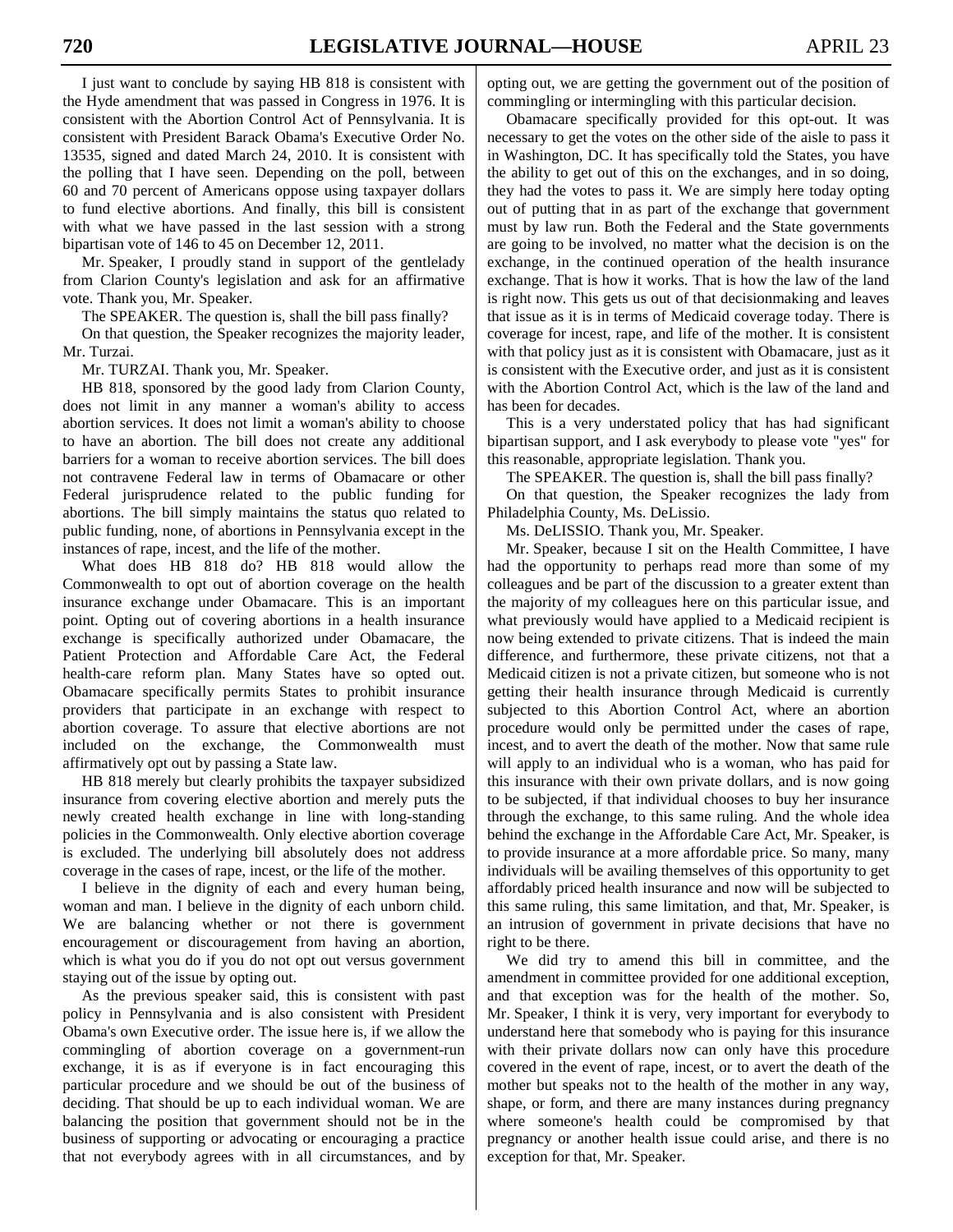Also, Mr. Speaker, if this indeed were – these exchanges were—

The SPEAKER. Will the lady suspend a second; I apologize.

 The conversations are getting a little loud. I appreciate if the members would just kind of try to keep them down, if at all possible. Perhaps this can move along smoothly then.

The lady may proceed. Thank you.

 Ms. DeLISSIO. I appreciate that, Mr. Speaker. Thank you. Because, indeed, this is a very serious issue. It is serious to me and it is serious to my constituents.

 Mr. Speaker, if indeed the State and Federal dollars were already involved in these exchanges, we would not even be making this decision here today. We would not even have that option or opportunity, because it is already precluded by the Hyde amendment that no State and Federal dollars can be used for this.

 So this is indeed an opportunity for what I think are some very strong personal beliefs to be legislated across the entire Commonwealth of Pennsylvania, and, Mr. Speaker, my job description as a State Representative does not include or should not include liability to legislate my own personal beliefs and impose those beliefs upon my fellow citizens.

 So again, if there were State and Federal dollars involved in this discussion, we would not even be having this discussion here today, Mr. Speaker.

 And in fact, what people refer to as subsidies in this health exchange are in fact Federal tax credits, and those tax credits will be issued either in advance of somebody participating in the exchange or subsequently, and what individuals choose to do with those tax credits should in no way be limited. We pose no such limitation now on those tax credits.

 Mr. Speaker, I have heard HB 1977, the last session, referenced here and it was interesting. As I reviewed the floor debate for that particular debate and reviewed those remarks, there were quite a few inaccuracies that went back and forth, one of them being that HB 1977 would not apply if we chose one exchange over another exchange, and that was not accurate, and I think that is because the Affordable Care Act is very complicated. It is very difficult for all of us to do our homework to that degree to understand the nuances of that, and it is a perfect opportunity therefore then to pass public policy that may not be for the greater good, and this is one of these examples, Mr. Speaker.

 So I would like to be very clear that this current law that applies only to those who get their insurance through Medicaid, we are now extending this to citizens who do not have their insurance or care for paid by Medicaid. So we are extending it to other citizens using their own dollars. And again, if the exchanges were benefiting from public funding, we would not be having this discussion today.

 Mr. Speaker, I know this is a very difficult decision for many of my colleagues and really, really encourage them before they make a final decision on their vote and they are paying attention to this debate here today, give very thoughtful consideration to what this legislation is doing and what it is not doing to the citizens of Pennsylvania, and not just the citizens but very specifically the women of the State of Pennsylvania. Thank you, Mr. Speaker.

The SPEAKER. Did the lady conclude? I apologize.

The question is, shall the bill pass finally?

 On that question, the Speaker recognizes the lady from Montgomery County, Mrs. Dean.

Mrs. DEAN. Thank you, Mr. Speaker.

 HB 818 intends to do one thing, ensure that no Pennsylvania dollars are spent on abortion coverage. On that notion, I say, mission accomplished.

 The fiscal note from the Appropriations Committee states that the cost is exactly zero dollars. The bill would have no adverse fiscal impact on Commonwealth funds. Let me repeat that, no adverse impact on Commonwealth funds. But our own Appropriations Committee chair, the august chair, stated that in fact no Commonwealth dollars are at risk. While I think this is yet another not so thinly veiled attack on women's rights, like past measures of increasing facilities to levels that are medically unnecessary or forcing invasive medically unnecessary procedures, we do not even need to go there.

 Even more basically, this is an attack on the right of women to enter into a contract for insurance with her own money, limiting my right to buy insurance. God forbid my daughter or your daughter had to face some critical health decisions based on a rape or based on a pregnancy that jeopardized her health. The last body I would want to consult would be this legislative body.

 Puzzling to me is that there is no such treatment of men as this does. For example, why not a carveout for insurance coverage for men seeking elective vasectomy? Why no such thing? Why the unequal treatment of women? Are we chattel, unable to make our own private insurance and health choices? I thought we fought and won that battle a long time ago.

 Mr. Speaker, this bill is unnecessary. It is an empty vessel. It is empty of dollars. It is empty of substance. I urge a "no" vote on HB 818.

Thank you, Mr. Speaker.

The SPEAKER. The question is, shall the bill pass finally?

 On that question, the Speaker recognizes the gentleman from Philadelphia County, Mr. Thomas.

Mr. THOMAS. Thank you, Mr. Speaker.

 I am trying to kind of get a handle on this conversation on this day at this time, and so to that end, I would like to ask the author of the bill if she would stand for interrogation.

 The SPEAKER. The lady indicates she will stand for interrogation.

The gentleman will just suspend one second.

 I appreciate if the members would hold the conversations down, especially with interrogation. It is hard to hear back and forth sometimes. I appreciate the members' courtesy.

The gentleman, Mr. Thomas, may proceed.

Mr. THOMAS. Thank you, Mr. Speaker.

 Madam Speaker, has Pennsylvania adopted the affordability care act?

 Ms. OBERLANDER. Mr. Speaker, there is no adoption of the Affordable Care Act. It is a Federal act.

Mr. THOMAS. Pardon me?

 Ms. OBERLANDER. It is a Federal act. We do not have to adopt.

 Mr. THOMAS. Madam Speaker, if I am correct, the then Attorney General, the Governor who was then Attorney General, filed a complaint asking to restrain Pennsylvania from application of the Federal law. Is that correct?

 Ms. OBERLANDER. That is correct, but the Supreme Court held that it was constitutional.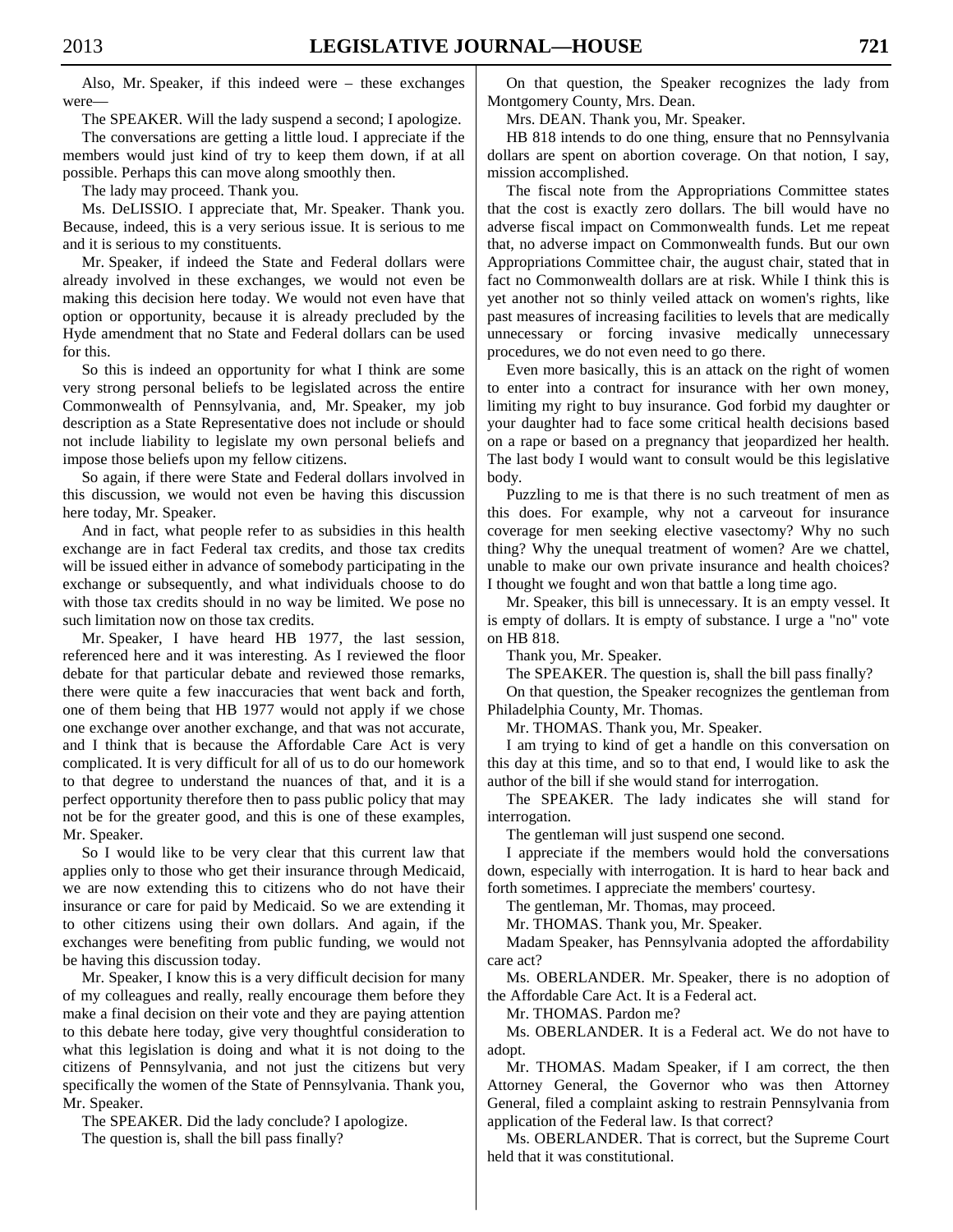Mr. THOMAS. So has the complaint been disposed of? I mean, has it been withdrawn or has the court ruled on the application of that law in Pennsylvania?

 Ms. OBERLANDER. Mr. Speaker, there are some cases still pending, so I do not have an answer for your question.

 Mr. THOMAS. Okay, Madam Speaker, because I thought that we have to run this 120-day period before the court would either respond or the Attorney General will have an opportunity to respond to the complaint that was filed by then Attorney General.

 Ms. OBERLANDER. Mr. Speaker, I am not positively sure which complaint that you are discussing, so I do not have an answer to your question.

Mr. THOMAS. Thank you, Madam Speaker.

So, Madam Speaker—

The SPEAKER. Will the gentleman suspend.

 Just as a matter of parliamentary procedure, I would remind the members that even when in interrogation, technically you are asking the questions to the Speaker, "Mr. Speaker," even though you may be speaking to a woman who makes you want to say "Madam." The two members technically—

Mr. THOMAS. I am not going to call you madam.

 The SPEAKER. —are not talking to each other. They are talking to the Speaker as a matter of kind of keeping things, so it is "Mr. Speaker."

 Mr. THOMAS. I am going to try to work with it, but I am not going to call you Madam Speaker.

The SPEAKER. No. I am Mr. Speaker.

Mr. THOMAS. I will try to work with you.

 The SPEAKER. And you are to direct the questions to "Mr. Speaker" and the responder, even though technically you are talking through the Speaker.

Mr. THOMAS. Okay, Mr. Speaker.

 Mr. Speaker, is it possible for the madam speaker to answer the question of whether Pennsylvania plans to comply with the affordability care act?

 Ms. OBERLANDER. Mr. Speaker, the Supreme Court upheld that this was a tax and that we were required to move forward—

Mr. THOMAS. Pardon me?

 Ms. OBERLANDER. —with the Affordable Care Act. The Supreme Court upheld that it was a tax.

 Mr. THOMAS. Excuse me; "Affordable," Mr. Speaker, to the madam speaker.

 Thank you, Mr. Speaker. I have concluded my interrogation. The SPEAKER. Does the gentleman seek recognition on the legislation?

Mr. THOMAS. Thank you, Mr. Speaker.

 The SPEAKER. The gentleman is in order and may proceed. Mr. THOMAS. Mr. Speaker, I am troubled, and I am more troubled by the confusion or the absence of both sides of the aisle having a basic set of facts, access to a basic set of facts.

 The affordability act was signed into law, was challenged by Congress or some groups. The court ruled on the constitutionality of the law and pointed out some basic facts about the law, but in the Commonwealth of Pennsylvania and a number of other States, Attorneys General and/or Governors went into court and challenged not the constitutionality of the law but the application of the law in their State and whether or not they can accept all of what was signed into law or whether they could accept part of what was signed into law. But the fact is, there is a viable complaint on the application of the law in the Commonwealth of Pennsylvania. And so, Mr. Speaker, if there is an agreement on that, HB 818 stands as a preemptive strike on the application of the law in Pennsylvania. It is a preemptive strike. It is a decision that we are seeking without a decision on whether or not we can implement the law fully in the Commonwealth of Pennsylvania.

 And it is sad that we are using women; I will say that again, it is sad that we are using women as a way of testing the viability of the law in Pennsylvania. This bill specifically talks about what will be prohibitive in the Commonwealth of Pennsylvania, and what we are talking about as being prohibitive is no more than a restatement of what has been Federal law. You cannot use public funds in any way, and that law is clear. That has been the law for some time now. And so for my colleagues on both sides to engage in a preemptive strike on something which is settled law and not applicable in Pennsylvania until the courts clear up arguable questions that have been put before the court on the application of the law in Pennsylvania.

 And, Mr. Speaker, we have devoted some time – and I am sure that there is a list of other speakers – but, Mr. Speaker, is this the right time and the right circumstances? We do not have a practice in Pennsylvania of using public dollars in inappropriate ways as a matter of public policy. We are not doing that. So why do we need the preemptive strike today under these circumstances, and especially when you line it up with the fact that unemployment in Pennsylvania is high and explosive in many of our counties – Carbon County, Cameron County, Pike County, Philadelphia County?

 And, Mr. Speaker, furthermore, I cannot get a hearing on whether or not pregnancy is considered a preexisting condition and therefore denied access to care. That is a fundamental question. We should not be having that kind of debate in the 21st century on whether or not pregnancy is tantamount to a preexisting condition and therefore represents a bar to access to care. That is a troubling question in the 21st century. Now, that is something that is happening now.

 We have thousands of people in Pennsylvania, even babies that do not have access to health care. That is an immediate question that needs to be resolved. We have people right here in the House and in the Senate that need decent wages, need better working conditions. That is an immediate need that requires a resolution now, not tomorrow.

 We have been toying around with this question of whether the minimum wage should be increased. That is something that we can talk about now and need to talk about now.

 And, Mr. Speaker, this whole question about— And there is some language in this bill which says we prohibit health plans from doing A, B, C. That is what you call a long arm of government that is unnecessary, a long arm of government that is unnecessary.

 And so, Mr. Speaker, I just want to kind of conclude with a message from one of our Founding Fathers, Thomas Jefferson, somebody that we can all relate to. Thomas Jefferson said to us and we can apply it today, "The care of human life and happiness, and not their destruction, is the first and only" legitimate "object of…government." We should not, unless we are prepared to engage in policies that improve the care and happiness of Pennsylvanians, we should never engage in policies that can result in the destruction of life rather than the sanctity of life.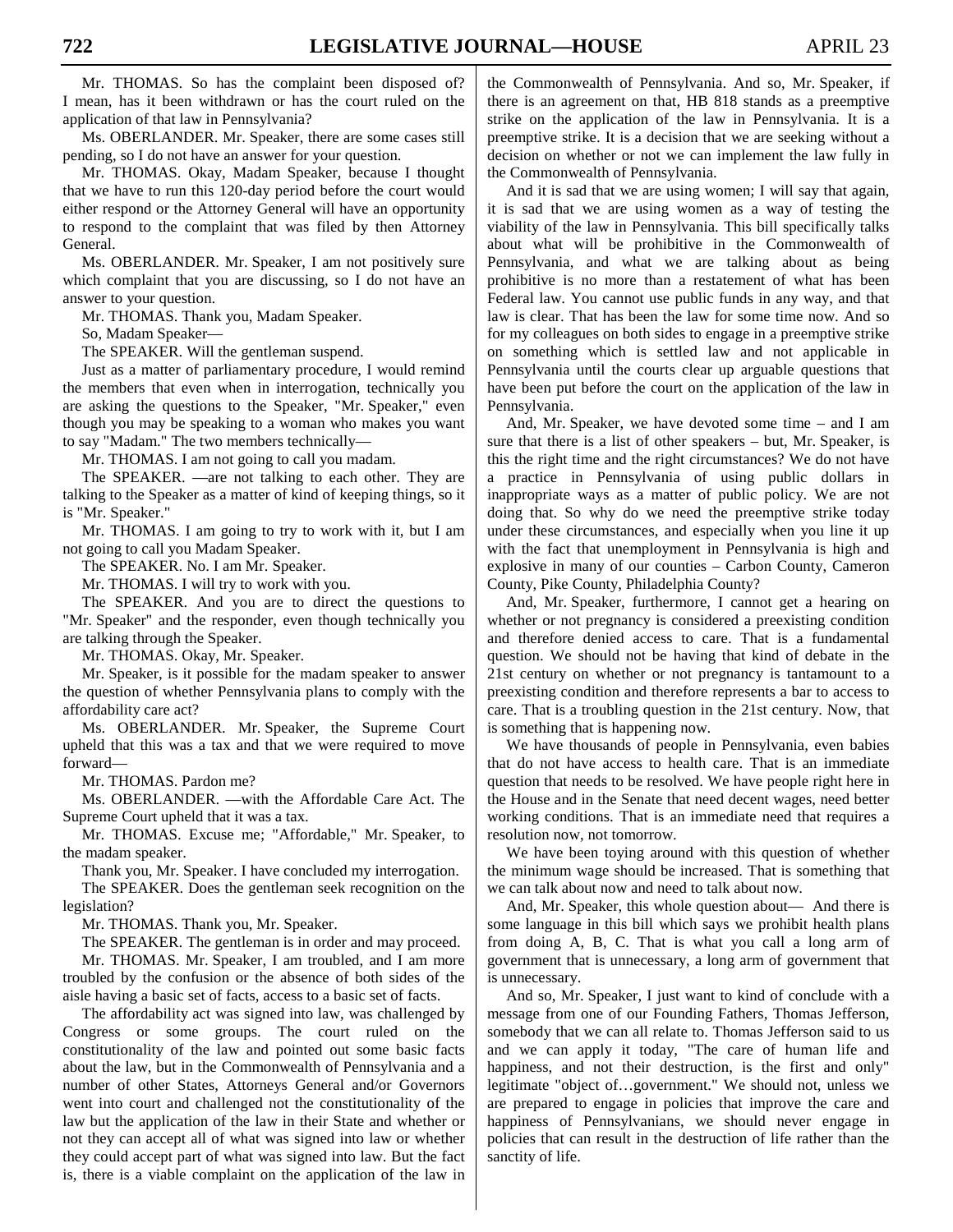HB 818, by whatever standards you use, is going to be destructive to women rather than, rather than an invitation to improving the quality and happiness of their life.

 And so, Mr. Speaker, now is not the time. Circumstances are not ripe. Mr. Speaker, we have some tough issues on the table. We need to be about the business of that now. Vote "no" on HB 818 and get on to the real business.

The SPEAKER. The question is, shall the bill pass finally?

 On that question, the Speaker recognizes the gentleman from Philadelphia County, Mr. Jordan Harris.

Mr. J. HARRIS. Thank you, Mr. Speaker.

 Mr. Speaker, I rise today in opposition of HB 818. For me, Mr. Speaker, this is not about being pro-life or pro-choice. That debate, Mr. Speaker, is for another day and another time. Additionally, Mr. Speaker, I do not proclaim to be an expert on women's reproductive rights or issues. Yet I do stand today as the son of a mother, the brother of a sister, and prayerfully one day the father of a daughter.

 In a society that has taken up itself the charge of protecting the weak, it seems odd to me that we would hold hostage resources from a woman who chooses not to be traumatized through carrying to term a child that is the result of rape or incest unless she undergoes the scrutiny and retraumatization of reliving this experience.

 Under this bill, Mr. Speaker, women who are victims of rape or incest would be forced to pursue their attackers in a court of law if they know who their attackers are. While it may seem like a good thing to those who have never been through such an ordeal, it should be the right of the woman to pursue in a court of law her attacker.

 Mr. Speaker, we are not just simply opting out. We are continuing an ugly practice of blaming and shaming the victims of sexual assault. We are saying to the victims of sexual assault that unless you are willing to prove in a court of law that you have been abused, we will withhold these resources from you.

 Mr. Speaker, under this bill, a 16-year-old victim would be forced to make the decision that she must endure the pain and suffering of bearing the child of her relative abuser because she is too afraid to endure the ridicule of her peers and the scrutiny of the legal system. Although many women have found the courage to stand up and face their attackers in a court of law, this bill should not be forcing any woman down that path unless she chooses to herself.

 This law forces women into a corner, either press charges against your attacker or your procedure would not be covered. Mr. Speaker, we should not be pushing our mothers, daughters, sisters, or our neighbors into that process.

 I believe it is nearly impossible to understand the level of suffering that a victim of rape or incest must carry after that incident, unless you yourself have been a victim of such a horrendous act. However, I do believe that it is our society's accepted role to provide resources for such victims.

 Mr. Speaker, I urge my colleagues to vote "no" on HB 818. Regardless if you are pro-life or pro-choice, let us all be pro-support to the victims of such horrific crimes and not force them to relive such events. Thank you, Mr. Speaker.

## **LEAVE OF ABSENCE**

 The SPEAKER. The Speaker returns to leaves of absence and recognizes the minority whip, who requests a leave of absence for the gentleman, Mr. McNEILL, from Lehigh County for the remainder of the day. Without objection, the leave will be granted.

## **CONSIDERATION OF HB 818 CONTINUED**

The SPEAKER. The question is, shall the bill pass finally?

 On that question, the Speaker recognizes the gentleman from—

For what purpose does the lady, Mrs. Brooks, rise?

Mrs. BROOKS. A point of order, Mr. Speaker.

The SPEAKER. The lady may state her point of order.

 Mrs. BROOKS. I think we have established that there is an exception in this legislation for rape, incest, and health of the mother, but yet continually in these discussions it is pointed out that those are not covered.

 So I would just like to point that out for the record or ask for a ruling as far as is it appropriate in accuracy that that is continually pointed out?

 The SPEAKER. That is not a point of parliamentary procedure. That is a matter of debate, and the only recourse is if one person says something that another person does not believe is accurate or contained in legislation, then they have to state that in the course of their debate. That is not a point of order.

Mrs. BROOKS. Thank you, Mr. Speaker.

The SPEAKER. The question is, shall the bill pass finally?

 On that question, the Speaker recognizes the gentleman from Lancaster County, Mr. Cutler.

Mr. CUTLER. Thank you, Mr. Speaker.

 I rise in support of the gentlelady's HB 818, and I would like to clarify the record on a couple points here this afternoon as we are debating this important issue.

 Mr. Speaker, I think it is important to note, as the chairman of the Health Committee so eloquently pointed out previously, this is a specific exception that is allowed for under the Affordable Care Act. Mr. Speaker, additionally, this is consistent with our State law and our current policy of not allowing taxpayer dollars to be utilized for abortions.

 Additionally, Mr. Speaker, I think it is also worth noting that while the gentlelady from Montgomery County argued earlier that there is no State funding that is going towards these services in the future, I would point to an amendment drafted by the gentleman from Allegheny County yesterday that specifically said, should those costs exist, that there would be a reimbursement process for them. Mr. Speaker, if there are no costs, why would there be a reimbursement procedure? It is very clear, Mr. Speaker. The State will incur costs associated with this. We are going to have technological upgrades. We are going to have issues in the Insurance Department where we need to oversee this.

 And, Mr. Speaker, I know the gentleman from Lancaster County argued previously in the debate that with that argument, any insurance policy would qualify for State funds. I would like to highlight this point. Mr. Speaker, there is a distinct difference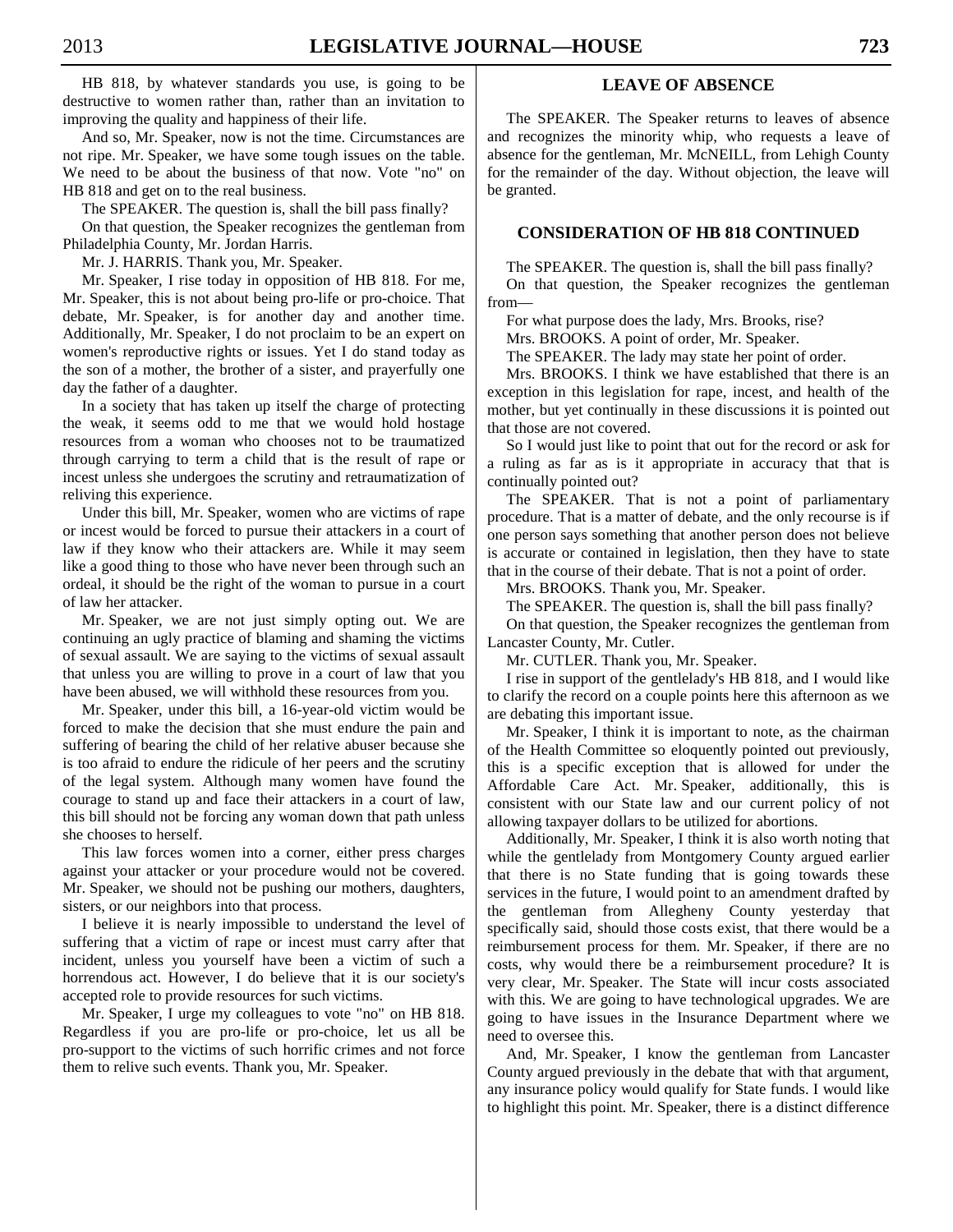between regulating insurance, which the department does, and the selling of insurance, which is what the exchange will engage in. Our laws are clear. They allow for this exception, and what the gentlelady's bill simply does is exercise that exception under existing law.

 Mr. Speaker, I would offer the following: Had this exclusion and this process not been included, I do not know if the Affordable Care Act would have even passed by the slim margin that it did. I believe those in Washington, DC, recognize that this would be an issue back home in their respective States. I believe, it is fair to say, that there are many States that already have policies consistent with our own that we do not expend State funds on services like this, and, Mr. Speaker, most importantly, they recognize this and they included it in the bill so that States like ours could exercise this option.

 I would encourage an affirmative vote on this and to do just that, exercise our option that is allowed under Federal law, that is consistent with State policy, and is needed as we move the exchange forward. Thank you, Mr. Speaker.

The SPEAKER. The question is, shall the bill pass finally?

 On that question, the Speaker recognizes the lady from Montgomery County, Ms. Mary Jo Daley.

Ms. DALEY. Thank you, Mr. Speaker.

I rise today to speak in opposition to HB 818.

 Currently there are eight States – Idaho, Kansas, Kentucky, Missouri, Nebraska, North Dakota, Oklahoma, and Utah – that prohibit abortion coverage in the private insurance market. However, Pennsylvania law does not currently prohibit private insurance companies from providing coverage for abortions. I am going to say that again. Currently Pennsylvania law does not prohibit private insurance companies from providing coverage for abortions. So HB 818 is a change to the health-care coverage for women, because as written, HB 818 will prohibit any provider participating in the health insurance exchange from offering abortion coverage except in instances of pregnancy by rape or incest or when death of the mother is imminent.

 In spite of the fact that *Roe* v. *Wade* is the law of the land, those who would have the audacity to tell a woman what kind of medical care she can and cannot have have successfully prevented Federal funding for abortion through the Hyde amendment. They now seek to prohibit Pennsylvania women from using their own money to purchase comprehensive health insurance that would provide the health care they need. We need to remember that there is no government insurance in the exchanges, but rather, this is private insurance purchased through the Federal exchange.

 HB 818 does not even see fit to grant an exception for the health of the mother. It would even demand that a fetus with absolutely no chance for survival be carried to term. According to the American Medical Association, Federal funding restrictions that deter or delay women from seeking early abortion care make it more likely that women will continue a potentially health-threatening pregnancy to term or undergo abortion procedures that could endanger their health. HB 818 goes a step further and prohibits women from using private dollars to access abortion coverage through the health insurance exchange that could preserve their health and potentially save their life before there is an imminent threat of death.

 For the sake of the women in my district and in Pennsylvania, I will vote against HB 818. For the sake of your wives, mothers, daughters, and granddaughters, I urge my colleagues to do the same. Thank you.

The SPEAKER. The question is, shall the bill pass finally?

 On that question, the Speaker recognizes the gentleman from Chester County, Mr. Ross.

Mr. ROSS. Thank you, Mr. Speaker.

 I do recognize the sensitivity of this issue and the very, very strong and deeply held feelings that people have about it, but I want to make sure that we focus this debate correctly and not about many of the other issues that have been discussed here today.

 We are not talking about government paying for an abortion. We are not even talking about government paying for insurance for an abortion. We are talking about an insurance exchange, essentially a database that provides information. That database currently is going in Pennsylvania to be provided by the Federal government, not by your State government. So we are really talking about some potential administrative costs to get to the Federal database whereby you will take private dollars and buy insurance with your private dollars.

 Now, I do not feel that this is a significant use of State dollars and I do not feel that this bill is appropriate. I think it goes too far in attempting to send a message, perhaps. We can take any State dollars out of this equation. Unfortunately, we did not take the opportunity when this bill was on second. I am hopeful that that might be corrected later. But at the end of the day, we ought to really put the correct scope on this and recognize that the amount of damage that we will do in removing the information from the Web site is greater than the dollars that you are diverting, and on balance, that is the reason why I think that this bill is an inappropriate intervention on our part and that we should vote it down.

#### **GUESTS INTRODUCED**

 The SPEAKER. The Speaker would like to interrupt the debate just for a couple of minutes to introduce a couple of guests that are with us. These gentlemen are seasoned true veterans, and I would like to give them a little special recognition.

 Located to the left of the rostrum, I would like to welcome David Root, commander, U.S. Navy, retired; along with combat veteran Capt. Sean Parnell, U.S. Army, retired. Captain Parnell is also the author of a New York Times bestseller, "Outlaw Platoon," and they are here today as guests of Representative Metcalfe. Please rise. Gentlemen, thank you for your service to our country.

#### **CONSIDERATION OF HB 818 CONTINUED**

 The SPEAKER. The question is, shall the bill pass finally? On that question, the Speaker recognizes the lady from Philadelphia County, Ms. Brownlee.

The lady, Ms. Brownlee, apparently— Thank you.

The lady, Ms. Brownlee, is in order and may proceed.

Ms. BROWNLEE. Thank you, Mr. Speaker.

 Mr. Speaker, my purpose of rising today is to remind my colleagues of what happens when you take choices from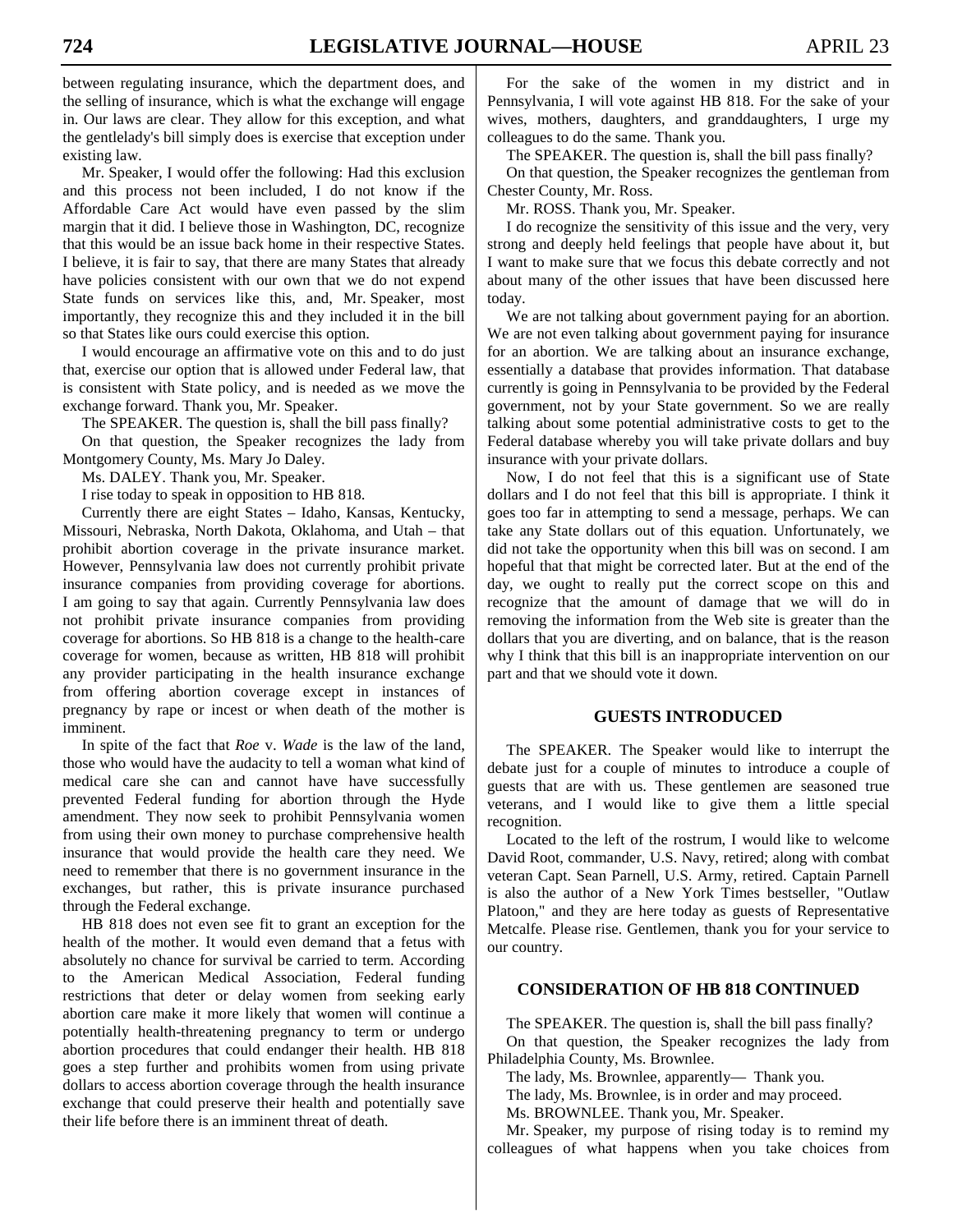women. I want to remind you about a young lady named Savita Halappanavar, a woman who died last year in Ireland, where strict antiabortion laws prevented her from terminating her pregnancy that turned her body against her and killed her from the inside out.

 On a Sunday in October, the 31-year-old dentist complains of back pains to her doctor, who determines she should stretch and take it easy. That evening she returns to the hospital in more pain. The hospital performs a blood count, but the results, which would have shown an elevated white count, are not given to her doctor. The next day, at 17 weeks pregnant, Savita's water breaks, and doctors determine that despite the detectable heartbeat, hope is lost for the fetus. Upon being advised of her health risks on Tuesday, Savita first asks for a termination. The request is discussed but not noted in her medical file. She is told that Irish law would not allow for an abortion, despite the fact that Ireland has provisions for abortion similar to Pennsylvania's Abortion Control Act.

 Throughout Tuesday, Savita's health deteriorates quickly. During that time sepsis is diagnosed, rather than severe sepsis, because her blood pressure is not low. A termination is still not carried out. On Wednesday, now more than 48 hours after suffering an incomplete miscarriage, the doctor finally determines that a termination is legal and necessary. Before the procedure can be carried out, however, Savita delivers a dead baby. Over the next 4 days, she slips further into septic shock as an E. coli infection rages in her body. On Sunday, barely 1 week after seeing her doctor about back pain, Savita dies at 12:30 a.m. The back pain was later determined to be contractions associated with premature birth.

 Now, if you are a mother, as many of us are, or a husband of someone who is a mother, or the father of someone who is a mother, you may want to recall what that person's pregnancy felt like. For most of us, it is a beautiful time, full of new bodily experiences, but for others, like Savita, it is not.

 But more to the point of this bill, what does it feel like to not know if everything is all right and what would it be like to have your health choices placed in the hands of an insurance lawyer? Mr. Speaker, these things happen every day, and we need to recognize that by passing this bill, we would aim to put more insurance companies and more lawyers between mothers and their choices. I firmly believe that no pregnant woman wants an abortion and that it is wholly unnecessary and immoral for us to intercede in such affairs.

 So in summation, ask yourself, will your name be in this bill's "yes" column when a pregnant woman with an unclear prognosis dies in a Pennsylvania hospital? Because mine will not. Vote "no" on HB 818.

Thank you, Mr. Speaker.

The SPEAKER. The question is, shall the bill pass finally?

 On that question, the Speaker recognizes the gentleman from Montgomery County, Mr. Painter.

Mr. PAINTER. Thank you, Mr. Speaker.

 Mr. Speaker, during the debate over the Affordable Care Act, I can recall critics of the bill complaining that if it were to pass, it would lead to government coming between doctors and patients, and by golly, if they were not right.

 Mr. Speaker, pregnancy and birth is one of the most beautiful events that God, in His grace, allows us to see in this imperfect world, if only everyone was healthy. Unfortunately, that is not the case.

 During second consideration, my good friend, the gentlelady from Philadelphia, discussed a hypothetical situation where a pregnant woman discovers that she has cancer and the difficult position that this bill would put her in. Mr. Speaker, I know something of such situations. I know firsthand what it means when a pregnancy goes wrong or seems to go wrong and the difficult decisions that must be made. Mr. Speaker, when that happens, doctors and patients come together and make difficult choices together. Doctors and patients meet in that way every day in this Commonwealth, and they make their decisions without the intervention of the General Assembly. As someone who has been in that situation, I can tell you that the intervention of the General Assembly is not welcome in those situations.

 Mr. Speaker, I would like to echo the words of my good friend, the gentleman from Chester County, who pointed out some important facts about the bill before us. It does nothing to change the law concerning abortions. It does nothing to change the law concerning taxpayer funding of abortions. It does nothing to change the law concerning insurance coverage of abortions. It does nothing to change the law concerning taxpayer funding of insurance coverage for abortions.

 Mr. Speaker, this bill cynically embraces the very thing it claims to abhor, taxpayer funding, and uses it as leverage to reach private insurance policies purchased privately by private citizens for legal medical procedures.

 Mr. Speaker, my good friend from Allegheny County introduced an amendment on second consideration that would have put to rest the issue of taxpayer funding in a way that we could all agree on. I am sorry that the amendment did not pass, but I am sure if we asked him, he would introduce a freestanding bill, and in a matter of a few days, we could all vote on it and in a broad bipartisan way put this issue behind us once and for all. But in order to do that, first we must dispose of the bill before us, and therefore, I urge a "no" vote on HB 818.

Thank you, Mr. Speaker.

The SPEAKER. The question is, shall the bill pass finally?

 On that question, the Speaker recognizes the gentleman from Blair County, Mr. Stern.

Mr. STERN. Thank you, Mr. Speaker.

 We have heard a lot of reasoning here today by the opponents of this legislation dealing with women's health care. There is nothing any more important to me than the health of our women in Pennsylvania. My wife has spent 40 years dedicated to helping women, all income, low income. She has worked for family planning services. She is an ob-gyn (obstetrics-gynecology) nurse practitioner, and her whole emphasis has been about women's health.

 We talk about all these scenarios that have been created here today and all these hypotheticals and situations that have occurred. While unfortunate, one of the prior speakers mentioned of a miscarriage and stated that under HB 818, qualified health plans would not cover this, but under HB 818, qualified health plans offered through a health insurance exchange cannot, cannot exclude coverage for any postabortion complication, any miscarriage, or any complication associated with a miscarriage. That is completely not accurate.

 I am just trying to bring the accuracies of this legislation. This legislation does not prohibit an individual from purchasing abortion coverage for a separate premium outside a health insurance exchange.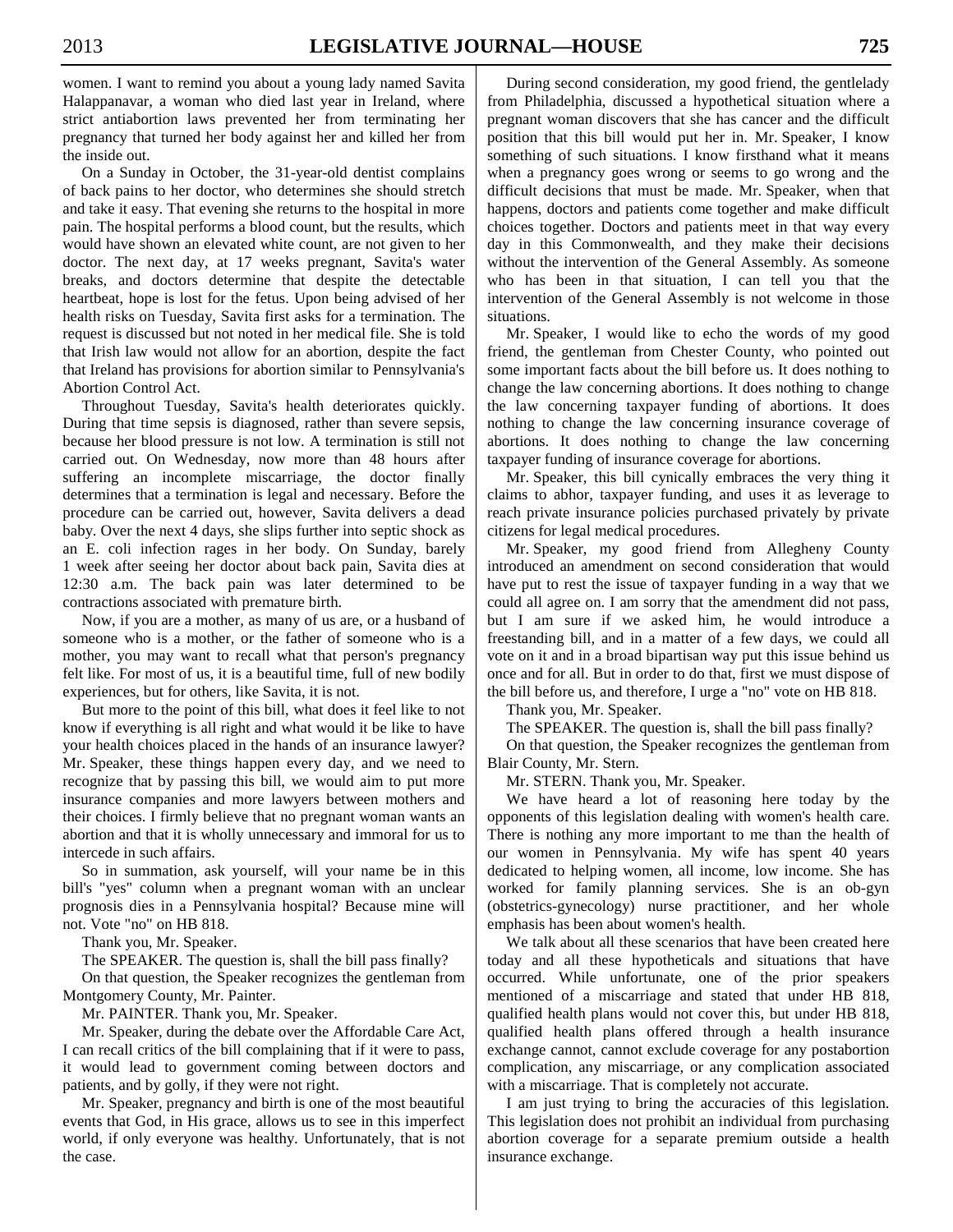We keep on mixing and intermingling here insurance exchanges and health insurance and what we are selling in insurance plans. We are trying to confuse everyone that is on the floor here today when this is quite simple. This bill regulates the use of public funds for abortion services to maintain consistency between the Federal law and the State law, the Abortion Control Act, here in Pennsylvania. We have already heard what those three exceptions are in Pennsylvania. And again, we can reemphasize what those three exceptions are. We have heard them over and over again – rape, incest, and the life of a mother. It is already in the act. We are not changing anything related to that. Nothing in this bill places greater burden on women seeking to obtain an abortion. Nothing in this bill limits a woman's ability to choose to terminate a pregnancy.

 I have no doubt that, if challenged, the courts will quickly dismiss any constitutional challenge that is based on the idea that this bill violates the equal protection clause of the 14th Amendment. This bill does nothing to discriminate against a suspect class.

 Furthermore, the United States Supreme Court has addressed this issue already in their 1977 decision, *Maher* v*. Roe*, and in that decision the Court held that there is no constitutional obligation for the State to pay for an abortion or any medical expense. The arguments that women cannot afford these services but for receiving it through the insurance exchange needs to be set aside as the Supreme Court held, citing the *San Antonio School District* v. *Rodriquez* and *Dandridge*  v. *Williams*, "…has never held that financial need alone identifies a suspect class for purposes of an equal protection analysis."

 Simply put, this bill limits the use of public funds. It coincides and keeps a long-standing policy of 30-plus years, going back to the time of Gov. Bob Casey. Gov. Bob Casey, from that period of time to this period of time in history, this is the policy that Pennsylvania has put in place. This is the policy that has been in place for 30-some years.

 Simply put, the bill limits the use of public funds – to build the infrastructure of the health insurance exchange, to oversee the products offered in the health insurance exchange, and to maintain the health insurance exchange – in a manner that is consistent and has been consistent with State law, the Affordable Care Act, which enables us to enact this legislation today, and also President Obama's Executive order, and we have heard that mentioned numerous times here before us.

 So to invent all these news stories and scenarios before this General Assembly today to confuse everyone here and to make this a war on women, it is not a war on women. My wife has dedicated her entire life for the protection of women, for their health care, for their benefit. And as a matter of fact, I was reading obstetrician and gynecology books even over the weekend, trying to understand everything that would be covered here during this debate today, and I got them from my wife's doctor that she works for. There is no one in Pennsylvania that is more concerned about women's health than my wife. She has dedicated 40 years of her life to women's health issues.

 And other than making this a woman's health issue, it is not. It is just keeping in place the public policy about using taxpayer money for abortions, which has been in place for 30-plus years, and I would urge us to adopt HB 818. Thank you.

The SPEAKER. The question is, shall the bill pass finally?

 On that question, the Speaker recognizes the gentleman from Bucks County, Mr. Santarsiero.

Mr. SANTARSIERO. Thank you, Mr. Speaker.

 Mr. Speaker, I would like to make a number of points, and bear with me, because allergies and a cold have kind of clouded my head and my voice. So if I am a little difficult to understand, please bear with me.

 The point has been made several times over the last few days in discussion of this bill that all this bill is about is bringing us into compliance with Federal law with the idea that public funds should not go toward funding abortions. And if indeed that were the only issue that was in front of the House today, this would be a relatively straightforward and simple matter and we would not have spent the last couple of hours so far debating it, but, Mr. Speaker, that is not so. And one need look no further than the fiscal note that was issued on this bill just yesterday that states clearly that not a dime of Commonwealth money is being implicated one way or the other with respect to this bill.

 The issue in front of us today, and we cannot lose sight of this, is whether or not women will have access to private health insurance through the exchanges that would cover the right to an abortion. That is all, that is all that is in front of us. There is absolutely no need, no need to exclude the right to an abortion under the exchanges.

 I heard an argument earlier, and you must forgive me because I do not remember at this point which speaker it was, but I heard an argument that, no, in fact, there is public funding implicated in this issue because the exchanges themselves are being set up by the Federal government and that involves Federal money and therefore Federal money is implicated. That is a specious argument, and it is for the following reason: because the only issue here again is whether or not a private individual has the right to purchase private insurance to cover abortions. This is not an issue of public money going to fund abortions, period.

 But there is a secondary issue and it is no less important, and that is the fact, Mr. Speaker, that if this bill were to pass, it would have a real impact on the ability of women to obtain an abortion, because, Mr. Speaker, it will have an impact on the ability of a woman to be able to afford the procedure because an important insurance alternative would no longer be available.

 And we have heard several arguments so far in this debate that there would always be some other insurance that could be purchased outside of the exchange that would cover the procedure and therefore there would not be any problem. But we have been shown no proof that there are carriers that are willing to underwrite those policies, we have heard nothing about what the cost would be, and so we are left with only one conclusion, and that is, to be able to have the procedure, if this bill were to pass, these women would have to pay out of pocket and, in many cases, would not be able to afford it.

 Mr. Speaker, that being the case, despite what some of the previous speakers have said, this bill does indeed raise some pretty significant constitutional concerns. The controlling case is the Supreme Court's case of *Planned Parenthood* v*. Casey*, which involved our own Abortion Control Act, and the salient piece in the court's holding in that case is really two parts. One, that the court cannot – that a State cannot impose an undue burden on a woman's ability to obtain an abortion, and in that case what the Court said was that the State cannot institute a substantial obstacle in the path of being able to get an abortion, and for the reasons I just stated, making the abortion, frankly, unaffordable is a substantial obstacle, and therefore I believe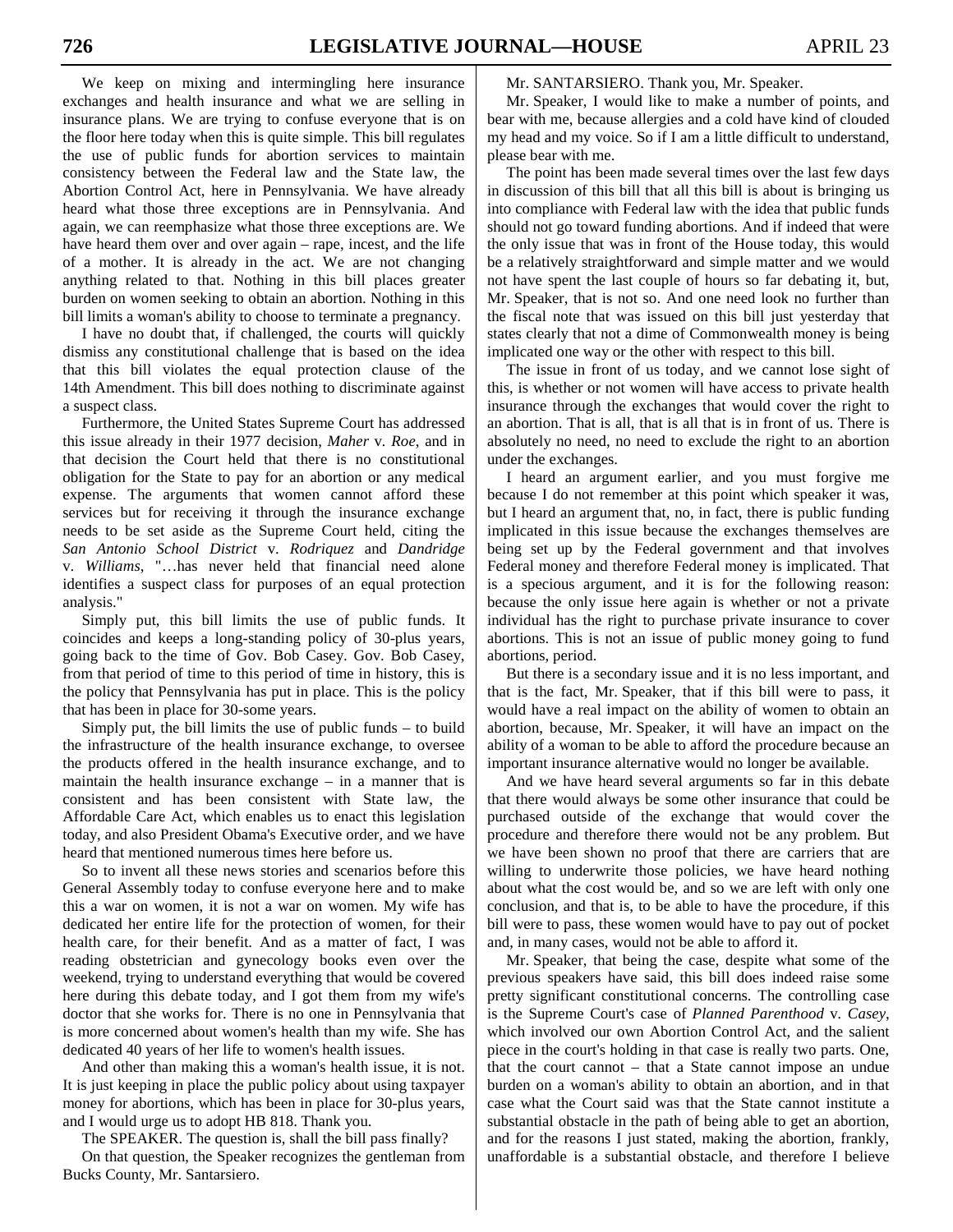that, ultimately, if this bill were to become law, it could be struck down on that ground alone.

 But perhaps even more importantly and I think clear without a question is the second piece of what the *Casey* decision stood for in affirming the previous decision of *Roe* v*. Wade*, and that is that any State restriction on abortion, any State restriction on abortion must have two exceptions. It must have an exception to account for the life of the mother and it must have an exception to account for the health of the mother. And despite what the gentlelady from Crawford County said earlier, this bill does not address the issue of the health of the mother. It does not. In fact, an amendment that would have addressed the health of the mother was defeated in committee, it was defeated in committee, and as some previous speakers have already indicated today, the only three exceptions in this bill are the three that are in the Abortion Control Act, which are life of the mother, rape, and incest. Health of the mother is not included. That is in direct and clear contravention of the Supreme Court's holding both in *Roe* v. *Wade* and as reaffirmed in *Planned Parenthood* v*. Casey*.

#### **CONSTITUTIONAL POINT OF ORDER**

 Mr. SANTARSIERO. It is clear, Mr. Speaker, clear that this bill is constitutionally infirm, and I believe it would be challenged as such and defeated and ultimately overturned, rather, if it does ultimately pass this legislature and is signed into law, but, Mr. Speaker, at this point I think I am not going to wait for that.

Mr. Speaker, I would like to make a motion.

The SPEAKER. The gentleman may state his motion.

 Mr. SANTARSIERO. Mr. Speaker, I move that HB 818 violates the 14th Amendment of the United States Constitution and therefore is unconstitutional.

 The SPEAKER. The gentleman, Mr. Santarsiero, raises the point of order that HB 818 is unconstitutional.

 The Speaker, under rule 4, is required to submit questions affecting the constitutionality of a bill to the House for decision, which the Chair now does.

On the question,

Will the House sustain the constitutionality of the bill?

 The SPEAKER. Does the gentleman seek recognition on that issue?

 Mr. SANTARSIERO. Mr. Speaker, I would like to reserve my right to comment after any other comments have been made on the motion, if I may.

The SPEAKER. The question on constitutionality, those—

 Is the gentleman, Mr. Cohen, seeking recognition on constitutionality? The gentleman from Philadelphia, Mr. Cohen, is in order.

Mr. COHEN. Thank you, Mr. Speaker.

 I think the gentleman from Bucks County has given a very succinct and very accurate description of what the law is and why this law is not constitutional.

 I would suggest, in addition to weighing my colleague from Bucks County's very profound argument, I would suggest that we ought to think through the practical effects of what this is, because dealing with the practical effects makes clear how deeply this bill violates the Constitution.

 Under *Roe* v*. Wade*, the Supreme Court held that stopping abortions violated a woman's right to privacy. Under *Planned Parenthood* v*. Casey*, they held that no regulation on abortion could create an undue burden on the right to have an abortion. Now, let us keep these two standards, which are complementary – a right to privacy and an undue burden – in mind as we think about what happens when a family seeks to buy abortion coverage under Pennsylvania law if this bill is signed into effect.

 Now, Mr. Frankel has given us his expert opinion that there will be no abortion coverage offered because this kind of coverage for a single condition simply does not exist. Well, if there is no abortion coverage offered, then people are not going to be able to get it and then that certainly is an undue burden. It is restricting a woman's right to privacy to choose abortion.

 Now, let us suppose, however, that because of significant public demand, the insurance industry reverses its field and says, okay, for this special case we are going to offer coverage for an abortion and then they would proceed to offer this coverage in a manner similar to their offering other coverages. They would want to know, what is the risk in any given family of any member of that family having an abortion? So they would want to know what the age of the female members of the family are, what their health is. Are they capable of bearing children? Will they be capable of bearing children in the future? And then they would want to know, well, how sexually active are those women who are capable of bearing children? And it would seem to me they would want to know that on a fairly regular basis because that affects the risk and that affects the insurance premium. And they would be asking questions about, what are people's attitudes toward premarital sex? Exactly how intimate is the relationship between a woman and her husband, between a woman and her boyfriend? And all these questions, Mr. Speaker, are questions that people normally in this society do not ask and normally they do not answer, and having special abortion coverage would basically place the insurance industry that offers this coverage, if indeed any company does offer that coverage, in a position of violating a woman's privacy.

 So I think this bill is clearly unconstitutional. It is unconstitutional if there is no abortion coverage and it is unconstitutional if there is abortion coverage, because if there is abortion coverage, then the questions of the insurers will inherently have to be intrusive and violative of the privacy of the women covered.

 For all these reasons I would urge a "no" vote on the constitutionality of this act.

 The SPEAKER. On the question of constitutionality, the Speaker recognizes the gentleman from Lancaster County, Mr. Cutler.

Mr. CUTLER. Thank you, Mr. Speaker.

 I rise to oppose the motion of constitutionality for a variety of reasons, which I would like to briefly outline here.

 Mr. Speaker, if you believe this logic that the bill as drafted is unconstitutional, you need to look no further than the Affordable Care Act to find the language in which it is based. So a vote that this bill is unconstitutional would also mean that the Affordable Care Act itself is unconstitutional because it is what allows the exception.

 Furthermore, Mr. Speaker, I believe we should take a greater look at some of the other areas that include these exceptions that we are simply reinforcing with this bill, whether it be the Hyde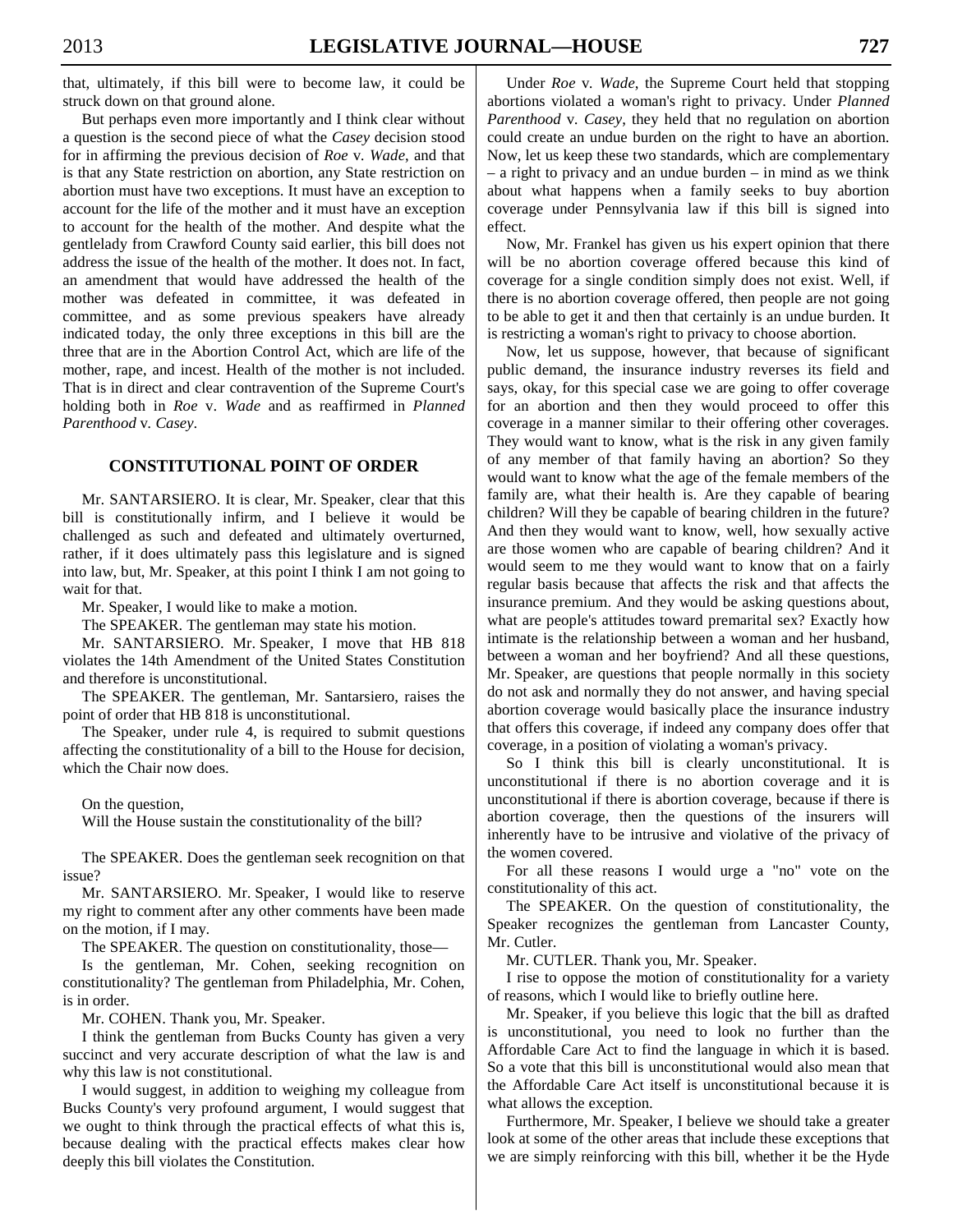or the Stupak amendments at the Federal level or even our own Abortion Control Act that the gentleman cited in making the motion to begin with.

 Mr. Speaker, it is important to note that *Planned Parenthood*  v*. Casey* just was not the challenge of any Abortion Control Act. It was the challenging of our Abortion Control Act that was upheld by the United States Supreme Court.

 Mr. Speaker, the one flaw in the gentleman's logic can actually be pointed to in *Roe*. He keeps talking about the health exception. Mr. Speaker, quoting from *Roe* v*. Wade*, it says, "Only when the life of the pregnant mother herself is at stake, balanced against the life she carries within her, should the interest of the embryo or fetus not prevail." Mr. Speaker, this decision was a plurality decision. It means that there were a variety of decisions in concurring and dissenting opinions. It was not a straight 9-0 opinion. It was not even a straight 5-4 opinion because there were separate distinctions in the act. So you have to look deeper into Federal case law to find out how this is applied.

 Mr. Speaker, the most recent abortion act challenges involve the *Carhart* decision, *Gonzales* v*. Carhart* in 2007. The Supreme Court sustained the constitutionality of Federal legislation aimed at a law that banned the practice known as partial birth abortions, and in that case, Mr. Speaker, they did affirm part of *Planned Parenthood* v*. Casey*, and it was as follows. There were three conditions: "(1) women have the right to choose to have an abortion before fetal viability without undue interference from the state; (2) after viability, the state is empowered to restrict abortions if the law contains exceptions for pregnancies endangering a pregnant woman's life or health;" – which our current Abortion Control Act does – "and (3) the state has a legitimate interest from the outset of pregnancy in protecting the health of the woman and the life of the fetus that may become a child." This can be found in *Carhart*. The specific case site is 550 U.S., page 145. In effect, the *Casey* judgment had established a balancing standard and then *Carhart* established the standards by which that balancing test would be applied.

 Mr. Speaker, this bill is clearly constitutional and we should defeat this motion. I would urge a "no" vote.

 The SPEAKER. On the question of constitutionality, the Speaker recognizes the gentleman from Montgomery County, Mr. Bradford.

Mr. BRADFORD. Thank you, Mr. Speaker.

 To follow up on the gentleman from Lancaster, I think he makes a great point. He says that if you believe that this bill is unconstitutional, then you believe that the Affordable Care Act is unconstitutional. But I think if the gentleman was here and under interrogation, he would admit that he believes that the Affordable Care Act is unconstitutional and he would make the argument that the reason why the Affordable Care Act is unconstitutional, as was made at the Supreme Court by our then Attorney General, now our Governor, he made the argument that to force an individual through the personal mandate, an idea that was put into discourse as public policy by the Heritage Foundation, to force an individual to purchase private insurance through the personal mandate violated their constitutional rights.

 Well, today we have a bill that would tell Pennsylvania's women that they cannot use private dollars to buy private insurance through a private insurance exchange to buy the health care of their choice. The logic that is employed here,

I would argue, is hypocritical, but to the point of the motion in front of us, it is unconstitutional.

 Yesterday, in what I would argue was a rather novel understanding of equal protection and constitutional law, the gentleman from Lancaster put forth an idea that it violated equal protection of the 14th Amendment of the Constitution to expand the exceptions for the right of a woman to receive reproductive health care under the Constitution if those exceptions were anything broader than the language in the Abortion Control Act. What the gentleman forgets to mention is the Abortion Control Act speaks to a very distinct subset of law. It is those abortions that are permitted to use State funding. Let us be clear. In Pennsylvania today, pursuant to the Abortion Control Act, there is State funding of certain abortions. There is a subset of those abortions that are the result of rape or incest or the life of the mother, which Commonwealth taxpayer funds today go to fund those abortions for exceptional circumstances.

 There was an amendment yesterday put forward that would have expanded the meaning of those exceptions to cover every woman who is a victim of rape or incest. Citing the Abortion Control Act, the gentleman says that we can only cover a certain subclass of victimized women. We cannot cover all women who are the victims of rape, but we can only cover those in which the rape "…has been reported, together with the identity of the offender, if known, to a law enforcement agency having the requisite jurisdiction and has been personally reported by the victim." Again, not all women who are the victims of rape have the right to abortion, but under the Abortion Control Act, the very language that is being inserted in this bill, those women who have been victims, those young women who have been the victims of incest, who have personally reported to a law enforcement agency having the requisite jurisdiction or the agency of the county child protective service agency or the other party to which the incestuous act has been named in such report.

 So to be clear, what the gentleman from Lancaster has put forth to this body is an exceptional understanding of equal protection jurisprudence, that some victims of rape are more eligible for reproductive health care than others, that some women who are the victims of incest are more willing of this body's generosity and support than others. That, the gentleman put forth yesterday, was a violation of equal protection if we expanded the jurisprudence any further, if we made these exceptions broad enough to cover every woman, every victim, every child. That violated equal protection, but today, today in a bill that would keep a very narrow exception, an exception that is in law, to be clear, not to talk about private health insurance but to talk about publicly paid-for reproductive services under the Abortion Control Act. I think that the gentleman is misguided in his understanding of equal protection, but I think the gentleman from Bucks County, who has raised a very valid substantive due process issue, is right on target. He has made clear that this bill under *Casey* presents an undue burden, an undue burden to those women who wish to exercise their constitutional right.

 These bills are nothing more than not very veiled attempts to prevent women from exercising their reproductive rights. They are unconstitutional. Unfortunately, it is not the first time in this legislature that this body has attempted to minimize the rights of women. This body believes it knows better, but when it engages in acts like this that affect those women who have been violated in terms of rape and incest, this body goes too far. It goes too far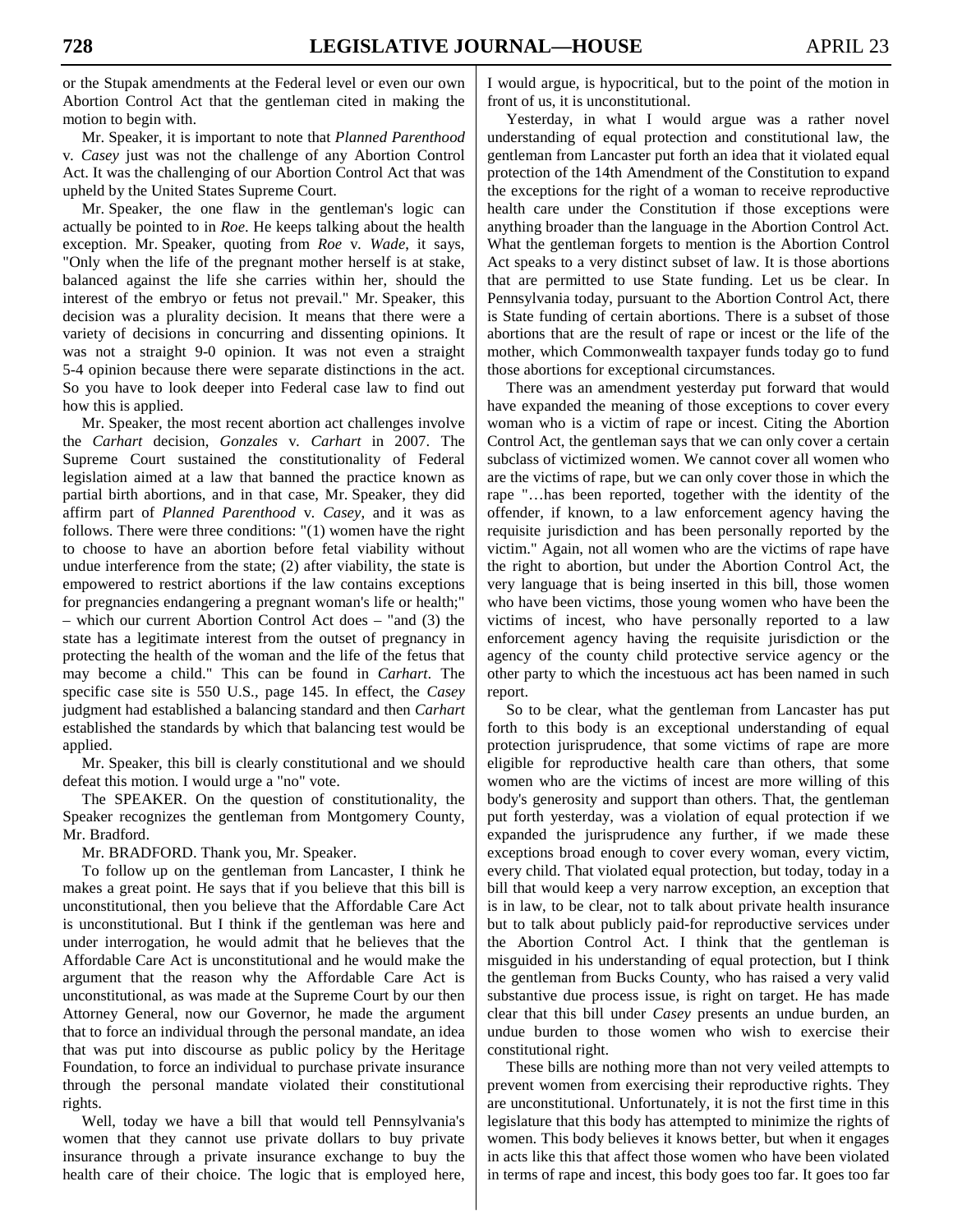in that it violates the Constitution of the United States, and that is why I stand in support of the motion from the gentleman from Bucks County and thank the Speaker.

 The SPEAKER. On the question of constitutionality, the gentleman from Westmoreland County, Mr. Krieger, is recognized on the motion of constitutionality.

Mr. KRIEGER. Thank you, Mr. Speaker.

 I rise to take exception to the gentleman who spoke previously's understanding of both the gentleman from Lancaster's argument and his understanding of the Constitution. If I understood his argument correctly, he is saying that the gentleman from Lancaster was somehow hypocritical to believe that under the Affordable Care Act, it should be unconstitutional to force someone to buy insurance. And I do not know if that is the gentleman's position, that certainly – I would agree with that position. I do not think it is at all hypocritical to then take the position that this bill is constitutional. If I understand the gist of the arguments on the other side with regard to this bill is that it is unconstitutional because it does not pay for someone's abortion. I think that is fundamentally opposed to, on one hand saying it is unconstitutional for someone to buy insurance, which we are not doing here, and to say on that side that it is unconstitutional because it does not buy that insurance for that person.

 The last argument I would make regarding the Abortion Control Act, this bill contains the same exceptions, so if you vote that this bill is unconstitutional, you must thereby be saying that the Abortion Control Act is unconstitutional. The only problem you have there is the Supreme Court has come to a contrary conclusion.

 So I would urge the members to support the constitutionality of HB 818. Thank you.

 The SPEAKER. On the question of constitutionality, the gentleman from Bucks County, Mr. Santarsiero.

Mr. SANTARSIERO. Yes.

The SPEAKER. I cannot guarantee.

 Mr. SANTARSIERO. I understand. Thank you. Thank you, Mr. Speaker, I understand.

 Mr. Speaker, a number of points I would like to make in response to some of the arguments that were just made.

 First of all, the last speaker talked about the Abortion Control Act and how the very same exceptions were in the Abortion Control Act, and therefore if those exceptions are not adequate in this law, then they must render the Abortion Control Act unconstitutional as well. I think it is an excellent argument. The fact of the matter is that in *Planned Parenthood* v. *Casey* that aspect of the Abortion Control Act was not at issue before the Court. So the Court did not pass on that part of the act. So it remains to be seen and I think a challenge to the Abortion Control Act could easily be made, and likely, the act itself would be found unconstitutional. But that is not the issue in front of us today. The issue in front of us today is this particular bill and whether or not this particular bill is unconstitutional.

 Now, the gentleman from Lancaster County talked about a more recent case dealing with abortion and the constitutionality of abortion in which he quoted the Supreme Court, and the salient quote from the holding in that case from the Supreme Court that the gentleman read into the record just moments ago is the very same language that exists, that is in *Planned Parenthood* v. *Casey,* and it is the very same language that renders this particular bill unconstitutional. And what is that? The Court found that there has to be an exception when there is an endangering of the health of the mother. That is what they said in the case that the gentleman cited.

 Well, it is exactly what they also said in *Planned Parenthood*  v. *Casey*, on page 846, "…the State's power to restrict abortions after fetal viability, if the law contains exceptions for pregnancies which endanger the woman's life or health…." On page 880 of *Planned Parenthood* v. *Casey*, "…for the essential holding of *Roe*" – which the Court upheld – "forbids a State to interfere with a woman's choice to undergo an abortion procedure if continuing her pregnancy would constitute a threat to her health."

 Mr. Speaker, it is clear, this bill does not contain an exception for the health of the mother, and as a consequence, under both *Roe*, under *Planned Parenthood* v. *Casey*, and even under the decision that the gentleman from Lancaster cited today, this bill is unconstitutional on that basis alone. But as the gentleman from Montgomery County rightly pointed out and as I stated at the outset, it is also unconstitutional because it imposes an undue burden on women. And why does it do that? Because once again, it makes it nearly impossible for certain women to be able to get insurance coverage, and that is what we are talking about here today.

 If your concern is that no public money go to fund abortions, then you should not have a problem. You should not have a problem with the insurance exchanges absent this bill because it is not going to happen anyway. But you should be concerned about voting for a bill that is clearly unconstitutional, and therefore I ask that you support the motion. Thank you.

 The SPEAKER. On the question of constitutionality, those voting "aye" will vote to declare the bill to be constitutional; those voting "no" will vote to declare the bill to be unconstitutional.

 On the question recurring, Will the House sustain the constitutionality of the bill?

The following roll call was recorded:

#### YEAS–142

| Adolph          | Farry      | Kotik      | Petri      |
|-----------------|------------|------------|------------|
| Aument          | Fee        | Krieger    | Pickett    |
| <b>Baker</b>    | Fleck      | Kula       | Pyle       |
| Barbin          | Flynn      | Lawrence   | Quinn      |
| Barrar          | Gabler     | Longietti  | Rapp       |
| Benninghoff     | Galloway   | Lucas      | Ravenstahl |
| <b>Bizzarro</b> | Gibbons    | Mackenzie  | Readshaw   |
| <b>Bloom</b>    | Gillen     | Maher      | Reed       |
| <b>Boback</b>   | Gillespie  | Major      | Reese      |
| <b>Brooks</b>   | Gingrich   | Maloney    | Regan      |
| Brown, R.       | Godshall   | Markosek   | Roae       |
| Burns           | Goodman    | Marshall   | Rock       |
| Caltagirone     | Greiner    | Marsico    | Saccone    |
| Carroll         | Grell      | Masser     | Sainato    |
| Causer          | Grove      | Matzie     | Samuelson  |
| Christiana      | Hackett    | McGinnis   | Sankey     |
| Clymer          | Haggerty   | Mentzer    | Saylor     |
| Conklin         | Hahn       | Metcalfe   | Scavello   |
| Corbin          | Hanna      | Metzgar    | Simmons    |
| $\cos$          | Harhai     | Miccarelli | Smith      |
| Culver          | Harhart    | Micozzie   | Snyder     |
| Cutler          | Harkins    | Millard    | Sonney     |
| Daley, P.       | Harper     | Miller     | Stephens   |
| Davidson        | Harris, A. | Milne      | Stern      |
| Day             | Heffley    | Mirabito   | Stevenson  |
| Deasy           | Helm       | Moul       | Swanger    |
| Delozier        | Hennessey  | Mullery    | Tallman    |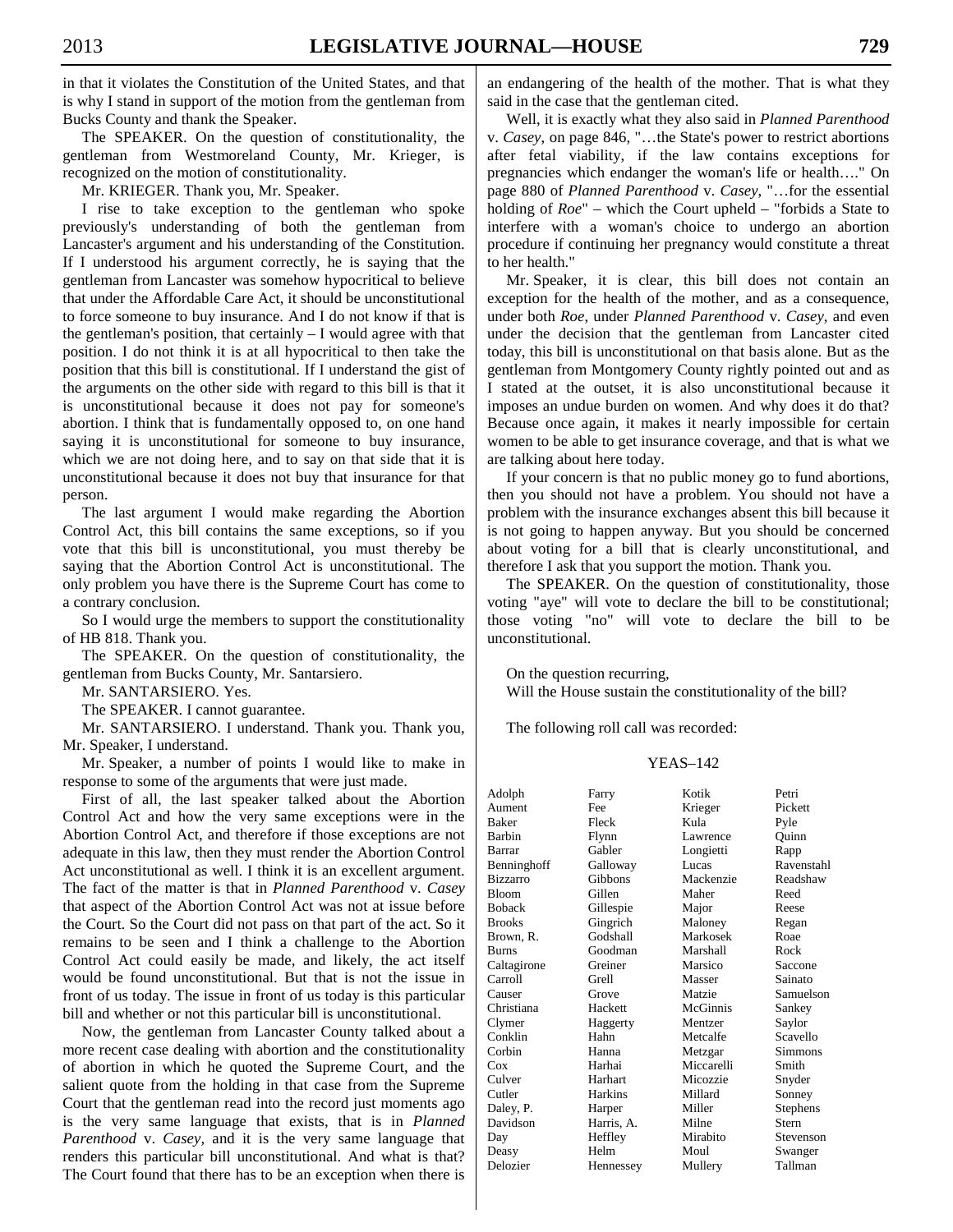# **730 LEGISLATIVE JOURNAL—HOUSE** APRIL 23

| Denlinger<br>DiGirolamo<br>Dunbar<br><b>Ellis</b><br>Emrick<br>English<br>Evankovich<br>Everett<br>Farina                                                                     | Hess<br>Hickernell<br>James<br>Kampf<br>Kauffman<br>Kavulich<br>Keller, F.<br>Keller, M.K.<br>Knowles                                                    | Murt<br>Mustio<br>Neuman<br>O'Neill<br>Oberlander<br>Payne<br>Peifer<br>Petrarca                                                                       | Taylor<br>Tobash<br>Toepel<br>Toohil<br>Truitt<br>Turzai<br>Vereb<br>Watson                                                                              |  |
|-------------------------------------------------------------------------------------------------------------------------------------------------------------------------------|----------------------------------------------------------------------------------------------------------------------------------------------------------|--------------------------------------------------------------------------------------------------------------------------------------------------------|----------------------------------------------------------------------------------------------------------------------------------------------------------|--|
| $NAYS-55$                                                                                                                                                                     |                                                                                                                                                          |                                                                                                                                                        |                                                                                                                                                          |  |
| Bishop<br>Boyle, B.<br>Boyle, K.<br><b>Bradford</b><br><b>Briggs</b><br>Brown, V.<br><b>Brownlee</b><br>Clay<br>Cohen<br>Costa, D.<br>Costa, P.<br>Daley, M.<br>Davis<br>Dean | DeLissio<br>DeLuca<br>Dermody<br>Donatucci<br>Evans<br>Fabrizio<br>Frankel<br>Freeman<br>Gainey<br>Gergely<br>Haluska<br>Harris, J.<br>Keller, W.<br>Kim | Kinsey<br>Kirkland<br>Kortz<br>McCarter<br>McGeehan<br>Miranda<br>Molchany<br>Mundy<br>Neilson<br>O'Brien<br>Painter<br>Parker<br>Pashinski<br>Roebuck | Ross<br>Rozzi<br>Sabatina<br>Santarsiero<br>Schlossberg<br><b>Sims</b><br>Sturla<br><b>Thomas</b><br>Vitali<br>Waters<br>Wheatley<br>White<br>Youngblood |  |
| NOT VOTING-0                                                                                                                                                                  |                                                                                                                                                          |                                                                                                                                                        |                                                                                                                                                          |  |

#### EXCUSED–4

| Cruz | Killion | Mahoney | McNeill |
|------|---------|---------|---------|
|------|---------|---------|---------|

 The majority having voted in the affirmative, the question was determined in the affirmative and the constitutionality of the bill was sustained.

 On the question recurring, Shall the bill pass finally?

 The SPEAKER. On that question, the Speaker recognizes the gentleman from Philadelphia County, Mr. O'Brien.

Mr. O'BRIEN. Thank you, Mr. Speaker.

 I will be very, very brief. Let us consider for a moment, in very recent history it was not uncommon for a woman to die in childbirth, the child to be born stillborn, or the mother and child to die; very recent history. Mr. Speaker, what we are doing here is simply denying good health care as a woman enters into the most perilous endeavor she will ever undertake.

 This is a question of choice. It is a question of the choice of a woman how to spend her money. It is a question of choice, the woman's choice to follow the advice of her doctor. But what this is not is an abortion question.

 The right and the just thing to do is to support a woman's right to ensure good health care, and I would urge a "no" vote.

#### **REMARKS SUBMITTED FOR THE RECORD**

 The SPEAKER. The question is, shall the bill pass finally? On that question, the Speaker recognizes the gentleman from Montgomery County, Mr. Stephens.

 Mr. STEPHENS. Mr. Speaker, I just have some remarks I would like to submit for the record, please.

The SPEAKER. The Speaker thanks the gentleman.

 Mr. STEPHENS submitted the following remarks for the Legislative Journal:

Mr. Speaker, I rise to comment on HB 818.

 While I fully support the concept that public funds should not be used for abortion services, I urge the Senate to amend the bill to provide a broader exception to protect a woman's health. I was disappointed an amendment to provide for a broader exception for women's health was withdrawn at the last minute and not considered during the amendment process on this bill. While I do not believe there will be large numbers of women who will be adversely affected by the existing language, I do believe that providing for a broader exception for women's health would help ensure that no woman would be adversely affected.

 I believe we can maintain our existing policy that public funds not be used for abortion services while protecting women's health through a broad-based women's health exception amendment to the bill before it is enacted.

Thank you, Mr. Speaker.

 The SPEAKER. The question is, shall the bill pass finally? On that question, the Speaker recognizes the gentleman from Montgomery County, Mr. McCarter.

Mr. McCARTER. Thank you, Mr. Speaker.

I rise today to urge a "no" vote on HB 818.

 "Don't tread on me!" I have seen those words all over the Capitol today. HB 818 aims to control how Pennsylvania's women and families may utilize their own money when purchasing health insurance within the Federal health-care exchange. Let me repeat that, their own money. Mr. Speaker, how would all the supporters of the Second Amendment react to a bill that said they could not use their money to purchase insurance for their guns in Pennsylvania?

 Current law already prohibits the use of Pennsylvania taxpayer dollars for abortion services pursuant to the Pennsylvania Abortion Control Act. Likewise, current law prohibits Federal taxpayer dollars from being used to fund abortion services, other than in the case of rape, incest, or the life of the mother. Therefore, Mr. Speaker, if no Pennsylvania taxpayer dollars may be used to fund abortions and no Federal taxpayer dollars may be used to fund abortions, then I am very puzzled by what we are facing here with HB 818. I wonder if it is really the intention of this chamber to limit how individuals may spend their own personal money, and if so, I challenge where this line of thinking will end.

 HB 818 sets a precedent, Mr. Speaker, and it seems it is meant to send a message to Pennsylvania's women and families that government does have a right to determine how they spend their personal health-care dollars, at least when it comes to insurance coverage for abortion services. However, Mr. Speaker, this line of thinking flies in the face of those who believe that government should play less of a role in individual's lives. Voting "yes" on this bill would also fly in the face of those who often like to argue that government has no place in mandating educational standards or that we should not be in the business of building roads or funding prescription drug programs for seniors.

 For those legislators here today who hold true to the principle of government having no place in interfering with an individual's personal freedoms, they cannot vote "yes" on this bill today. Well, I guess they can, but they are going to have a hard time defending themselves back in their districts as a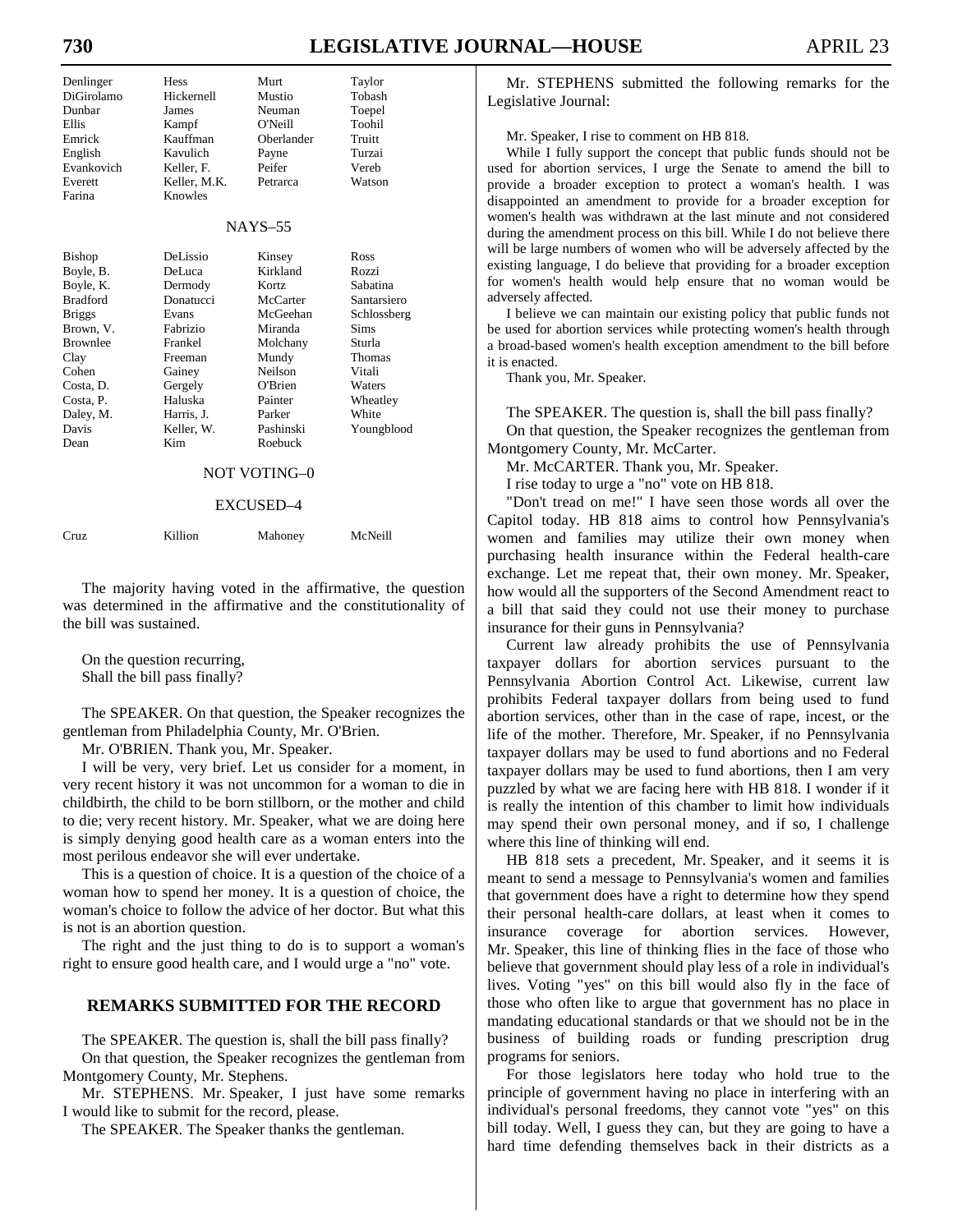champion of individual liberties and freedoms, Mr. Speaker. This is not just any abortion bill. This bill strikes at the very core of what so many members hold true to their very basic political beliefs; the belief that government has no place in controlling personal rights, liberties, and freedom.

 Mr. Speaker, I urge all those members who are considering voting "yes" on this bill to be very aware of the action that they are taking here on the House floor today. A "yes" vote on this bill is a policy statement in favor of limiting personal freedom, liberty, and legal rights. Mr. Speaker, this chamber should not be treading on the women of Pennsylvania.

Thank you, Mr. Speaker.

The SPEAKER. The question is, shall the bill pass finally?

 On that question, the Speaker recognizes the gentleman from Allegheny County, Mr. Gainey.

Mr. GAINEY. Thank you, Mr. Speaker.

I am urging my colleagues to vote "no" on HB 818.

 Maybe we have not learned one thing that we should have from the Federal elections, that dictating what a woman can do shall not be tolerated in the United States. We have an obligation to make sure that we give access to all Pennsylvanians, not try to limit the access that they have. We have that obligation. We look at it right now and we are saying that the tax credit that individuals will receive from participating in the exchange will be valued solely on the amount of money spent by individuals on the insurance exchange, excluding abortions.

 There are no tax dollars in this. We should not be saying that there are tax dollars in this when there are not. We have an obligation to tell Pennsylvanians the truth. We have an obligation to let them know that right now if you are looking at the health of a woman, whether she has cancer, whether it is kidney, who is going to pay for that? Why are we going backwards when you know we have an obligation to go forward? We cannot continue to take steps back and limit women's health knowing that they need coverage. We cannot keep saying that we are going to send them to a free market, a market where they can purchase abortion and it does not even exist. Why do we continue to do what we know on the Federal level did not work in the election, and that is deny people access.

 We have an obligation and I am asking my colleagues on both sides, let us not play the ideology type of a game. Let us play a game that makes it easier for Pennsylvanians to be able to live healthy lives. Allow this chamber today to vote this down, and let us do it for the sake of women.

 As a father of two, I want my daughters to have the choice. I want it to be between my God, my family, and their doctors on what they should do, not devise the lies or create alibis about things that do not exist such as a rider that nobody knows whether the market is here today or not.

 Let us vote this bill down, and let us give women what they rightfully deserve, and that is called access. Thank you.

The SPEAKER. The question is, shall the bill pass finally?

 On that question, the Speaker recognizes the gentleman from Philadelphia County, Mr. Waters.

Mr. WATERS. Thank you, Mr. Speaker.

 HB 818 places limits on what Pennsylvanians may do with their own hard-earned money. The majority party has lamented about big government and Obamacare. Yet this intrusion into the most personal, private aspect of an individual's life somehow seems acceptable to some people.

 We have been told that this legislation would cover medically safe procedures in these three cases: rape, incest, and to avert the death of the mother. But that is not entirely the case. Not all rape victims would be covered. Only the 40 percent of rape victims who report their cases to law enforcement would. Are we questioning the legitimacy of the statement of a victim who has been traumatized in the most heinous possible way?

 How many of us in this room are doctors, nurses, or nurse midwives? Are we certainly not aware of what is best for the woman in the case-by-case basis? Every woman is different and every circumstance is different and every case is different. There is no exception in this bill for cases where a woman's health is in extreme jeopardy. Sure, there is an exception for when her death is imminent, but to comply with this law, her physician must wait until her condition becomes absolutely grave, her pregnancy more advanced, before her insurance will pay for this life-saving procedure. This makes an already gut-wrenching decision that much more awful for a woman whose pregnancy started out as a planned and happy event.

 I am not sure that what I have to say here is going to change anyone's mind. I am not an illusionary. But I want all of you to think about this: Imagine a woman – she might be your wife; she might be your sister; she might be your daughter. Imagine that woman has been trying to get pregnant for years. She and her spouse work hard, but they are not wealthy. They struggle like many Pennsylvanians do to make ends meet. At about 18 weeks of her pregnancy, her water breaks. There is no chance that the baby's lungs will develop. Without medical intervention, she would have to wait several weeks for labor to occur naturally. Every single day that passes increases her risk of serious infection but does not increase the baby's chance of survival, which can lead to a hysterectomy and mean that she could possibly never get pregnant again and destroy her chances of having children.

 Under this law, her doctor would have to wait until she was at death's door before her insurance would cover the medically safe procedure. I cannot imagine a crueler or more dangerous thing to do to a woman. Every day would be a day of agony.

 On behalf of the women and families across this Commonwealth, I ask you to vote "no" on HB 818.

Thank you, Mr. Speaker.

The SPEAKER. The question is, shall the bill pass finally?

 On that question, the Speaker recognizes the lady from Warren County, Ms. Rapp.

 That microphone we have been having some problems with today; I apologize.

Ms. RAPP. Thank you, Mr. Speaker.

 As has been said many times by previous speakers, this State passed legislation, the Abortion Control Act, which does allow for abortion for rape, incest, and life of the mother. Nothing in this bill changes that. This law was passed over 25 years ago and was upheld by our Supreme Court.

 Some taxpayers may agree with your right to terminate a pregnancy under *Roe* v. *Wade*. However, they do not want their money to pay for it in any way. And those who are pro-life definitely do not want their hard-earned tax dollars to pay for abortion.

 In light of the horrors in Philadelphia, and we talked about, previous speakers talked about women who died because they could not have an abortion, right here in our own State we had a woman die in an abortion clinic, in an abortion clinic. Taxpayers who are opposed to abortion are even more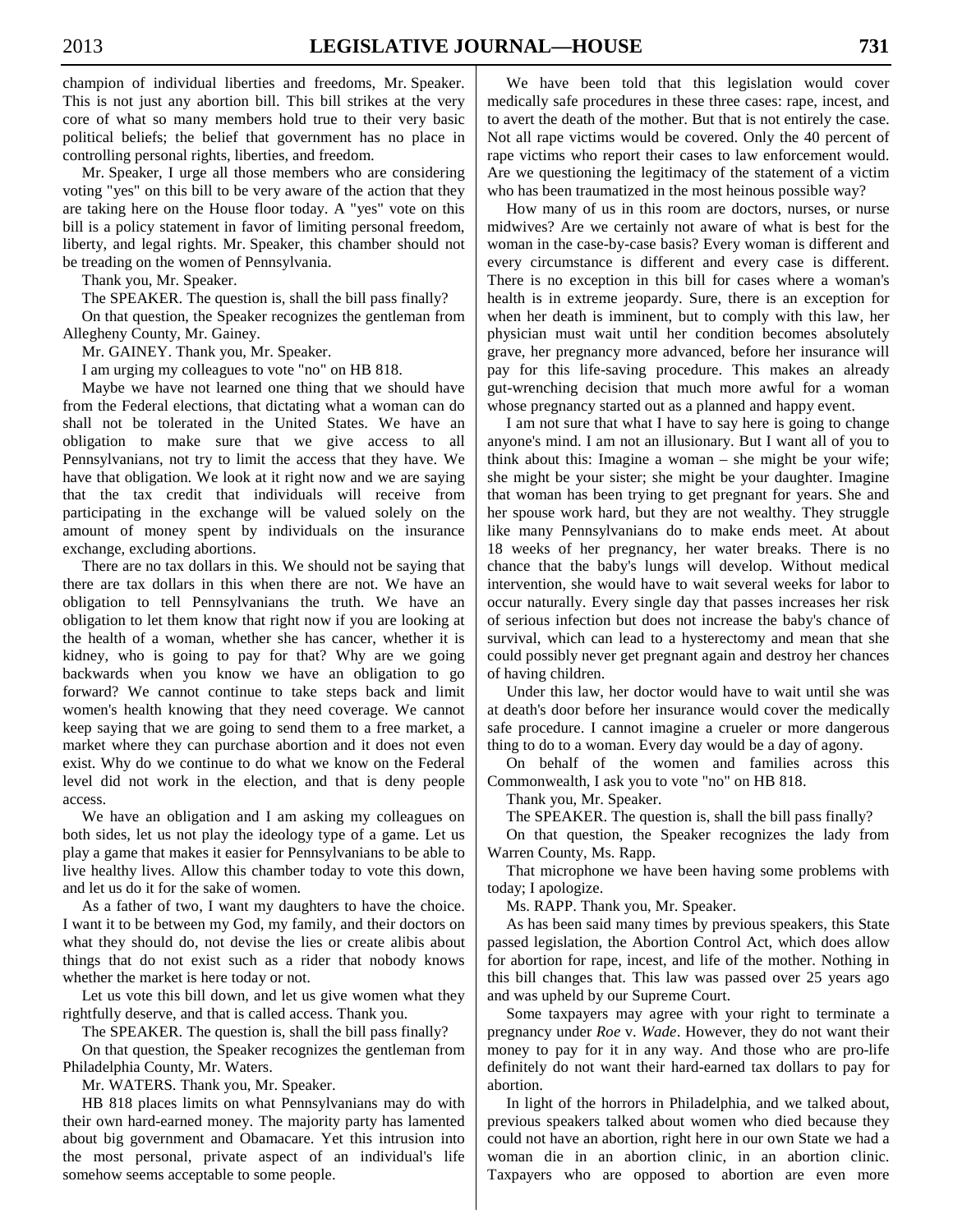convinced that they do not want taxpayer dollars to go to such procedures.

 I am thankful to see the fiscal note that says zero for abortions and so are many of my constituents and the pro-life constituents across the State of Pennsylvania. We already regulate the health-care industry, and with the Affordable Health Care Act, government will be in every aspect of health care, every aspect of health care.

 I have listened to the rhetoric on this side of the aisle and talked from the very first speaker to some of the last speakers on the war against women. Mr. Speaker, in a real war there are usually casualties, someone dies. Money has been spent in this country, from the poorest of the poor to the very wealthy, on abortion. As a matter of fact, Mr. Speaker, the track record for abortions in our nation right now is around 54 million abortions. That is 23 million little baby boys and that many little baby girls. To me, that is the real war on women; 37,000 in the State of Pennsylvania. Now, money was found somewhere for all of those abortions, 54 million of them.

 Our Abortion Control Act for over 25 years has prohibited State funds being used for abortions. And I hope that the members will continue to support that, support the Abortion Control Act, support pro-life issues in the State of Pennsylvania or how many millions more, how many millions more on top of that 54 million should taxpayers support.

Thank you, Mr. Speaker.

The SPEAKER. The question is, shall the bill pass finally?

 On that question, the Speaker recognizes the gentleman from Lehigh County, Mr. Schlossberg.

Mr. SCHLOSSBERG. Thank you, Mr. Speaker.

 I rise today in defense of two distinctly American values: the right of a woman to control her own body and the free market. I want to make three points regarding HB 818.

 First, all of us recognize the great emphasis placed on getting the Commonwealth more involved in preventative care. This is completely appropriate, because preventative care ultimately saves dollars and saves lives. However, under this bill, there is no health exception. In other words, in order to have an abortion covered, a woman cannot have the procedure during pregnancy merely because her health is endangered, and I want to emphasize that word again, "merely." She must wait until she is actually sliding into death. What kind of madness is this? What kind of message are we sending to the women of the Commonwealth? We are here to help, but only when you are about to die.

 Second, under this legislation, a woman cannot use private money, her own money, to purchase abortion coverage on the health exchange. In my 5 months here, and particularly during the liquor debate, we heard speaker after speaker extol the virtues of the free market. I cannot imagine that we would ever sit here and discuss outlawing any other insurance coverage for any other specific type of procedure.

 Now, we have heard many people say that this bill is simply a reaffirmation of already existing policy, but that is simply not true. This bill stops a woman from buying abortion coverage with her own money, and if this bill really does not change the law, then why are we here now? Why are we even having this conversation if this bill is simply a reaffirmation of already existing policy?

 Last, we have all heard quite a bit lately about Kermit Gosnell, whose Philadelphia abortion clinic and alleged horrors have been in the news a great deal. Every single person in this room, pro- or anti-choice, wants to make sure that the monstrous crimes that Dr. Gosnell has been accused of are never ever repeated. No one in here wants to sanction illegal or unsanitary medical procedures.

 That being said, by passing this bill, we are creating an environment that would fuel a market for these atrocities. Desperate people do desperate things, and if a woman is desperate and cannot afford an abortion, what does anyone in here think will happen? If her safe, sanitary, and legal options are taken away, where is she likely to turn? This legislation will dramatically increase the chances of a woman seeking out someone who will not only perform the abortion but do so in an environment that is unsafe and dangerous – somewhere that is outside the law; somewhere that it may injure or kill the woman.

 Estimates put the number of illegal abortions performed in the fifties and sixties between 200,000 and 1.2 million. During the same time period, 160 to 260 women died every year and thousands more were injured. Now, clearly this bill will not bring us back to those types of numbers, but it will push us in that direction. It will force us into a situation where crimes like those allegedly committed by Gosnell are more common by pushing abortion out of the sunshine of regulation and into the darkness of the back alley.

 I understand that there are individuals in this room who do not believe that the health exchange should sell abortion coverage, and believe it or not, I do understand that position completely. But that being said, I have many objections to some of the stances that have been taken in this room. I deeply object to policies and priorities that have forced my school district in Allentown to lay off 350 teachers in 3 years due to State funding cuts, and I make the argument that being pro-life means caring for all life, particularly and especially children whose only crime was to be born in a poor city.

 The truth is, the current budget and the tax rates within it contain items that every single one of us objects to.

Mr. TURZAI. Point of order, Mr. Speaker.

 The SPEAKER. The gentleman will allow the Speaker to manage that. I got it. I would ask the gentleman to stay on the issue before us, which is HB 818, not the State budget.

Mr. SCHLOSSBERG. Thank you, Mr. Speaker.

 My point was this: In government and in life, we do not sit here and say, "Well, some individuals have an objection to a policy, so we should abandon it completely." That is because government is supposed to operate in the best interest of all, not based on the moral objections of a few. And I firmly believe that it is in the best interest of the people of Pennsylvania that we allow women to purchase insurance that covers a safe and legal procedure. To do otherwise is nonsensical, economically counterproductive, and medically dangerous. Thank you.

The SPEAKER. The question is, shall the bill pass finally?

 On that question, the Speaker recognizes the gentleman from Montgomery County, Mr. Bradford.

 Mr. BRADFORD. I rise also in opposition to HB 818. I know that the gentlelady from Warren County makes a good point and one I respect, while I disagree with it. There are those who advocate for a slow march to criminalizing women, their doctors, and their choices. This bill is another step in that march.

Mr. TURZAI. Point of order, Mr. Speaker.

Mr. BRADFORD. The gentleman—

 Mr. TURZAI. This is not a criminal law. This is completely out of line.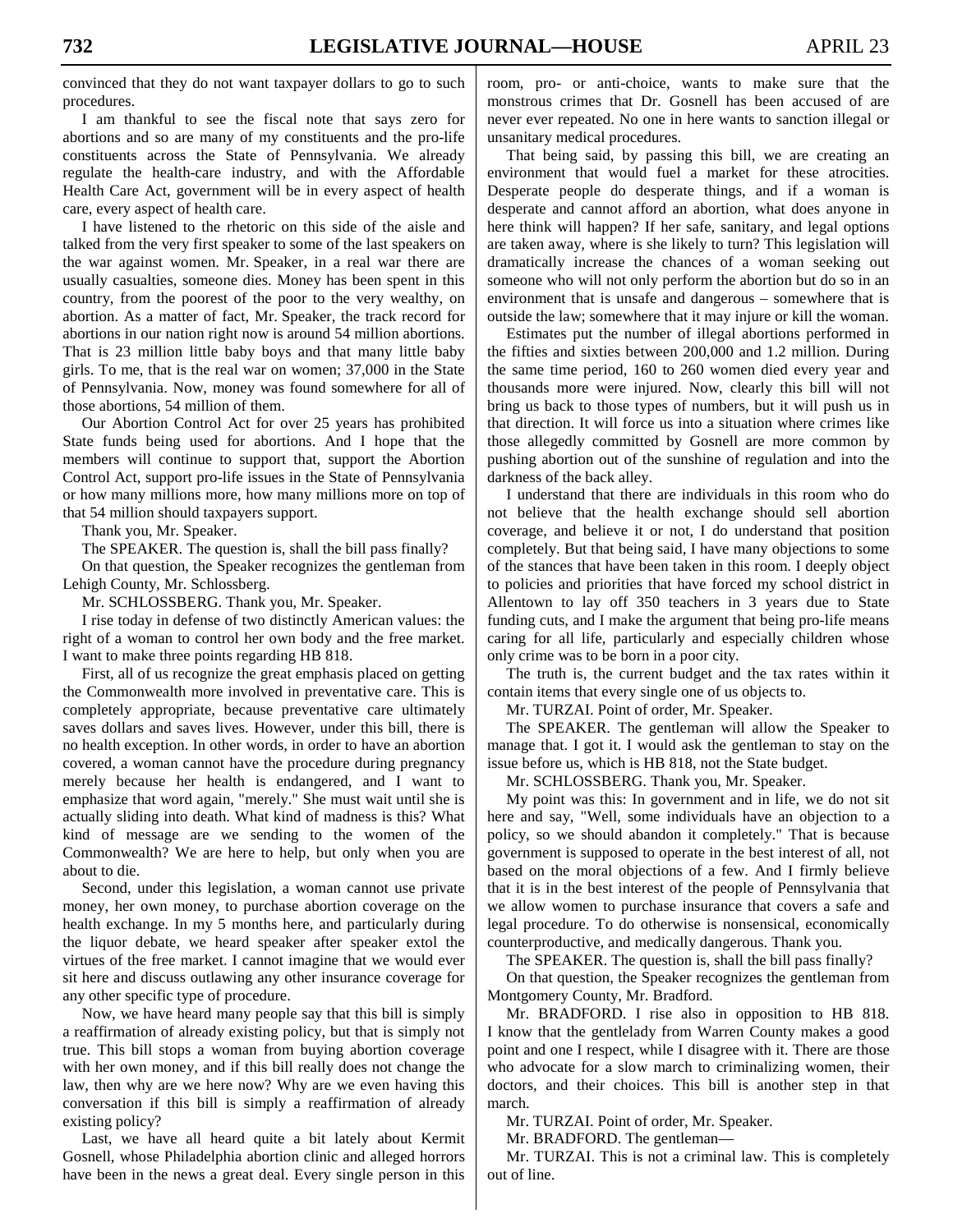The SPEAKER. Both gentlemen will suspend. Both – please stop, stop.

 Mr. TURZAI. Question the motivation, and to indicate that this is a criminal law is ridiculous.

 The SPEAKER. The gentleman, Mr. Turzai, hold on a second.

Mr. TURZAI. It is out of line.

The SPEAKER. The gentleman, hold on.

Would you like to state the point of order?

The members will come to order.

 The gentleman, Mr. Bradford, may continue on the bill. The Speaker would remind members that they are not to impugn the motives in the course of debate.

 Mr. BRADFORD. To be clear, I have no intent to impugn anyone's motives, but I do question a legislative maneuver time and time again to march to the criminalization of a woman's—

Mr. TURZAI. Point of order, Mr. Speaker.

 Mr. BRADFORD. —constitutional right to make reproductive choices.

 The SPEAKER. The gentleman will suspend. The gentleman will suspend.

#### **POINT OF ORDER**

 The SPEAKER. Mr. Turzai, what is the point of order? Mr. TURZAI. Yes, sir.

 This bill in no way is part of the Criminal Code and has nothing to do with any criminal law or criminal procedure. It is completely off the subject of the underlying bill and far afield.

Mr. DERMODY. Mr. Speaker?

 The SPEAKER. The Speaker thanks the gentleman for his point of order. Again, I would urge the gentleman to confine his remarks to the legislation that is before us.

 Is the gentleman from Allegheny County, Mr. Dermody, seeking recognition, for what purpose?

 Mr. DERMODY. Well, I would just, Mr. Speaker, urge the Speaker to allow the gentleman to make some remarks, because he has not been able to get any in in the last several minutes. And I do not believe that there was ever a point of order made. What it was, he is talking about a legitimate debate here which—

 The SPEAKER. Does the gentleman, Mr. Dermody, have a point of order? Or is that an opinion?

Mr. DERMODY. It is an opinion, Mr. Speaker.

The SPEAKER. Oh, okay.

Mr. DERMODY. Thank you very much.

The SPEAKER. Well, all right. We all have opinions.

 I would ask the gentleman from Bradford— One day you are going to be the gentleman, Mr. Montgomery, from Bradford County. I have a couple of those out here, the name and the county are interchangeable.

 The gentleman from Montgomery County is in order and would state specifically on the bill, and we will try to get through this.

 Mr. BRADFORD. Again, I do want to make clear to the Speaker, I respect the Speaker and I understand it is difficult to maintain some semblance of order, but I would ask for the same leniency. The interruptions are consistent, and I would just ask that I can make my point, which is simply that what we have seen time and time again on this issue is a false choice. We have seen the false choice that somehow the standard for a Medicaid abortion in Pennsylvania should be the standard for every woman in Pennsylvania to use private funds with private insurance to make a private decision; that is what this comes down to.

 When we say that we are not expanding the restrictions on a woman's right to choose, understand what is being proposed on the other side is that the standard for a woman who is receiving a Medicaid taxpayer-funded abortion should be the same for every woman. Every one of your daughters and your wife, they should be the same standard; that is what is being proposed here. This is not vanilla legislation, and the hoops that we heard about yesterday are constitutionally undue burdens to the right of every woman in Pennsylvania.

 Now, those who talk about 54 million abortions, and I must tell you they have every right to raise that issue no matter how far afield it is from the topic today. I would argue that criminalizing women and the doctors and their constitutionally protected choices is far afield from what we should be doing in this body, which is protecting women's rights. Private dollars with private insurance for private decisions, that is what this legislative body, that is controlled by those who claim to support small government, would impose on every woman. This is not about what taxpayers will fund; this is about what women choose. And the choice that is put forth, I believe, is to vote against HB 818.

 But I want to go further because one of the false arguments that I believe has been put forward today is that this is about protecting State dollars from paying for reproductive health care. As a member of the Appropriations Committee, I got the opportunity to ask a very brief question or two today, and I asked, well, if we are not going to be funding abortion with State dollars, then how much are we going to save? Because clearly, there must be this huge windfall by enacting this legislation. So I got the opportunity to look at the fiscal note and I asked the Appropriations chair, a good and honorable man, and he pointed out that there are no State dollars involved. That is the simple reality. This is an attempt to use a false argument to get government involved in private insurance with private dollars for the private right of women. It is shameful.

 The fiscal note points out the simple reality. This bill does nothing but make a tough choice for women harder. It creates undue burdens. It is unconstitutional, and for those who are the victim of rape or incest or for those who the health of a woman is at stake, it is unconscionable. It is bad public policy and it is poorly wrapped in order to make it look like something it is not. What it is, is a continued slow march to criminalize women, their doctors, and their choices.

Thank you, Mr. Speaker.

The SPEAKER. The question is, shall the bill pass finally?

 On that question, the Speaker recognizes the lady from Philadelphia County, Ms. Brown.

Ms. V. BROWN. Thank you, Mr. Speaker.

 Am I not a woman? And right now I am feeling like a second-class citizen. I cannot believe that here in Pennsylvania, 40 years after the Supreme Court ruled that abortion was a constitutional right and a decision between a woman and a doctor, that we are here trying to turn back the clock. Actually, I should not be that surprised, because destroying this hard-fought right has been a goal of a vocal minority for the last four decades.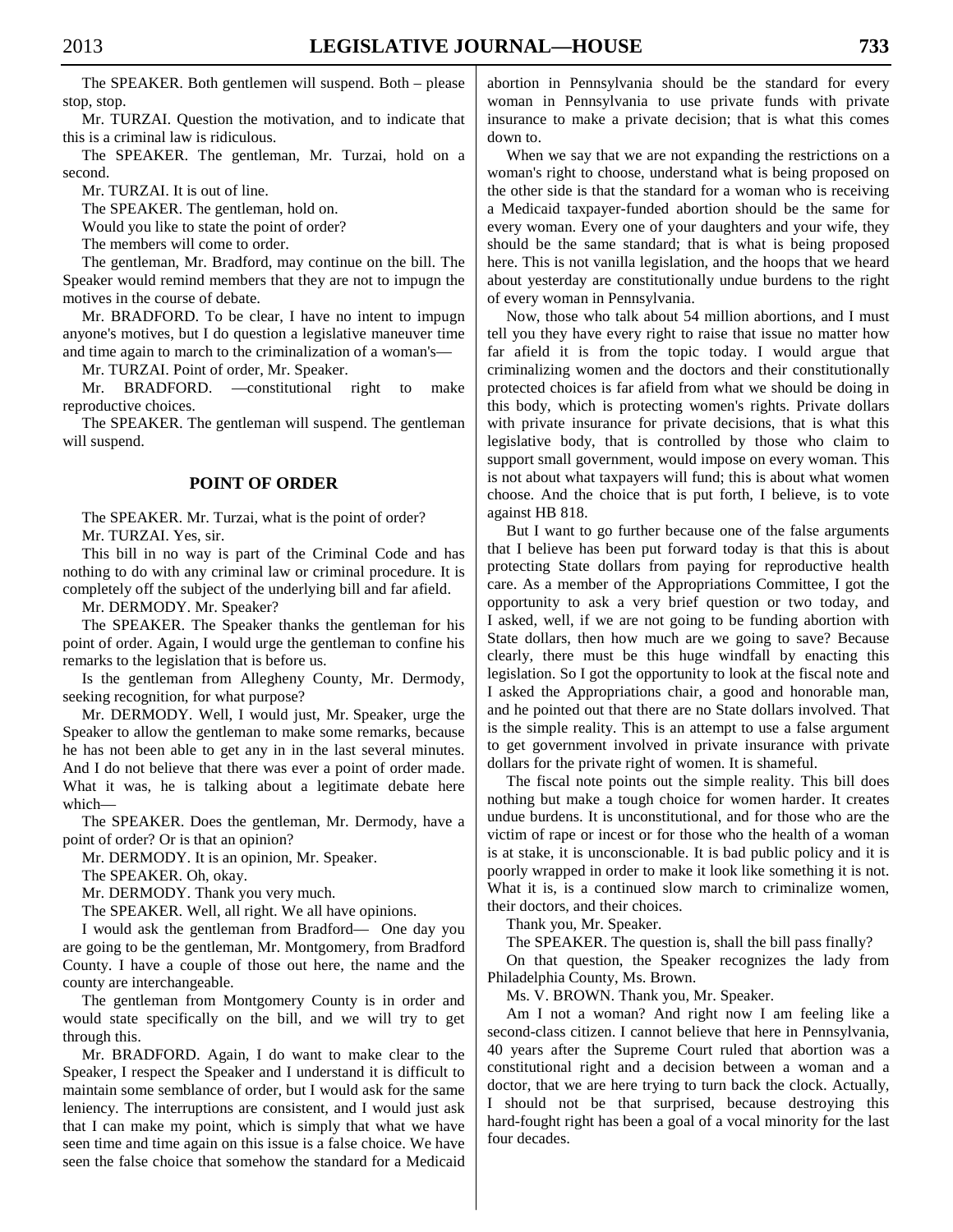Currently 80 percent of the plans sold here in this Commonwealth cover abortion. If this bill becomes law, none of the plans sold in the exchange will ever cover abortion. Yet here we are today trying to make it impossible for women, even those who can afford to pay for extended coverage, to purchase insurance with their own personal money which pays for abortions, unless a woman is in grave danger.

 This sets up an unfair market. This sets up a market where those women who can afford to have abortions will have them. The women that I serve in my district that are low income will not be able to get the same rights as women who have money. Who makes that call? And now, how do we as a Commonwealth determine if a doctor's decision is correct?

 HB 818 requires women and their families to purchase a rider outside of the insurance exchange. However, there is currently no insurance company that offers these riders. Additionally, we do not know how much these riders will cost. We are leading women down a path where there is no light at the end of the tunnel. We take a law which already addresses how public money can be spent and add more restrictions to make that right now nonexistent.

 Once again, when I think back to that Supreme Court ruling from 40 years ago, and as I stand here today, I am sorry for the women whose lives we may be negatively affecting by this bill. Women to whom the provisions of this bill will apply are women who wanted a healthy, thriving pregnancy, but due to medical complications, they may be faced with difficult decisions, and these women wanted to bring home their healthy bundle of joy. And at this time we are making this an even more difficult circumstance and making it even harder and more emotionally distressing.

 I am voting "no," and I plead with my fellow legislators to think of the precedents we set and the legacy we leave behind and join me in defeating this bill.

Thank you, Mr. Speaker.

The SPEAKER. The question is, shall the bill pass finally?

 On that question, the Speaker recognizes the gentleman from Westmoreland County, Mr. Krieger.

Mr. KRIEGER. Thank you, Mr. Speaker.

 When I came into this hall today, I was not sure if I would speak. I do not have a set speech; in fact, you can see I scribbled some notes. But there were some things said today that – and again, I will probably not say anything that is earth-shattering. I may not say anything you have heard said before, but it is one of those issues where I feel compelled to make a statement.

 Some arguments were made today. One is that those of us who support this bill are trying to make an end run around the Constitution. And I would challenge those members on the other side, if they think that is the case, the Affordable Care Act clearly provides for the opt-out – and I will remind you that the ACA was passed without a single Republican vote. So I would urge you to challenge your party that passed the ACA with the opt-out procedure. We are taking advantage of something the law permits us to take and I think appropriately so.

 Some have said that somehow, all of a sudden, conservatives are for big government and this is a big-government idea. I would say this to you: If government does not have a role in protecting innocent life, then what is the government's role? I would argue that what you advocate, those that oppose this bill, is not limited government, it is moral anarchy. Liberty is not anarchy.

 Some have argued that somehow because I am a man and others are men in this hall, somehow we are not qualified to speak on something that is, quote, "a women's issue." I would take a strong exception to that as well. All of us here have mothers, wives; many of us have daughters. We not only have a right to speak, we have an obligation to speak.

 The last thing, some have said that somehow we are trying to oppress or suppress, that we are engaged in ideology. I would say quite the opposite. I know many of you on this side agree with me; many of you agree that abortion on demand is a moral evil. Many of you agree that outside of narrow exceptions, it is repugnant. I know many of you on that side agree with me on that. Those opposing the bill from the left are engaged in an ideological struggle.

 I would just leave you with this. Over 3,000 years ago, a great prophet of Israel stood before the people and said, "…choose you this day whom you will serve…." We have a similar choice today. We have life and what Pope John Paul II said is the "culture of death." I would ask you to choose life today.

The SPEAKER. The question is, shall the bill pass finally?

 On that question, the Speaker recognizes the gentleman from Philadelphia County, Mr. Cohen.

 Mr. COHEN. Mr. Speaker, whatever we do today, abortions will continue to occur in Pennsylvania. We cannot stop abortions from occurring. What we can do is protect the constitutional rights of women to have laws that are fair and just and treat them and everyone else in Pennsylvania with respect. This law does not treat women with respect. This law sets up additional obstacles that are at best inconvenient and at worse make this law unconstitutional.

 I would strongly urge people to vote against this law and preserve the rights of women, families in Pennsylvania.

The SPEAKER. The question is, shall the bill pass finally?

 On that question, the Speaker recognizes the lady from Philadelphia County, Ms. Donatucci.

Ms. DONATUCCI. Thank you, Mr. Speaker.

 Mr. Speaker, I believe we keep ignoring one very important piece of information during this debate, and that is the fact that the Federal Hyde amendment explicitly prohibits the use of Federal funds to pay for abortion services. There is no way to get around the Hyde amendment, as it was expressly created in response to the *Roe* v. *Wade* decision, so the fear that somehow Federal funds would be used to subsidize abortion is completely unfounded.

 The problem that I have with this legislation is its attempt to dictate to private citizens what they can and cannot purchase with their own money. To put it another way, I am explicably against any legislature dictating to private citizens what insurance they can purchase or not purchase with their own money.

 Regardless of our personal beliefs, we must all accept that there are constitutional rights that have been upheld by the Supreme Court, and we cannot ignore that these rights exist. If we are going to begin telling private citizens what insurance they can and cannot purchase, what are we going to tell them next? What kind of firearms they can or cannot buy?

 Mr. Speaker, we are setting a very dangerous precedent with HB 818, and for this reason I urge a "no" vote.

Thank you, Mr. Speaker.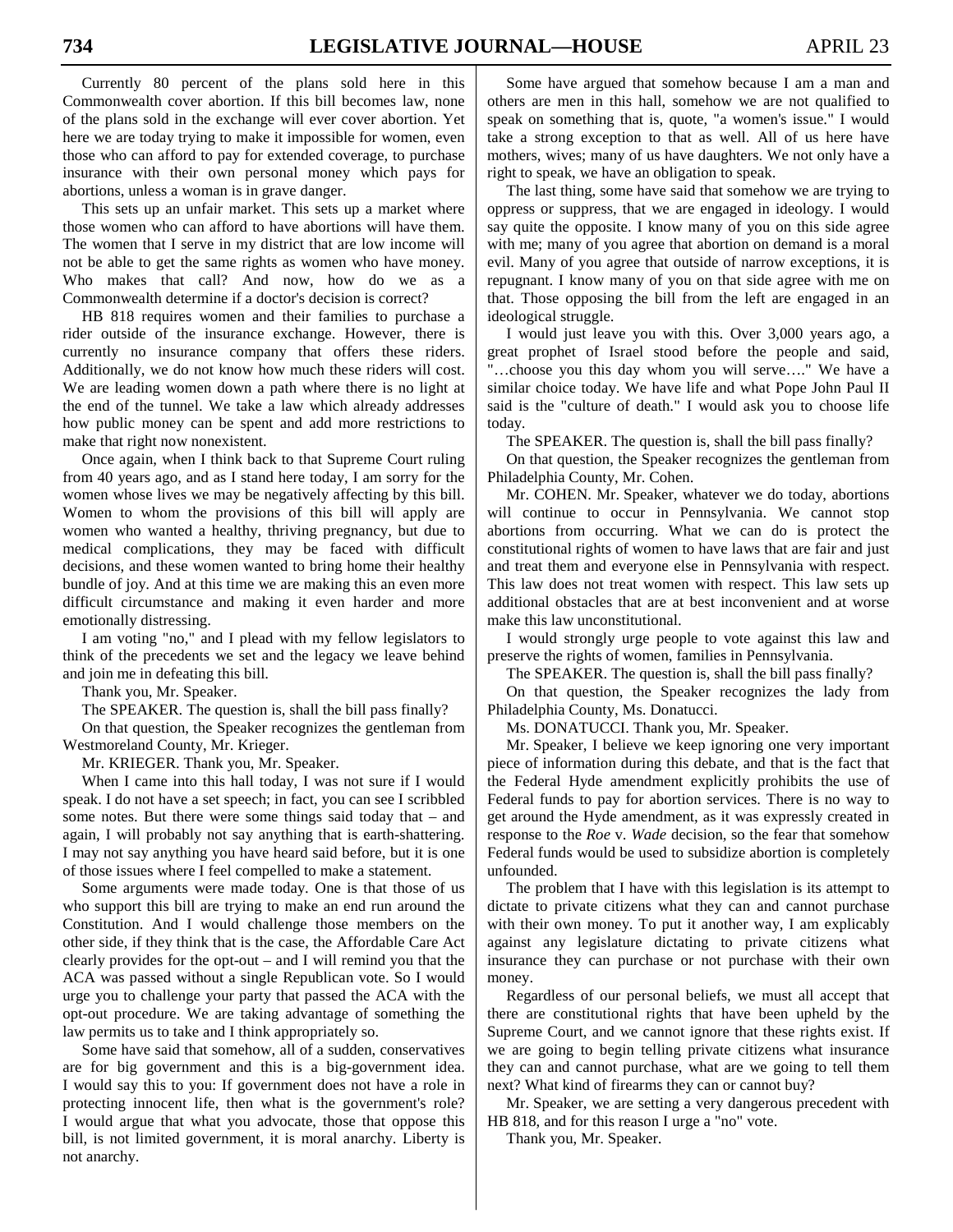The SPEAKER. The question is, shall the bill pass finally? On that question, the Speaker recognizes the gentleman from

Lancaster County, Mr. Sturla.

Mr. STURLA. Thank you, Mr. Speaker.

 Mr. Speaker, will the maker of the bill rise for brief interrogation?

 The SPEAKER. The lady indicates she will stand for interrogation. You may proceed.

Mr. STURLA. Thank you, Mr. Speaker.

 Mr. Speaker, I understand under this proposal that abortion services could not be offered as an insurance through the exchange. So let us assume that as a purchaser, I purchase insurance through the exchange and there is no abortion coverage, and the person then goes out and either self-induces an abortion or has a back-alley abortion, and – does the insurance that the person has cover them if they then end up in the hospital?

Ms. OBERLANDER. Yes.

Mr. STURLA. Thank you.

That ends my interrogation, Mr. Speaker.

 The SPEAKER. Is the gentleman seeking recognition on the bill?

Mr. STURLA. Thank you; yes, Mr. Speaker.

The SPEAKER. The gentleman is in order on the bill.

Mr. STURLA. Thank you, Mr. Speaker.

 Mr. Speaker, while it is not common practice these days because abortion has been legal in these United States for many years, one of my first experiences in campaigning for this job many years ago was I knocked on the door of a senior citizen. She was a woman in her eighties. And her first question to me was, "Are you pro-choice?" And I thought for sure looking at her registration, which was from a different party, and that she was elderly, that I was about ready to get an earful. But I was honest and I said, "Yes, I'm pro-choice." And she said, "Good. You've got my vote." And I asked her for a little explanation, and she said, "Don't ever let us go back to the days when abortions weren't safe and legal." She said, "I lost too many friends because they made a mistake as a young girl and ended up in a back alley somewhere and ended up dying."

 Now, today self-induced abortions are pretty rare because a legal one is much safer and affordable, but if you want to revert back to the days when a woman will not be able to obtain abortion coverage, as I believe this legislation will do, there will be – particularly with the advent of the Internet – about a thousand ways that women will be able to self-induce abortions, and believe me, they will. And then, when there are complications from that – as undoubtedly there will be, because it will not be a safe, clinical procedure – they will end up in the hospital with the results of that being paid with the insurance they bought on the insurance exchange. So I do not know that this really accomplishes what the maker intends.

 In fact, if the intention was to say that no public funds could be used for abortion, that is what the bill should say, no public funds can be used for abortion. That would be pretty simple. But that is not what the bill says. The bill under the guise of no public funds can be used for an abortion says the insurance companies that are offering insurance on the exchange cannot sell you that coverage. That is a whole lot different, which is why I believe that in the long run, the courts will see through this for what it truly is and rule it unconstitutional.

 Now, that may make some of you happy because you will have your vote on the floor of the House that says you were trying to stop abortions and you were trying to do all those things that you want to go back home and say you did, and it was just that darn Supreme Court that upheld the Constitution. But that is not what we are here for. We are here to actually do what is right for the people of Pennsylvania and this bill does not do that.

 If you wanted to just say, no public funds can be used for an abortion, you might get a unanimous vote here. You know, somebody said the Affordable Care Act did not pass with any Republican votes. I am assuming that means that any bill that passes without any Democratic votes, they hold in equal disdain because it is not a bipartisan effort. We can count one of those weekly if not daily here on this floor and in Congress.

 Mr. Speaker, if you buy into this notion that if there are any dollars used anywhere related to this, then you have to ban it, then the next time we try to fund school books and transportation for private and parochial schools, I am assuming you will vote to ban that, because the courts are able to distinguish what is a religious teaching and what is books and transportation. And so they say when the State provides books and transportation, that is not promoting religion, but they say the State cannot pay for the religion class. You have said, the court is not capable of making that distinction; we have got to ban it completely.

 So, Mr. Speaker, I do not think we are going to change any minds here today on the vote, but my guess is, when this gets declared unconstitutional, maybe someone will come back and say, "Well, let's pass a bill that says you can't use any public funds for abortions on the exchange," and that would be a legal thing to say and that might pass, and then you will get the vote that actually will mean something.

 In the meantime, I believe this vote, not only do I believe it is unconstitutional, but I believe that voting for final passage on this is not doing at all what is supposedly intended here. It is simply denying women the right to a legally, constitutionally supported right to choose.

Mr. Speaker, I would encourage a "no" vote on HB 818.

The SPEAKER. The question is, shall the bill pass finally?

 On that question, the Speaker recognizes the gentleman from Allegheny County, Mr. Frankel, for the second time.

Mr. FRANKEL. Thank you, Mr. Speaker.

 And I will be brief. I want to, particularly since my remarks and my amendment were characterized in a certain way, I just want to bring some corrections to that and a few other comments made today.

 Some have stood here today to proclaim that this bill creates no obstruction, no barrier, from abortion coverage in our Commonwealth. Mr. Speaker, that simply is not true. Medical care is unexpected and it costs a significant amount of money. That is why insurance exists. We can see with other medical procedures if they are not covered by insurance, they are effectively unavailable. That is why we mandate coverage for certain care – diabetes care, autism services – in order to make them available. It is inconceivable that the other side would claim that HB 818 creates no barrier.

 The failure, the failure to include provisions that allow for abortion coverage to protect the health of the mother, which HB 818 fails to do, will, will create an unfair and costly barrier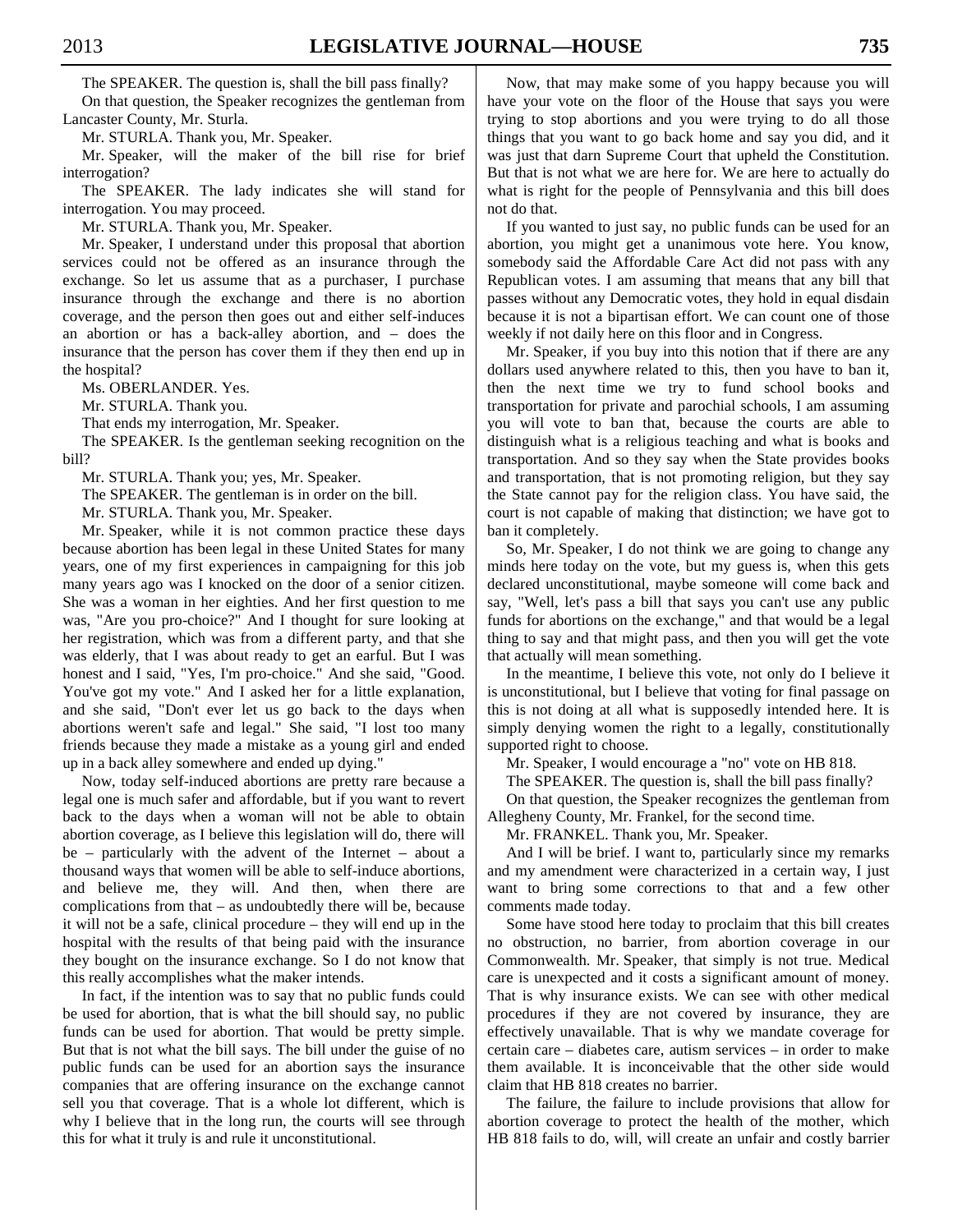for women in this Commonwealth who need to terminate a pregnancy in order to preserve their own health. Worse, this bill presents a clear and difficult barrier for abortion coverage if a family is faced with the painful and tragic need to terminate a pregnancy because of a fetal anomaly.

 Mr. Speaker, supporters of this bill have also stood here today to say that this bill simply upholds the status quo and is needed to prevent Federal and State taxpayer dollars from being used for abortion coverage. Federal and Pennsylvania law already prohibits tax money from going to abortion coverage. The Frankel amendment, which was mentioned previously today, offered that even if an infinitesimal amount of money were used in the implementation of the exchange, we could find a way to make sure that it would be covered by private entities.

 Mr. Speaker, the gentleman from Lancaster County implied that just because I offered the amendment, that I was somehow conceding to the idea that taxpayer money will be used. That could not be further from the truth. I have stated it clearly on two separate days that I do not believe that taxpayer money will be going toward abortion coverage in the exchange. I offered my amendment in an attempt to meet some of the moderate members of this chamber in the middle and to make clear that a woman has the right to use her private money as she sees fit, and that if any minute sum of State money is used, we will find it and we will have the insurance companies pay for it. Even though the Federal government allows us to limit the private insurance market with these kinds of bills, it does not make it right, nor does it change the fact that we, the General Assembly of Pennsylvania, are now telling the women of the Commonwealth what they can and cannot do with their money.

 My colleague from Allegheny County, the majority leader, kept pointing out that this bill does nothing to criminalize abortion access. He is correct in that very narrow view. Although since laws related to abortion access are all in Title 18, the Criminal Code, one could argue that this body brings the Criminal Code into all issues related to abortion coverage. And my colleagues are also correct that there are ways to limit legal access to reproductive health care without locking women up. You can limit access by making it harder for doctors to practice and by making it too expensive to build and maintain clinics. Or you can simply refuse to allow them to obtain health-care coverage that would pay for this service.

 We are doing nothing less than chipping away at the constitutional right to privacy and a long-standing Supreme Court decision that affirmed the right of women to make their own reproductive health decisions. We are better than that. Please vote "no" on HB 818.

The SPEAKER. The question is, shall the bill pass finally?

 On that question, the Speaker recognizes the gentleman from Centre County, Mr. Benninghoff.

Mr. BENNINGHOFF. Thank you, Mr. Speaker.

 I suspect I may not convince anybody one way or another, but I feel compelled as I sat here and listened to lots of this debate and thought about it over the weekend to just share a couple thoughts with you. And I do not stand here as an expert at all, but I think we get caught up in our own rhetoric sometimes and we almost inflame each other with things that are not necessarily facts. I do not see this as a bill that is trying to harm somebody's choice, but I stand here for several reasons and I feel compelled to do that.

 Number one, I am here because a woman many years ago made a choice. I was an unplanned pregnancy, and that woman made two choices – and I will tell you about something that happened Sunday morning that makes me feel even more compelled to be here – but that woman made a choice to go ahead and carry me for 9 months when she already had three children that she could barely afford. She further went on to make another choice and that was to give me away. As a father of five children, I could not imagine that.

 Some of you know, I gave one away 2 years ago, and not by choice, but nonetheless, not any easier than the decision my mother made. And it only heightened to me about the value of that choice that that woman made at a time when she was 41 and trying to raise her own family. Then there was another woman who made a choice after already adopting two children – I apologize – adopting three children, and then adopted me. What a tremendous sacrifice but a great gift of love that those two women made because they wanted to give somebody the chance at life.

 Fast-forward you to Sunday morning. I was walking into church, and it was a beautiful, sunny day. It was crisp; there was still frost on the window of my car. But I was thinking about the majestic beauty that God was showing me, not only with the sun but the glare coming off the ice on the window of my car, and how it could be warm from the sun and cold from the air, and I thought, boy, it just does not get much more beautiful than this and I am thankful to be able to go into church and give thanks for that. Well, He amazed me again as I could not find a seat because I was late, and I migrated to the back of the church and there happened to be three chairs against the wall or a pew where I had to step over somebody, and not trying to draw attention to myself, I chose to go to the back benches and sit in the back of the church.

 Well, He had a great gift waiting for me. There was a woman whom I have not seen for a while sitting there with her daughter and eventually what I learned to be her granddaughter. Quickly with some pleasantries and said hello, she asked me how my own children were doing, and I was proud to say that my one is going to be expecting a child in September. She said, "Well, then you need to practice," and handed me over her grandchild. And for that 45-minute church service, I was blessed with a great gift and that was to hold a child in my hands that I did not even know, that was barely 2 months alive, but yet was totally dependent on me – how I held it, how I cooed it, and eventually, how I fed it. I was glad to see that my talents of a father came back very quickly.

 Well, you do not want to hear all those stories of my daily activities, but as I looked down at this child's face and I saw these tiny little eyelashes, these tiny little fingers, this head that she could barely hold up by herself, and how dependent she was of me holding that up, I thought about the responsibility that we have as policymakers and the decision we have to make today. And I think we have tried to strike a balance, and that is why I have risen to support HB 818. Yes, I know that is a roundabout way to get to that comment. But I think we are trying to respond to our constituents, many of which we have heard from, who say, I may have not liked the fact that the Federal government shoved a health-care plan down on me that I do not want, but I surely do not want my choice taken away about how my tax dollars are being spent.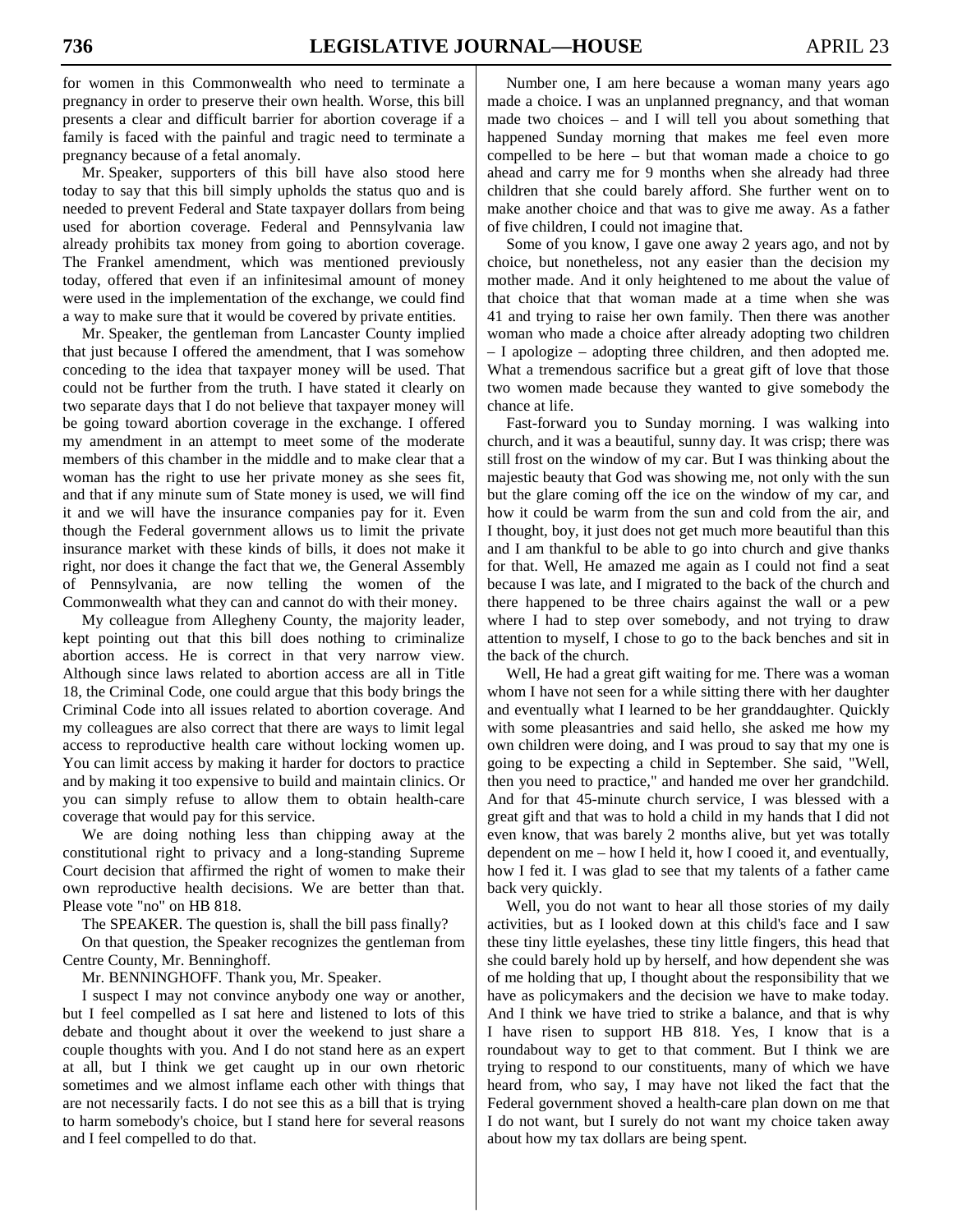The reality of this bill is, it does not prohibit anyone going out in the private-sector market to buy insurance off a private insurance company. Insurance companies are in the process – pardon me – in the business to sell a product. If there is a demand for a product, they will sell it. If there is a demand for people to buy private insurance to do that, they can take their money outside in the private market to do that. They do not need to do it through the national health-care plan.

 Well, I could go on and on, but I would just like to say, please cut through the rhetoric. We are not trying to deny any human being any choices. We are trying to preserve the rights of those individuals who are taxpayers to have some say where their dollars go.

 But I would also ask you to think about those little children who do not have a choice whether they are conceived or not. And I have said time and time again, children only ask for two things and that is to be loved and to be secure. And secure comes in a multitude of ways, whether it is being held tightly in someone's hands, protected from harm, kept warm, or fed, but love being that greatest of all.

 So as you go to cast your voice and your vote, do what your conscience tells you, but remember, the choice is about whether or not that child is conceived, how we can prevent that, but more importantly, when they are conceived, about loving them as God has first loved us. Thank you.

The SPEAKER. The question is, shall the bill pass finally?

 On that question, the Speaker recognizes the lady from Clarion County, Ms. Oberlander.

Ms. OBERLANDER. Thank you, Mr. Speaker.

 Just to clarify a couple of things first. Under HB 818, qualified health plans offered through a health insurance exchange cannot exclude coverage for any postabortion complication, any miscarriage, or any complication associated with a miscarriage. This legislation does not prohibit any individual from purchasing abortion coverage for a separate premium outside a health insurance exchange.

 With those clarifications made, I believe it is also important to let the body know that this bill does not limit in any way a woman's ability to access abortion services. It does not limit a woman's ability to choose an abortion. It does not create any additional barriers to receive abortion services, and it does not contravene the Federal jurisprudence related to the public funding for abortions. To be clear, this bill does not prohibit abortion. This bill maintains the status quo as it relates to public funding of abortions in Pennsylvania, maintaining payment in only the cases of rape, incest, and life of the mother.

 As a former member stated – and we have had many members speak on this – CHIP, Fair Share, and Medicaid, all public insurance programs in Pennsylvania, already limit the use of their funds to these three areas: rape, incest, and life of the mother. Most of Pennsylvania's 35,000-plus, 35,000-plus abortions a year are paid for out of pocket. The issue is not whether or not a woman is able to get an abortion, but rather, it is whether or not those who disagree with abortion should be made to pay through taxpayer subsidies, taxpayer-funded administration, or mandatory insurance premiums through an insurance exchange to help fund elective abortions.

 I maintain that this is the reason our current policy does not allow payment now for elective abortions. In order to be sure that the policy remains as we move into this new age of Federal health care, it is important that we elect to opt out of abortion coverage as afforded us in the Affordable Care Act and as 17 other States have already done.

 I respectfully request your affirmative vote on HB 818. Thank you, Mr. Speaker.

 On the question recurring, Shall the bill pass finally?

 The SPEAKER. Agreeable to the provisions of the Constitution, the yeas and nays will now be taken.

The following roll call was recorded:

#### YEAS–144

| Adolph        | Everett        | Keller, F.   | Peifer      |
|---------------|----------------|--------------|-------------|
| Aument        | Farina         | Keller, M.K. | Petrarca    |
| Baker         | Farry          | Knowles      | Petri       |
| Barbin        | Fee            | Kortz        | Pickett     |
| Barrar        | Fleck          | Kotik        | Pyle        |
| Benninghoff   | Flynn          | Krieger      | Quinn       |
| Bizzarro      | Gabler         | Kula         | Rapp        |
| Bloom         | Galloway       | Lawrence     | Ravenstahl  |
| Boback        | Gergely        | Longietti    | Readshaw    |
| <b>Brooks</b> | Gibbons        | Lucas        | Reed        |
| Brown, R.     | Gillen         | Mackenzie    | Reese       |
| Burns         | Gillespie      | Maher        | Regan       |
| Caltagirone   | Gingrich       | Major        | Roae        |
| Carroll       | Godshall       | Maloney      | Rock        |
| Causer        | Goodman        | Markosek     | Saccone     |
| Christiana    | Greiner        | Marshall     | Sainato     |
| Clymer        | Grell          | Marsico      | Sankey      |
| Conklin       | Grove          | Masser       | Saylor      |
| Corbin        | Hackett        | Matzie       | Scavello    |
| Costa, P.     | Haggerty       | McGinnis     | Simmons     |
| Cox           | Hahn           | Mentzer      | Smith       |
| Culver        | Hanna          | Metcalfe     | Snyder      |
| Cutler        | Harhai         | Metzgar      | Sonney      |
| Daley, P.     | Harhart        | Miccarelli   | Stephens    |
| Davidson      | <b>Harkins</b> | Micozzie     | Stern       |
| Day           | Harper         | Millard      | Stevenson   |
| Deasy         | Harris, A.     | Miller       | Swanger     |
| Delozier      | Heffley        | Mirabito     | Tallman     |
| DeLuca        | Helm           | Moul         | Taylor      |
| Denlinger     | Hennessey      | Mullery      | Tobash      |
| DiGirolamo    | Hess           | Murt         | Toepel      |
| Dunbar        | Hickernell     | Mustio       | Toohil      |
| Ellis         | James          | Neuman       | Truitt      |
| Emrick        | Kampf          | O'Neill      | Turzai      |
| English       | Kauffman       | Oberlander   | Vereb       |
| Evankovich    | Kavulich       | Payne        | Watson      |
|               |                |              |             |
|               |                | NAYS-53      |             |
| Bishop        | Dermody        | McCarter     | Rozzi       |
| Boyle, B.     | Donatucci      | McGeehan     | Sabatina    |
| Boyle, K.     | Evans          | Milne        | Samuelson   |
| Bradford      | Fabrizio       | Miranda      | Santarsiero |
| Briggs        | Frankel        | Molchany     | Schlossberg |
| Brown, V.     | Freeman        | Mundy        | Sims        |
| Brownlee      | Gainey         | Neilson      | Sturla      |
| Clay          | Haluska        | O'Brien      | Thomas      |
| Cohen         | Harris, J.     | Painter      | Vitali      |
| Costa, D.     | Keller, W.     | Parker       | Waters      |
| Daley, M.     | Kim            | Pashinski    | Wheatley    |
| Davis         | Kinsey         | Roebuck      | White       |
| Dean          | Kirkland       | Ross         | Youngblood  |
| DeLissio      |                |              |             |

#### NOT VOTING–0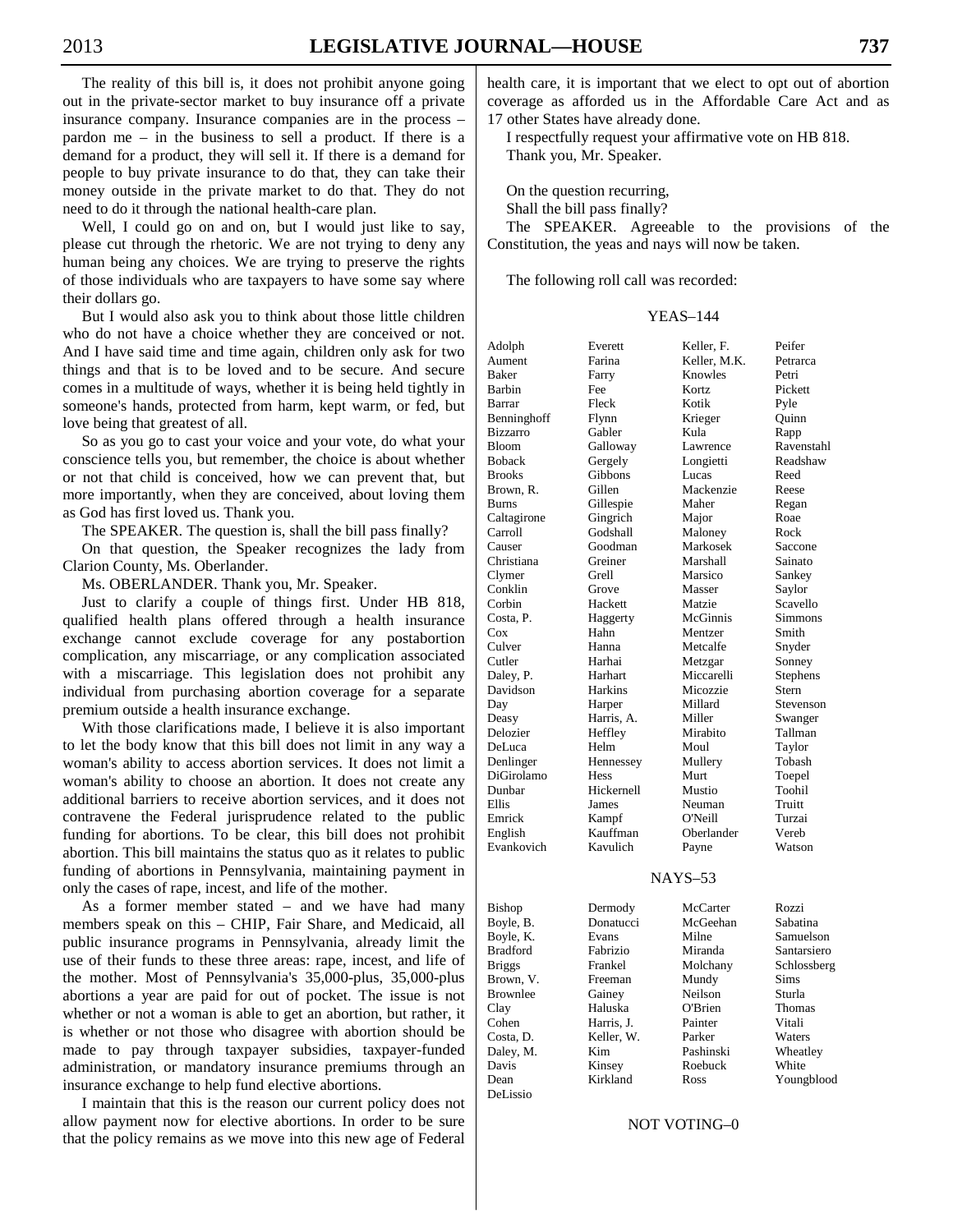#### EXCUSED–4

Cruz Killion Mahoney McNeill

 The majority required by the Constitution having voted in the affirmative, the question was determined in the affirmative and the bill passed finally.

 Ordered, That the clerk present the same to the Senate for concurrence.

The SPEAKER. There will be no further recorded votes.

## **BILLS RECOMMITTED**

 The SPEAKER. The Speaker recognizes the majority leader, who moves that the following bills be recommitted to the Committee on Appropriations:

 HB 987; HB 992; HB 1124; HB 1128; SB 623; and SB 808.

 On the question, Will the House agree to the motion? Motion was agreed to.

## **BILLS REMOVED FROM TABLE**

 The SPEAKER. The Speaker recognizes the majority leader, who moves that the following bills be removed from the tabled calendar and placed on the active calendar:

 HB 440; HB 484; HB 1190; and SB 5.

 On the question, Will the House agree to the motion? Motion was agreed to.

## **BILLS ON SECOND CONSIDERATION**

 The House proceeded to second consideration of **HB 23, PN 743,** entitled:

An Act amending Title 42 (Judiciary and Judicial Procedure) of the Pennsylvania Consolidated Statutes, extensively revising the Uniform Arbitration Act; and making editorial changes.

On the question,

Will the House agree to the bill on second consideration?

## **BILL TABLED**

 The SPEAKER. The Speaker recognizes the majority leader, who moves that HB 23 be removed from the active calendar and placed on the tabled calendar.

 On the question, Will the House agree to the motion? Motion was agreed to.

## **BILL REMOVED FROM TABLE**

 The SPEAKER. The Speaker recognizes the majority leader, who moves that HB 23 be removed from the tabled calendar and placed on the active calendar.

 On the question, Will the House agree to the motion? Motion was agreed to.

\* \* \*

 The House proceeded to second consideration of **HB 342, PN 349,** entitled:

An Act amending Title 42 (Judiciary and Judicial Procedure) of the Pennsylvania Consolidated Statutes, in depositions and witnesses, further providing for declaration of policy, for definitions and for victims of sexual or physical abuse.

 On the question, Will the House agree to the bill on second consideration?

## **BILL TABLED**

 The SPEAKER. The Speaker recognizes the majority leader, who moves that HB 342 be removed from the active calendar and placed on the tabled calendar.

 On the question, Will the House agree to the motion? Motion was agreed to.

## **BILL REMOVED FROM TABLE**

 The SPEAKER. The Speaker recognizes the majority leader, who moves that HB 342 be removed from the tabled calendar and placed on the active calendar.

 On the question, Will the House agree to the motion? Motion was agreed to.

## **REMARKS SUBMITTED FOR THE RECORD**

 The SPEAKER. For what purpose does the gentleman from Chester County, Mr. Lawrence, rise?

 Mr. LAWRENCE. Mr. Speaker, I would like to submit remarks for the record on HB 818.